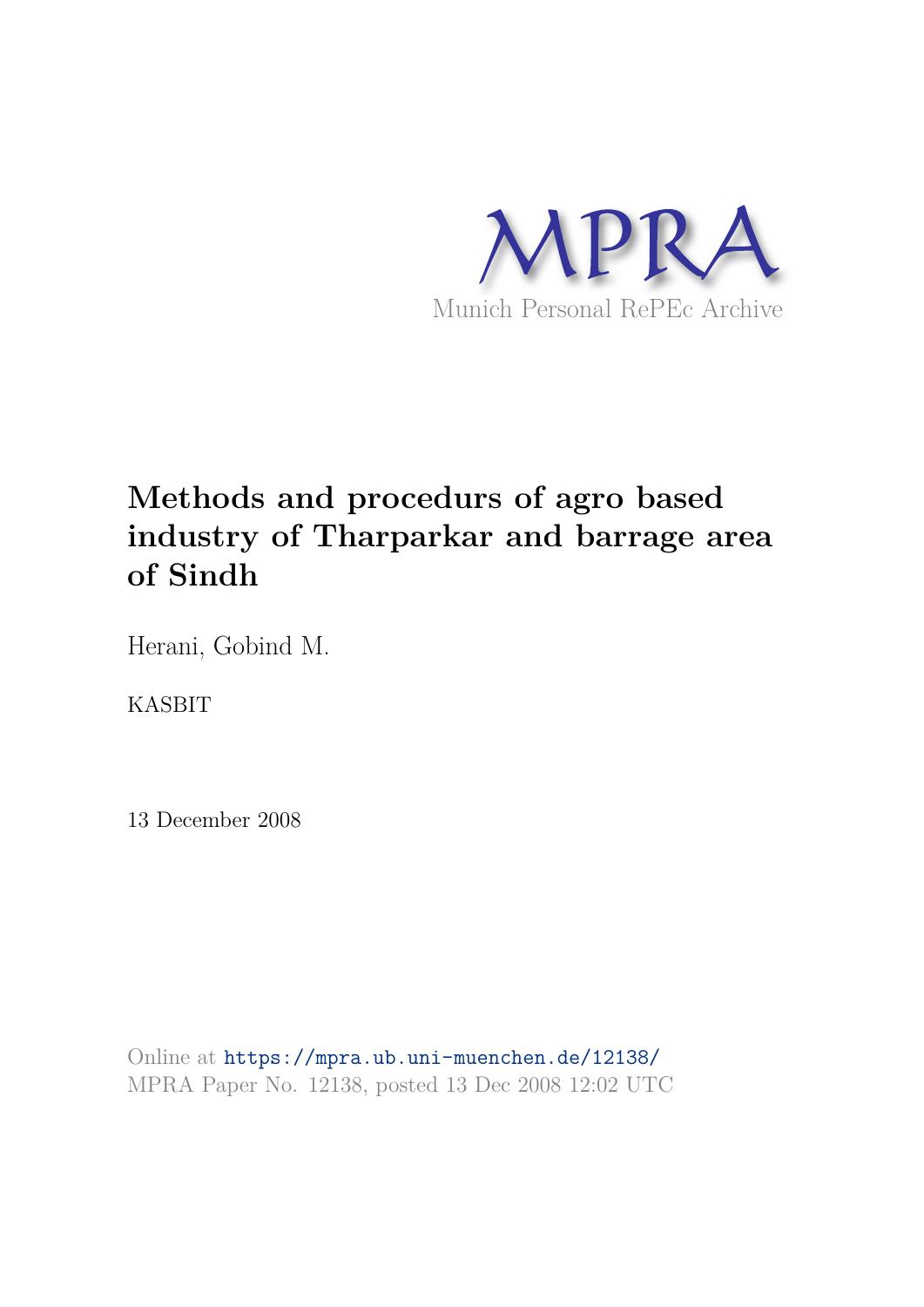### **METHODS AND PROCEDURS OF AGRO BASED INDUSTRY OF THARPARKAR AND BARRAGE AREA OF SINDH**

Gobind M. Herani

Khadam Ali Shah Bukhari Institute of Technology

#### Abstract

This study is about research methodology and procedures adopted for the primary data of agro-based industry of Tharparkar and barrage area of Sindh, and seventh chapter of the thesis of Ph.D submitted in 2002. In this study detail of the consolidated datta about the sample characteristics of this random sample survey are being given, collected through questionnaire, by poll questions about agro-based industry, and are analyzed by tabulation and charts. This data is primarily and is first ever study of Tharparkar on the subject. In giving the random sample characteristics, every attempt was made to give almost necessary information about the village farmers of the defined area out of which sampling was done. It is concluded from the study that in Thar livestock is sustainable source of income at first level and rangeland is at second level and crops are at third level. In barrage area crops are sustainable source of income at first level livestock is a at second level and rangeland is at third level this study will help to policy makers for further planning.

Keywords: Methods and Procedures; Agro-Based Industry; Livestock; Rangeland Plantation; Tharparkar; Sample; Survey JEL Classification: B41;C81;C83;D13;D18;D24;D31;P17;P47;P;QQ51;Q56

### **CHAPTER-VII**

### **METHODS AND PROCEDURS**

#### **I. Research Methodology**

Data was collected to achieve the result for the purpose, scope and hypothesis of this study. For the collection of data, there are two types of references and source, primary and secondary.

### **A. Primary source**

The methods for conducting inquiries, in order to collect primary data of agro-based industry, can be of three types:

i). Case Study Method, ii). Statistical Method and iii). Sample Survey Method.

This study is based upon the random samples survey method and collected data is tabulated in tables and analyzed for the defined purpose covering the period 1988-2000 and it is described as bellow:

#### **The Sample**

The primary data, for Tharparkar, was compiled through questionnaires filled in by 1771 families from 30 villages of Thar District, which consists of 2350 villages (1) with the population of 9,14,291 and covered area 19,638 Sq. KM. (2)

The whole Thar is sandy with dunes, therefore, traveling for the purpose of collecting data, of any sort, is really very difficult. While selecting the villages for survey, the villages of typical nature were marked in order to get complete information about the whole District.

At the same time, the primary data, for barrage area of Sindh was compiled through questionnaires filled in by 1985 families from 30 villages of this area of Sindh Province. It is Province of Pakistan, with the population of about 15.3 million in rural area and 14.6 million in urban area. (3)

The whole barrage area of Sindh is mostly flat, therefore, traveling for the purpose of collecting data, of any sort, is much better than Thar. While selecting the villages for survey, the villages of typical nature were marked in order to get complete information about the whole barrage area of Sindh.

In this connection it is worth mentioning here that in order to collect the data on the prescribed questionnaire, it was compelling need to stay in each village for many days. In order to get the questionnaire, meetings with the persons in a chosen village was a difficult task. Therefore, cooperation of reputed personalities of the area was sought. The job was also difficult in the sense that the villagers hesitate to cooperate with strangers. (4)

The purpose of personally collecting and getting the questionnaire filled in required explanation. The questionnaire was in English; therefore, farmers were called in-groups. The contents of the questionnaire were translated for them in Sindhi and Thari languages and their questions were answered. Thus it was possible to collect the questionnaire then and there. (5)

Since the basic idea for selecting the topics of this study was based on random sampling in which every person was included as a sample. In this way the opinion of labors of defined area could be determined as an alternate to an already completed count of population. (6)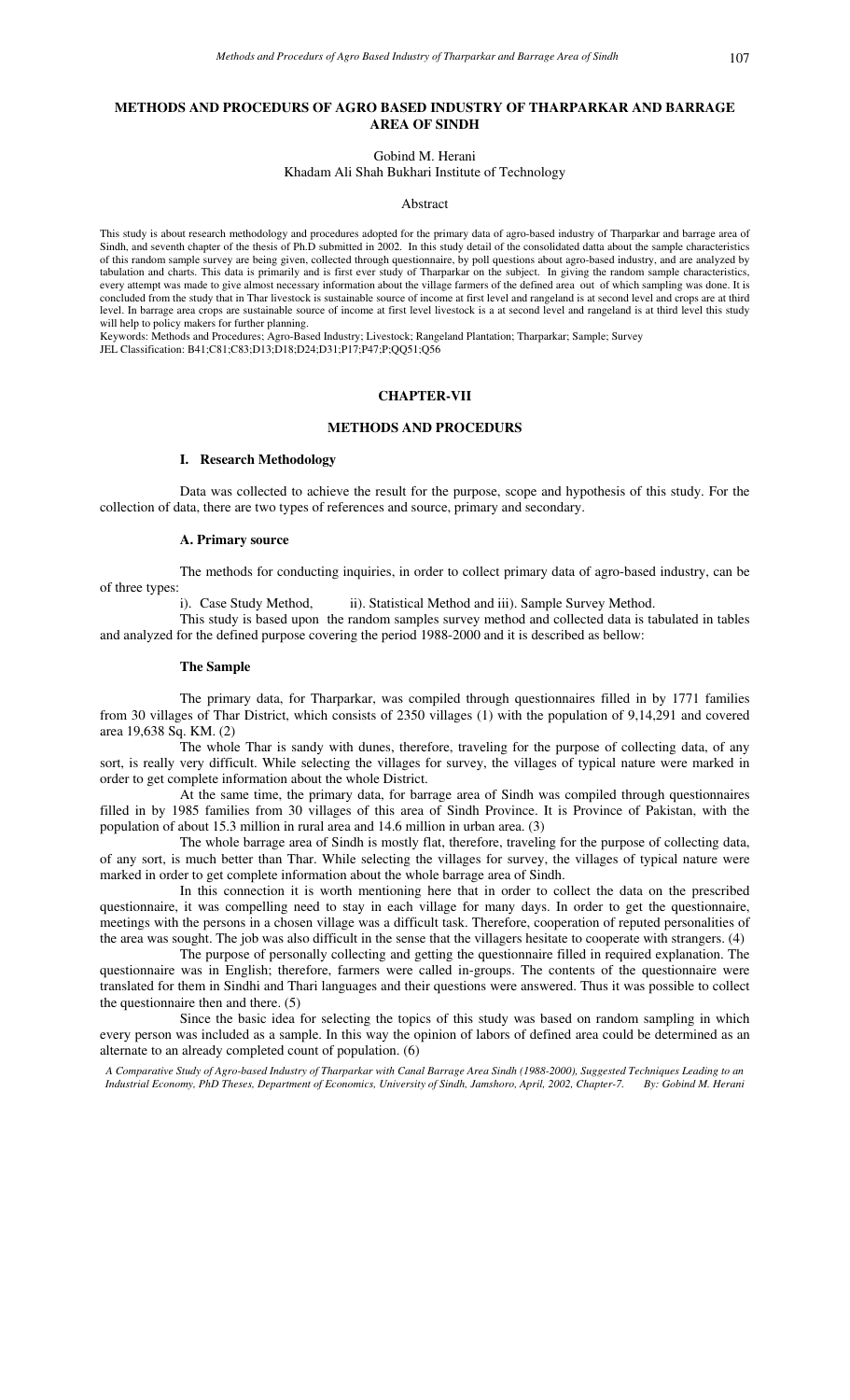### **B. Secondary Source**

 The Secondary data was collected through different sources such as: Libraries, Newspapers, Magazines, Thesis, Census Reports, Addresses delivered by Govt. officials, Press Releases, SAZDA, Thar Seminar, literature of TRDP, Thardeep, Baanh-beli and PVDP working in Tharparkar. It was also collected by: websites of Government of Sindh and Thar, Grameen Bank of Bangladesh, Rural development studies, data collected by NGOs and Studies of foreign origin such as: similar studies of Denmark, Somalia Indian Gujarat and Indian Thar of Rajhistan.

Non-availability of data, on the one hand, and the accuracy of available data, on the other hand, was the major problem in the collection of secondary/published data, on agro-based industries. The example of such a data under this head was:

- i). Improvement of live stock,
- ii). Selection of fodder,
- ii). New sources for fodder purpose,
- iv). Search for markets,
- v). Knowledge of middle-men,
- vi). Local catalyst bodies and their work,
- vi). Number of villagers engaged in farming and other jobs
- vii). Total animal population at present.

### **II. Background Characteristics**

The consolidated datta about the sample characteristic of this random sample survey study are being given as under. In giving the random sample characteristics, every attempt was made to give almost necessary information about the village farmers of the defined area out of which sampling was done.

The method of measuring attitudes are quite different from survey research method to uderstand public opinion. (7) In sharp distincition to the open end questions, adapted the poll qquestionnaire, which is mainly used in collecting the information of this type, where a single question with fixed response were provided to the respondents. (8)

Through the questionnaire the attitudes and background characteristics of village farmers could also be ascertained and suggestions prepared to solve the existing problems.

The main headings of the Poll-questions in the questionnaire, with fixed responses were as under:

- i). View on the present state of agro-based industry
- ii). The types of existing agro-based industries
- iii). Live stock
- iv). Dairy products
- v). Crops/Agriculture
- vi). Non-crop/Rangeland
- vii. Owner ship of land and agriculture
- viii). Choice of work
- ix). Remittance economy
- xii). Debt status
- xiii). Poultry farming
- iv). Fish farming
- xv). Mills

### **III. The Questionnaire:(For Tharparkar and Barrage Areas of Sindh)**

### **Poll Questions:**

**Views on Present State of Agrobased Industry** 

#### **1. Regarding dependancy by employment.**  You are in favour of which of the following?

**Specific Questions.** 

A. Do you depend upon agro-based industry, which employs the majority of villagers and it is labour oriented?

B. Do you meet your needs without agro-based industry, by other employment, which are more labour oriented?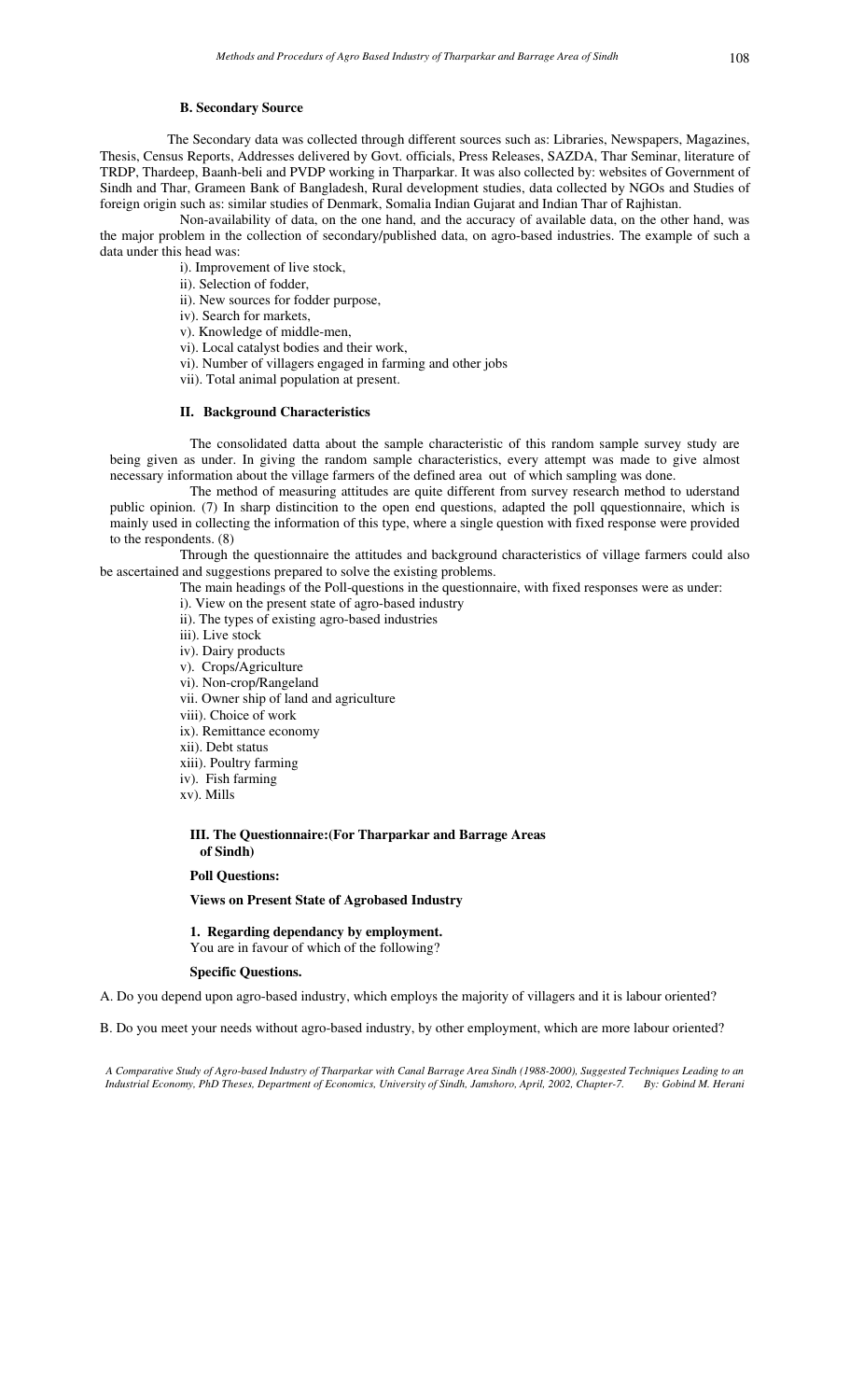| <b>TABLE-7.1</b> | <b>REGARDING DEPENDANCY BY EMPLOYMENT.</b> |
|------------------|--------------------------------------------|
|                  |                                            |

|                       | <b>THAR</b> | <b>BARRAGE SINDH</b> |           |     |
|-----------------------|-------------|----------------------|-----------|-----|
| Answer in favor of    | Responded   | $\%$                 | Responded | %   |
|                       | 435         |                      | 1310      | 66  |
|                       | 9336        | 19                   | 0675      | 34  |
| <b>Total Families</b> | 771         | 100                  | 1985      | 100 |

|                         | THAR | <b>SINDH</b> |
|-------------------------|------|--------------|
| DEPENDANCY BY MPLOYMENT |      |              |
| $\mathbf{A}\%$          | o·   | hh           |
| $\mathbf{B}\%$          | 10   | 34           |



**Chart- 7.1** 

 This table indicates the dependency of employment, 81 % of the total families depend upon agro based industry that employs majority of villagers and is labour oriented and 19 % families say that they depend upon other labour oriented work not concerned to agro-based industry.

### **Analysis for Barrage Area Sindh**

 This table indicates the dependency of employment, 66 % of the total families depend upon agro based industry that employs majority of villagers and is labour oriented, and 34 % families say that they depend upon other labour oriented work not concerned to agro-based industry.

### **2. Regarding attitude of labour towards agro-based industry**

You are in favour of which of the following two opinions

### **Specific Questions**

A.To run agro based industry is easy for the labour

B. To do other work which is at this time available over there and is easy and profittable.

| TABLE-7.2 | REGARDING ATTITUDE OF LABOUR TOWARDS AGRO-BASED INDUSTRY |  |  |
|-----------|----------------------------------------------------------|--|--|
|-----------|----------------------------------------------------------|--|--|

|                       | THAR      |      | <b>BARRAGE SINDH</b> |      |
|-----------------------|-----------|------|----------------------|------|
| Answer in favour of   | Responded | $\%$ | Responded            | $\%$ |
|                       | 1682      | 9.   | 1330                 |      |
|                       | 0089      | 05   | 0655                 | 33   |
| <b>Total Families</b> | 77        | .00  | 1985                 | 100  |

### **Analysis for Tharparkar**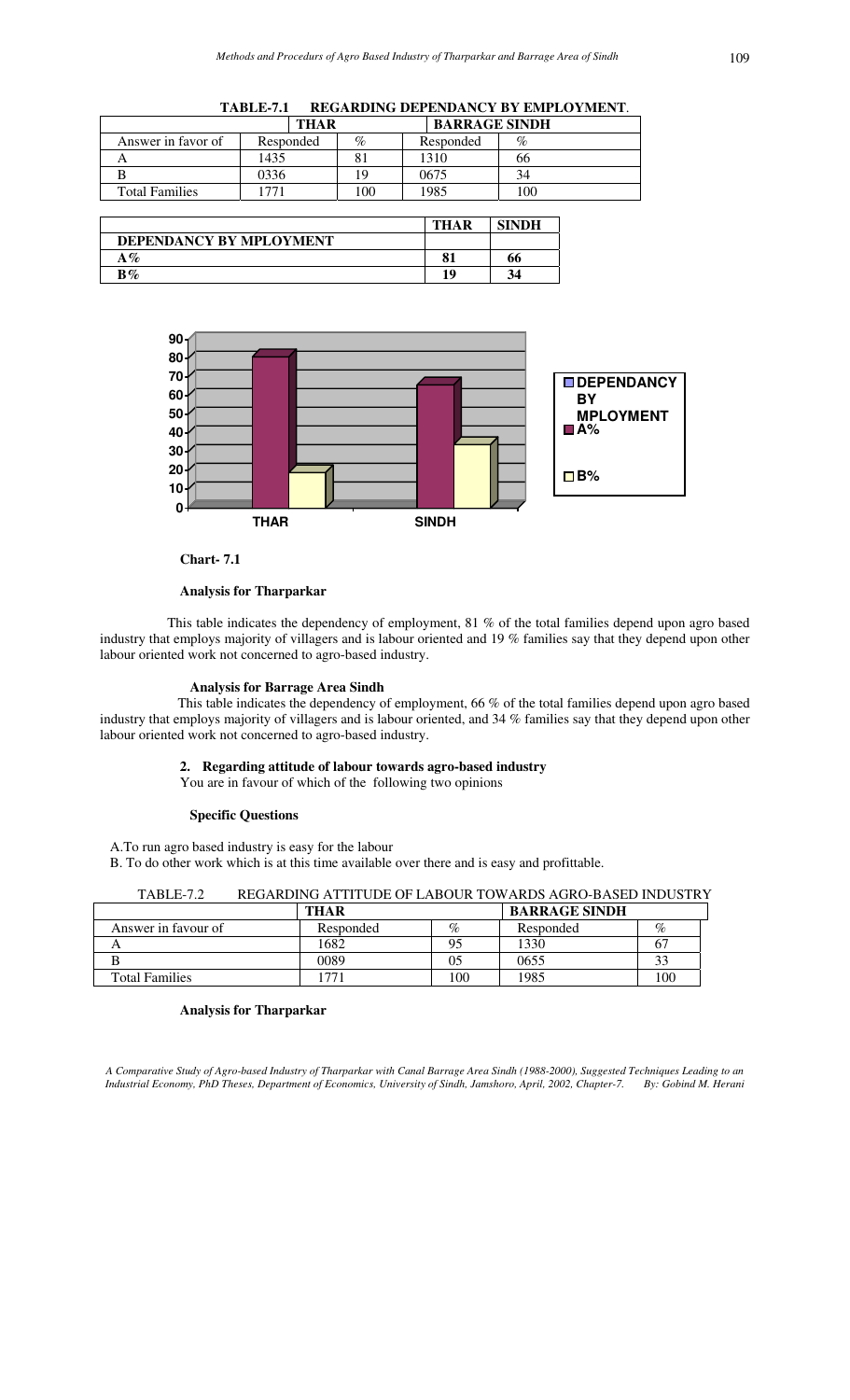This table shows the attitude of labour towards agro-based industry. According to total responses, 67 % families say that to run agro-based industry for them is easy in connection of interest and labour work. Other 33 % families say that other work, which is available over there at this time is easy to do and profitable.

### **Analysis for Barrage Area Sindh**

This table shows the attitude of labour towards agro-based industry. According total, response 95 % families say that to run agro-based industry for them is easy in connection of interest and labour work. Other 5 % families say that other work, which is available over there at this time is easy to do and profitable.

|                               | THAR | <b>SINDH</b> |  |
|-------------------------------|------|--------------|--|
| <b>ATTITUDE TO AGRO BASED</b> |      |              |  |
| $A\%$                         |      |              |  |
| $B\%$                         | U5   | ມມ           |  |



**Chart- 7.2** 

### **Types of Agro Based-Industry**

**3. Regarding sustainability for meeting needs about agro-based industry** You are in favour of which of the following?

### **Specific Questions**

- A. Live stock is more sustainable
- B. Dairy product is more sustainable.
- C. Crops (Agricultural sown crop) are more sustainable.
- D. Non -Crops (Natural vegetation) are more sustainable.

#### TABLE -7.3 REGARDING SUSTAINABILITY FOR MEETING NEEDS ABOUT AGRO-BASED INDUSTRY

|                       | <b>THAR</b> |      | <b>BARRAGE SINDH</b> |      |
|-----------------------|-------------|------|----------------------|------|
| Answer in favour of   | Responded   | $\%$ | Responded            | $\%$ |
| ¬                     | 1629        | 92   | 1608                 | 81   |
|                       | 0443        | 25   | 0794                 | 40   |
|                       | 0691        | 39   | 1409                 |      |
|                       | 0145        | 08   | 0397                 | 20   |
| <b>Total Families</b> | 1771        | 100  | 1985                 | 100  |

|                       | <b>THAR</b> | <b>SINDH</b> |
|-----------------------|-------------|--------------|
| <b>SUSTAINABILITY</b> |             |              |
| Answer in favour of   |             |              |
| $A\%$                 | 92          |              |
| $B\%$                 | 25          | 40           |
| $C\%$                 | 39          | 7            |
| $D\%$                 | 08          | 20           |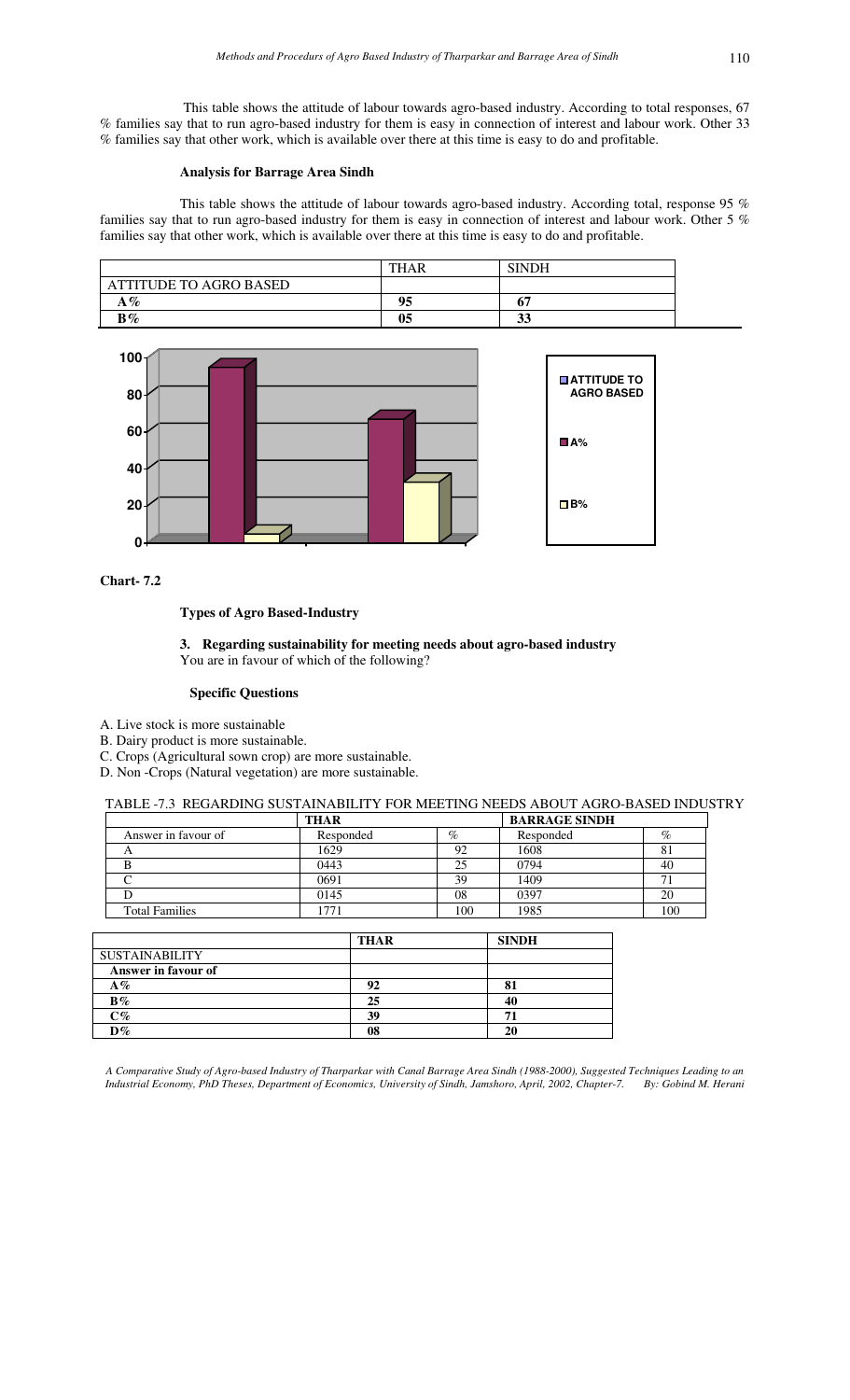

### **Analysis for Tharparkar**

This table shows the sustainability of agro-based industry for the purpose of meting needs, 92 % families say that livestock is more sustainable for the purpose. 25 % say that dairy products are more sustainable, 39% say that crops are more sustainable, and 82 % say that non-crops are more sustainable.

### **Analysis for Barrage Area Sindh**

 This table shows the sustainability of agro-based industry for the purpose of meting needs, 81 % families say that livestock is more sustainable for the purpose.40 % say that dairy products are more sustainable, 71 % say that crops are more sustainable, and 20 % say that non-crops are more sustainable

#### **Livestock**

### **4. Regarding attitude towards the livestock.**

Which of the following, do you want to keep with you, for income generating purpose?

### **Specific Questions**

### **TABLE-7.4 REGARDING ATTITUDE TOWARDS THE LIVESTOCK**

|                       | <b>THAR</b> |                | <b>BARRAGE SINDH</b> |      |
|-----------------------|-------------|----------------|----------------------|------|
| Answer in favour of   | Responded   | $\%$           | Responded            | $\%$ |
| A. Buffalos           | 0086        | 0 <sub>5</sub> | 1131                 | 57   |
| B. Cows               | 0372        | 21             | 0417                 | 21   |
| C. Goat               | 1682        | 95             | 1548                 | 78   |
| D. Sheep              | 0161        | 91             | 0010                 | 00.5 |
| E. Camels             | 0886        | 50             | 0000                 | 00   |
| F. Donkey             | 0886        | 50             | 0179                 | 09   |
| G. Horse              | 0018        | 0 <sub>1</sub> | 0000                 | 00   |
| <b>Total Families</b> | 1771        | 100            | 1985                 | 100  |

| <b>THAR</b>                           |    | <b>SINDH</b> |
|---------------------------------------|----|--------------|
| <b>ATTITUDE TOWARDS THE LIVESTOCK</b> |    |              |
| A. Buffalos%                          | 05 | 57           |
| <b>B.</b> Cows $%$                    | 21 | 21           |
| $C.$ Goat $%$                         | 95 | 78           |
| D. Sheep $%$                          | 91 | 00.5         |
| E. Camels%                            | 50 | 00           |
| F. Donkey%                            | 50 | 09           |
| G. Horse $%$                          | 01 | $\mathbf{0}$ |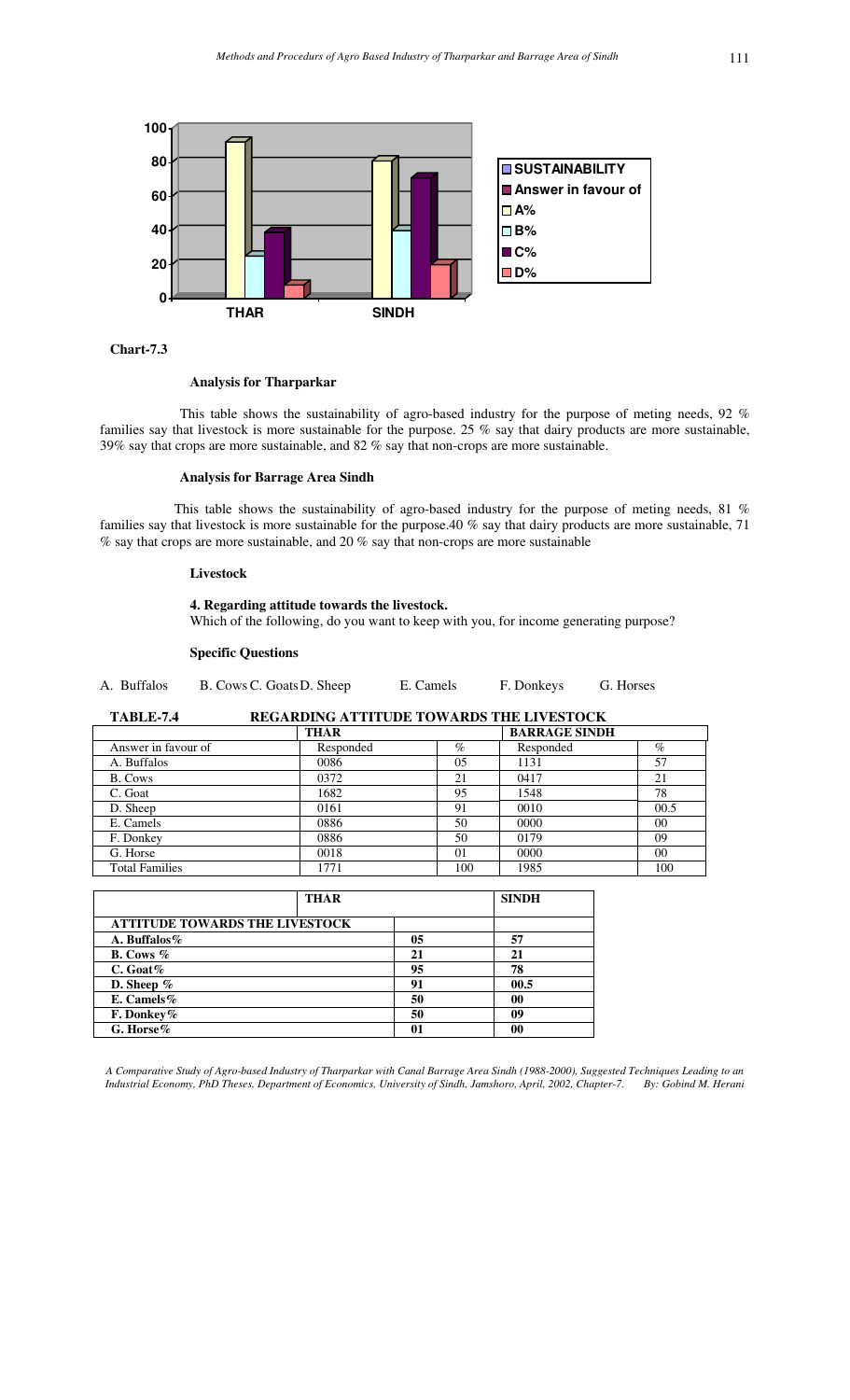

### **Chart-7.4 Analysis for Tharparkar**

This table is about the attitude towards the livestock, which they want to keep with them for the purpose of income generating? In response the following % is in favour of livestock, for buffalos 5 %, for cows 21 %, for goats 95 %, for sheep 91 %, for camels 50 %, for donkeys 50 % and for horse 1 %.

#### **Analysis for Barrage Area Sindh**

This table is about the attitude towards the livestock, which they want to keep with them for the purpose of income generating? In response the following % is in favour of livestock, for buffalos 57 %, for cows 21 %, for goats 78 %, for sheep 0.5 %, for camels 0 %, for donkeys 9 % and for horse 0 %.

#### **5. Regarding Cows**

You are in favour of which of the following questions?

#### **Specific Questions**

A. Cows are use full for the purpose of milk for home use only , but not for income generating purpose in drought conditions.

B. Cows are usefull for the purpose of income generation by itself selling

C. Cows are usefull for the purpose of income generating by selling its dairy produce

D. Cow are usefull for the purpose of income generating by it self and through dairy products only in moonsonal year but not in famine and drought.

| <b>TABLE -7.5</b>     | <b>REGARDING COWS</b> |      |                      |     |
|-----------------------|-----------------------|------|----------------------|-----|
|                       | <b>THAR</b>           |      | <b>BARRAGE SINDH</b> |     |
| Answer in favour of   | Responded             | $\%$ | Responded            | %   |
| A                     | 0151                  | 100  | 0298                 |     |
|                       | 1280                  | 85   | 1310                 | 66  |
|                       | 0165                  |      | 0615                 | 31  |
|                       | 100                   | 100  | 0079                 | 04  |
| <b>Total Families</b> | 1771                  | 100  | 1985                 | 100 |

#### **Analysis for Tharparkar**

*A Comparative Study of Agro-based Industry of Tharparkar with Canal Barrage Area Sindh (1988-2000), Suggested Techniques Leading to an Industrial Economy, PhD Theses, Department of Economics, University of Sindh, Jamshoro, April, 2002, Chapter-7. By: Gobind M. Herani*  This table shows that 100 % families say that cows are useful for the purpose of milk for home use only, but not for income generation purpose especially in drought conditions. 85 % families say that cows are useful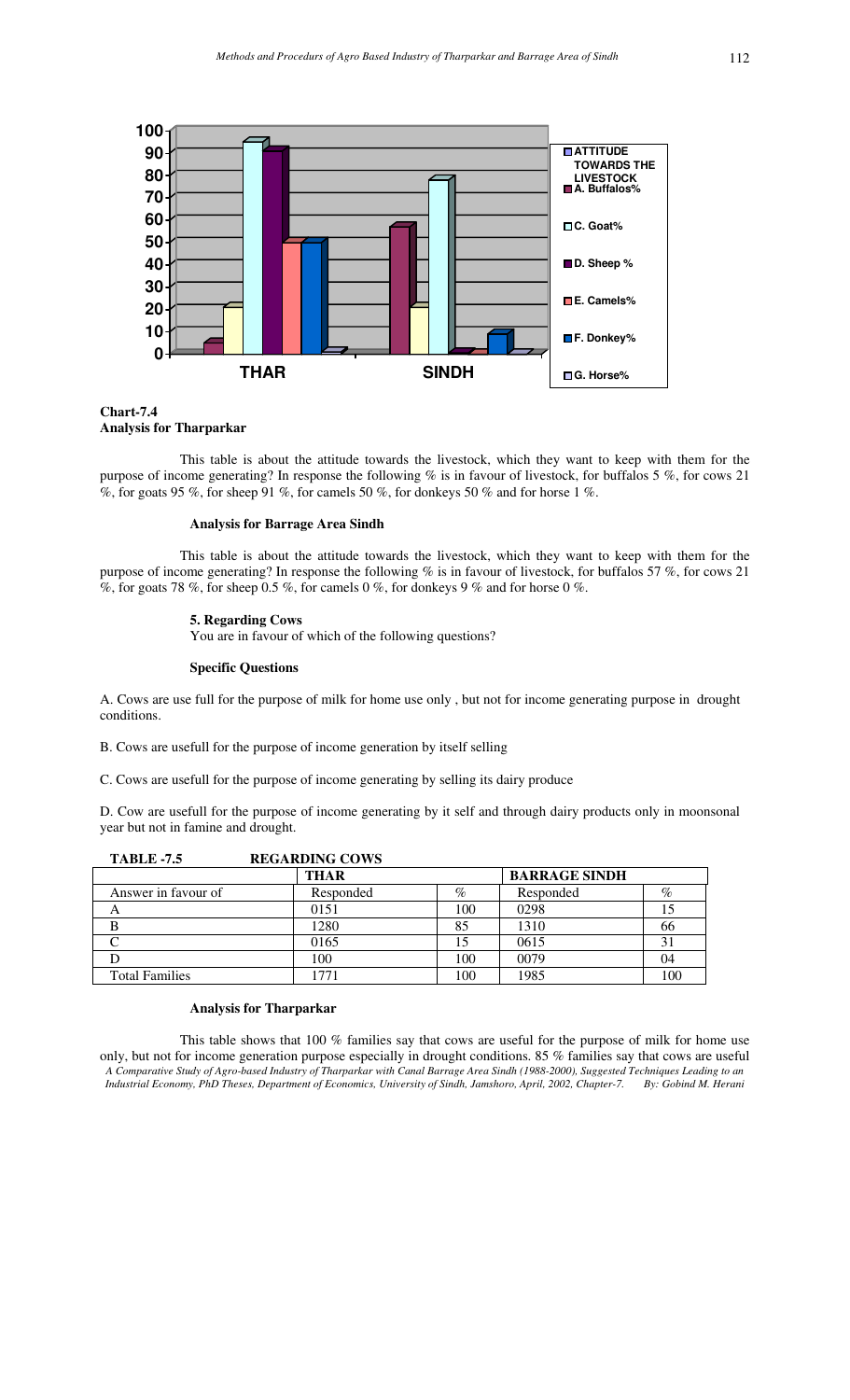for the purpose of income generation by itself selling. 15 % say that cows are useful for the purpose of income generation by selling dairy products and 100 % families say that cows are useful for the purpose of income generation by itself and through dairy products only in good monsoon year but not in the year of drought.



**Chart-7.5** 

#### **Analysis for Barrage Area Sindh**

This table shows that 15 % families say that cows are useful for the purpose of milks for home use only, but not for income generation purpose in drought conditions.66 % families say that cows are useful for the purpose of income generation by itself selling. 31 % says that cows are useful for the purpose of income generation by selling dairy products and 4 % families say that cows are useful for the purpose of income generation by itself and through dairy products only in good monsoon year but not in the year of drought.

### **6. Regarding buffalos.**

You are in favour of which of the following?

### **Specific Questions**

A. Buffalos are better for milk for the use at home and meet its own expenditure by its production.

B. They are expensives because of fodder and water drinking which is not available easily.

C. They are usefull only for rich people but not for poor because of their high cost and high fodder expenses

D. They are usefull but there is no market of milk.

 E. It is difficult for poor to have them for the purpose of income generation, because of high cost and their inability.

F. Buffalos are income generating in all conditions in every respect.

|                     | <b>THAR</b> |      | <b>BARRAGE SINDH</b> |      |
|---------------------|-------------|------|----------------------|------|
| Answer in favour of | Responded   | $\%$ | Responded            | $\%$ |
|                     | 1682        |      | 0139                 |      |
|                     | .523        | 86   | 0516                 | Ζh   |
|                     |             | 100  | 151                  | 58   |

## TABLE -7.6 REGARDING BUFFALOS.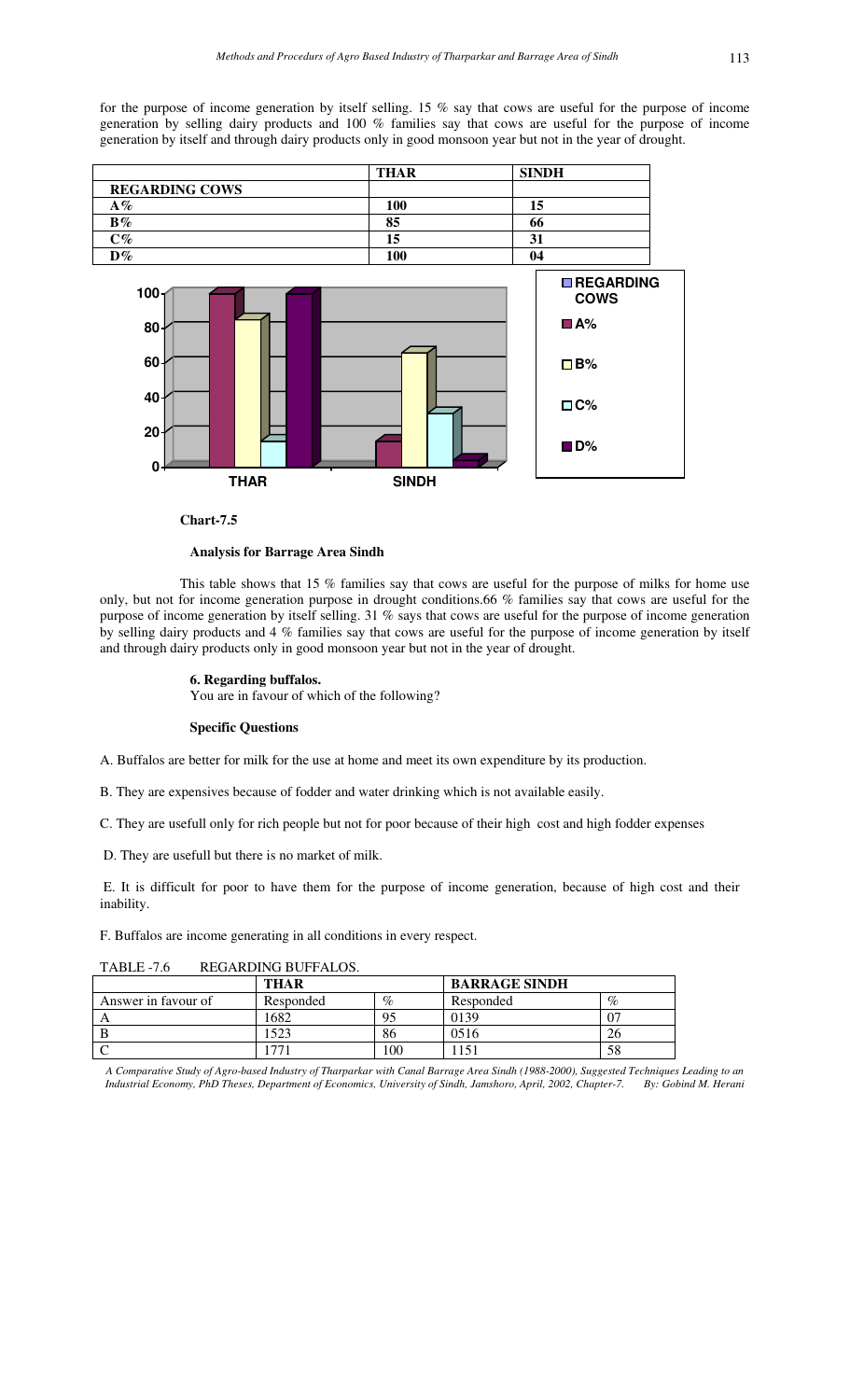|                          | 1541                          | O <sub>7</sub><br>$\mathbf{o}$ | 0036 | $\sim$<br>$\overline{\phantom{a}}$ |
|--------------------------|-------------------------------|--------------------------------|------|------------------------------------|
| $\overline{\phantom{0}}$ | $\overline{5}$<br><u> 1 T</u> | 100                            | 177  | $\overline{a}$                     |
| $\sim$                   | 1718                          | 07                             | 1945 | 98                                 |

|                           | <b>THAR</b> | <b>SINDH</b> |
|---------------------------|-------------|--------------|
| <b>REGARDING BUFFALOS</b> |             |              |
| $A\%$                     | 95          |              |
| $B\%$                     | 86          |              |
| $C\%$                     | 100         | 58           |
| $D\%$                     | 87          |              |
| $E\%$                     | 100         | 7.           |
| $F\%$                     | 07          | 98           |



### **Analysis for Tharparkar**

This table is about buffalos, according to, which it 95 % families say that buffalos are better for milk, for the use at home, and meet its own fodder expenditure by its production. 87 % families say that these are useful but there is no market of milk over there. 100 % families say that these are useful for only rich people but not for poor because of high cost and high fodder cost. 86 % families say these are expensive because of fodder and water drinking which is not available easily in Tharparkar. 100 % families say that it is difficult to buy for poor people, for the purpose of income generation, because of, their high cost and high fodder cost, which they cannot afford. 97 families say buffalos are income generating in all conditions in every respect

#### **Analysis for Barrage Area Sindh**

This table is about buffalos, according to, which it 07 % families say that buffalos are better for milk, for the use at home, and meet its own fodder expenditure by its production. 26 % families say that these are useful but there is no market of milk over there. 58 % families say that these are useful for only rich people but not for poor because of high cost and high fodder cost. 27 % families say these are expensive because of fodder and water drinking which is not available easily in Tharparkar. 77 % families say that it is difficult to buy for poor people, for the purpose of income generation, because of, their high cost and high fodder cost, which they cannot afford. 98 families say buffalos are income generating in all conditions in every respect

### **7. Regarding goats.**

You are in favour of which of the following?

### **Specific Questions**

- A. Goats are usefull for only milk to meet the home needs of nutrition.
- B. Goats are useful for the purpose of income generation by its self selling.

C. They are easy to buy and they sell it, thinking the small item of the production at the time of urgent need.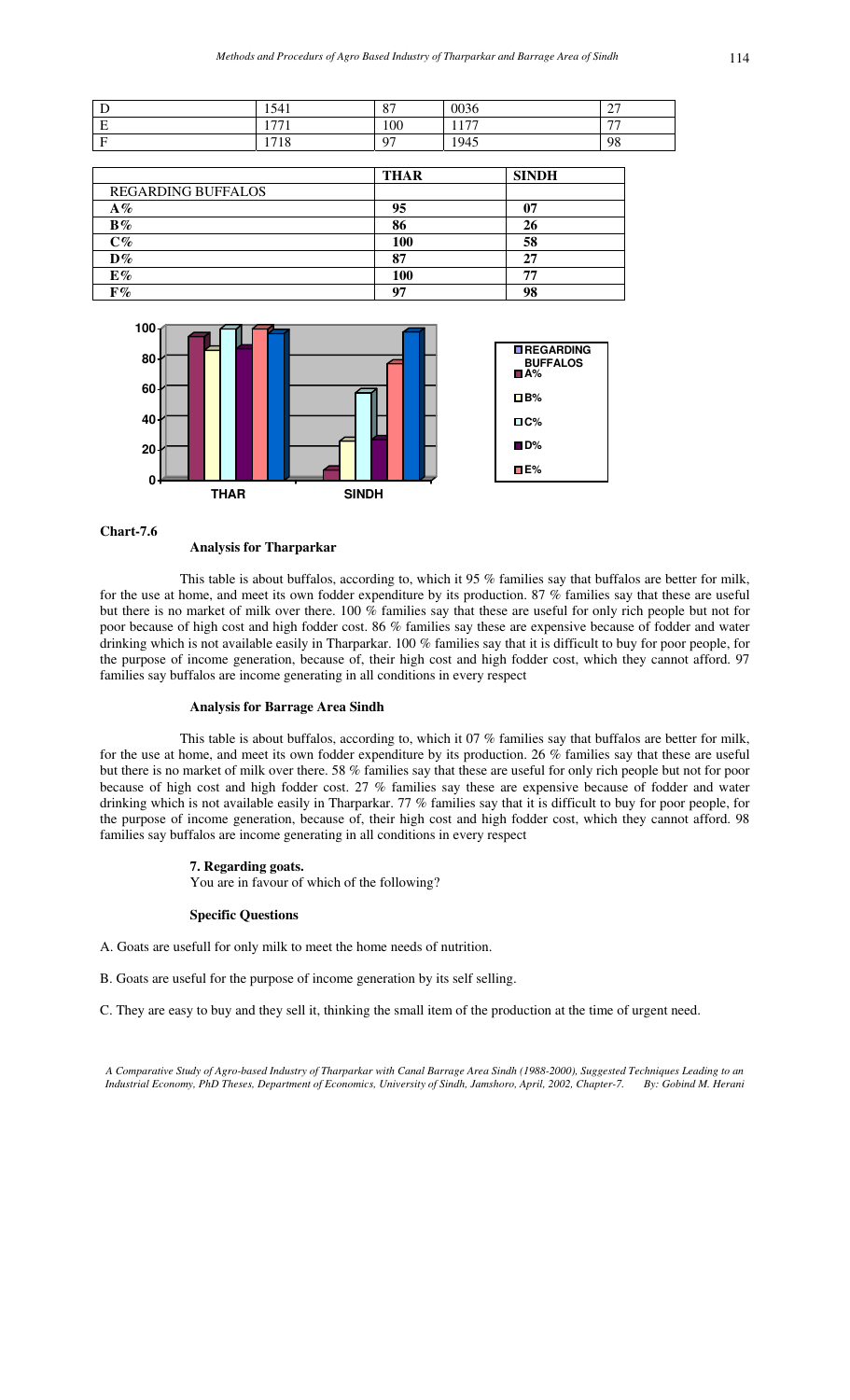D. They are not so expensives, comparatively, that is why all people can have it easily even its growth rate is twice a year and can live on natural environmental fodder, in famine conditions.

|                       |             | TABLE -7.7 REGARDING GOATS |                      |     |
|-----------------------|-------------|----------------------------|----------------------|-----|
|                       | <b>THAR</b> |                            | <b>BARRAGE SINDH</b> |     |
| Answer in favour of   | Responded   | $\%$                       | Responded            | %   |
| A                     | 1771        | 100                        | 0755                 | 38  |
|                       | 1771        | 100                        | 1965                 | 99  |
|                       | 1771        | 100                        | 1965                 | 99  |
|                       | 1523        | 86                         | 1985                 | 100 |
| <b>Total Families</b> | 1771        | 100                        | 1985                 | 100 |

|                        | <b>THAR</b> | <b>SINDH</b> |
|------------------------|-------------|--------------|
| <b>REGARDING GOATS</b> |             |              |
| $A\%$                  | <b>100</b>  | 38           |
| $B\%$                  | 100         | 99           |
| $\mathrm{C}\%$         | 100         | 99           |
| $D\%$                  | 86          | LOO          |



**Chart-7.7**

### **Analysis for Tharparkar**

It is regarding goats, 100 % families who responded; say that goats are useful for only milk to meet the needs for nutrition purpose. 100 % families say goats are useful for the purpose of income generation by its self selling and selling its kids, dairy products. 100 % families say that goats are easy to buy and sell, thinking it the small item of production at time of urgent need. 86 % say goats are not expensive, that is why every one can have it easily and its growth rate is twice a year and can live on natural environment fodder in drought conditions too.

### **Analysis for Barrage Area Sindh**

It is regarding goats, 38 % families who responded, say that goats are useful for only milk to meet the needs for nutrition purpose.99 % families say goats are useful for the purpose of income generation by its self selling and selling its kids, dairy products.99 % families say that goats are easy to buy and sell, thinking it the small item of production at time of urgent need.100 % say goats are not expensive, that is why every people can have it easily and its growth rate is twice a year and can live on natural environment fodder in drought conditions too.

### **8. Regarding sheep.**

You are in favour of which of the following:?

### **Specific Questions**

A. They are usefull for only milk to met the home needs of nutrition.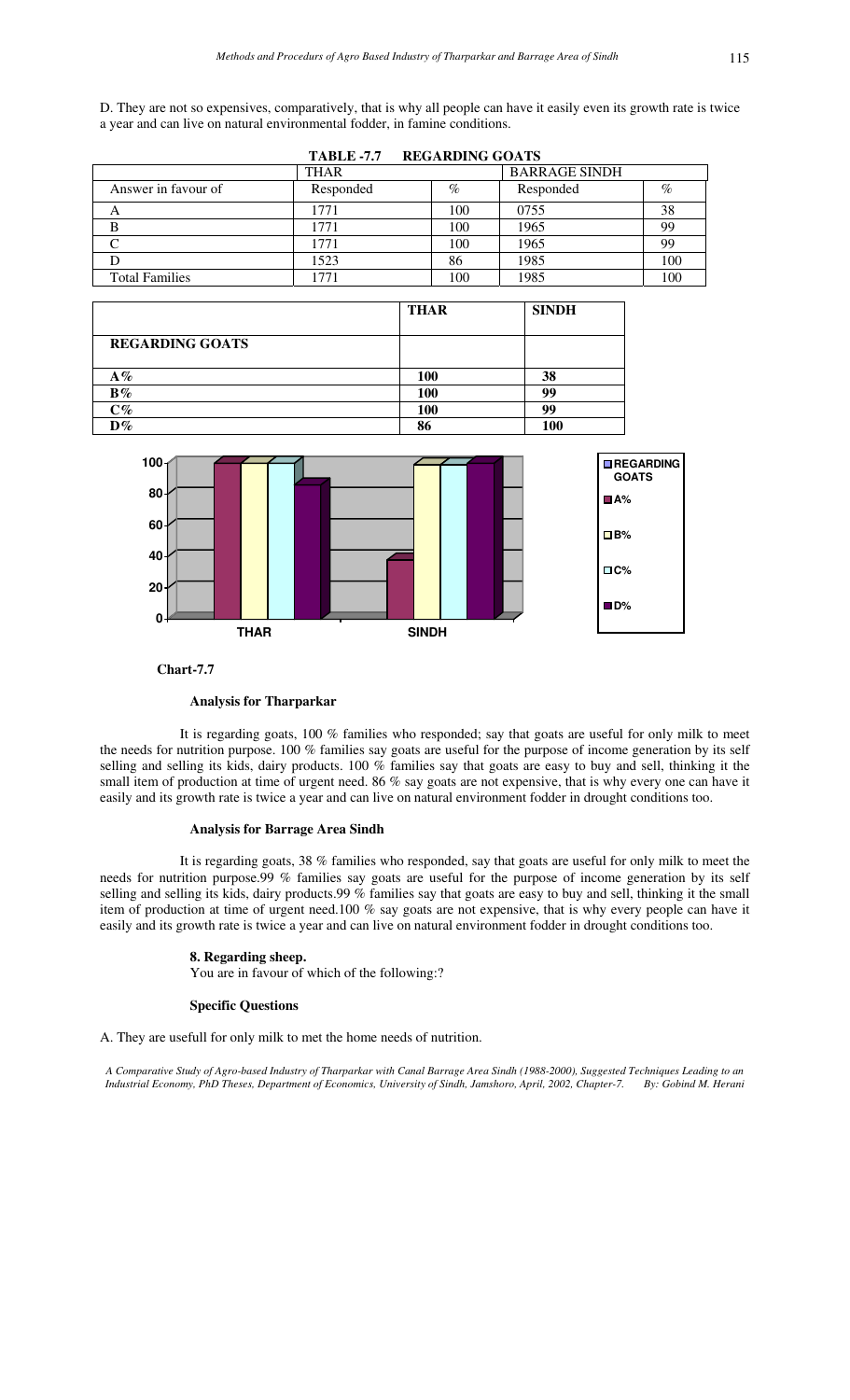B. They are useful for the purpose of income generation by its self selling and selling its dairy products.

C. They are easy to buy and they sell it, thinking the small item of production at the time of urgent need.

D. They are not so expensives, comparatively, that is why all people can have it easily even its growth rate is twice a year and can live on natural environmental fodder, in famine conditions.

|                       | <b>TABLE -7.8</b> | <b>REGARDING SHEEP.</b> |                      |      |
|-----------------------|-------------------|-------------------------|----------------------|------|
|                       | <b>THAR</b>       |                         | <b>BARRAGE SINDH</b> |      |
| Answer in favour      | Responded         | $\%$                    | Responded            | $\%$ |
| $\mathsf{A}$          | 14.88             | 84                      | 0060                 | 03   |
|                       | 1771              | 100                     | 1846                 | 93   |
|                       | 100               | 100                     | 1965                 | 99   |
|                       | 1257              |                         | 1370                 | 69   |
| <b>Total Families</b> |                   | 100                     | 1985                 | 100  |

|                        | <b>THAR</b> | <b>SINDH</b> |
|------------------------|-------------|--------------|
| <b>REGARDING SHEEP</b> |             |              |
| $A\%$                  | 84          | 03           |
| $B\%$                  | 100         | 93           |
| $\rm{C}\%$             | 100         | 99           |
| $\mathbf{D}\%$         | 71          | 69           |



Chart-7.8

#### **Analysis for Tharparkar**

This table is regarding sheep. In it 84 % families say that sheep is useful for their milk for family to meet the needs for nutrition. 100 % families say that sheep is useful for the purpose of income generation by itself selling and selling its products like wool, milk and kids. 100 % families say that sheep are easy to buy and sell, thinking the small item of production at the time of urgent need. 71 % families say that sheep are not expensive, comparatively, that is why every people can have it easily and its, growth rate is twice a year and can live on natural environment fodder in famine condition too.

### **Analysis for Barrage Area Sindh**

This table is regarding sheep. In it 3 % families say that sheep is useful for their milk for family to meet the needs for nutrition. 93 % families say that sheep are useful for the purpose of income generation by itself selling and selling its products like wool, milk and kids. 99 % families say that sheep is easy to buy and sell, thinking the small item of production at the time of urgent need. 69 % families say that sheep are not expensive, comparatively, that is why every people can have it easily and its, growth rate is twice a year and can live on natural environment fodder in famine condition too.

#### **9. Regarding Camels.**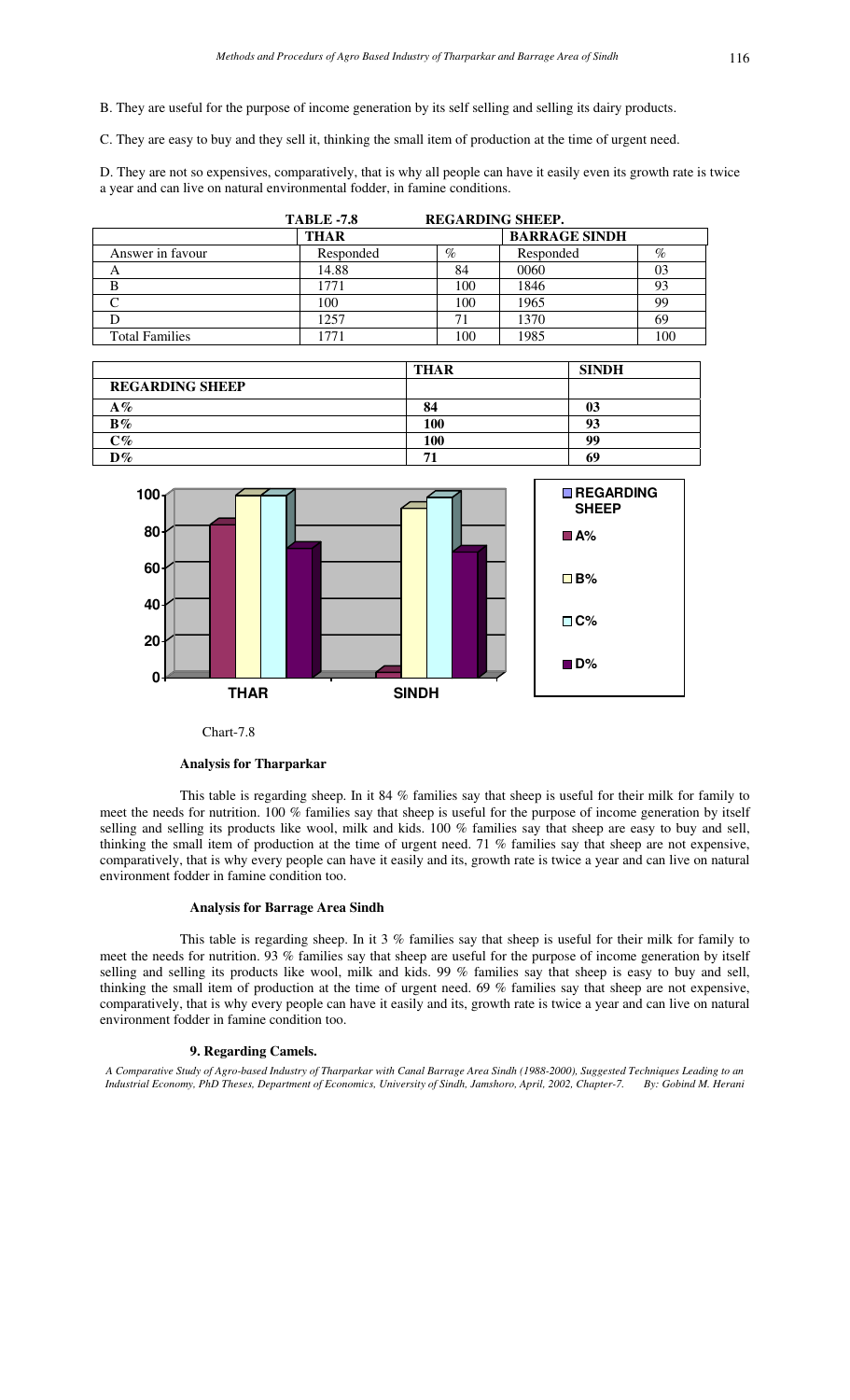#### You are in favour of which of the following?

### **Specific Questions**

A. They are cheap to rare and buy for every one.

B. Female is more income generating by giving kids.

- C. For income generating it helps in ploughing which is not sure and it gives loss.
- D. It demands too much fodder in famine due to, which it is expensive.

|                       | TABLE -7.9 REGARDING CAMELS |         |                      |      |  |
|-----------------------|-----------------------------|---------|----------------------|------|--|
|                       | <b>THAR</b>                 |         | <b>BARRAGE SINDH</b> |      |  |
| Answer in favour of   | Responded                   | $\%$    | Responded            | $\%$ |  |
| A                     | 0018                        | $_{01}$ | 0078                 | 04   |  |
|                       | 0336                        | 19      | 0536                 | 27   |  |
|                       | 0161                        | 91      | 0258                 | 13   |  |
|                       | 1346                        | 76      | 0179                 | 09   |  |
| <b>Total Families</b> | 1771                        | 100     | 1985                 | 100  |  |

|                         | <b>THAR</b> | <b>SINDH</b> |
|-------------------------|-------------|--------------|
| <b>REGARDING CAMELS</b> |             |              |
| $A\%$                   |             |              |
| $B\%$                   | 19          |              |
| $\degree$               | Q1          |              |
| $\mathbf{D}\%$          | 76          | 09           |

### **Analysis for Tharparkar**

This table is regarding to camels and in it 1- % families say camels are cheap to rear and buy for every one. 19% % families say female is more income generating by giving kids. 91% families say, for the income generating purpose, it helps in, ploughing, which is not sure and it giving loss. 76% families say it wants too much fodder in drought due to this it is expensive.



Chart-7.9

### **Analysis for Barrage Area Sindh**

This table is regarding to camels and in it 4 % families say camels are cheap to rear and buy for every one. 27 % families say female is more income generating by giving kids. 13 % families say, for income generating purpose, it helps in, ploughing, which is not sure and it giving loss. 9 % families say that, it wants, too much fodder in drought due to this, it is expensive.

### **10. Regarding horse.**

You are in favour of which of the following?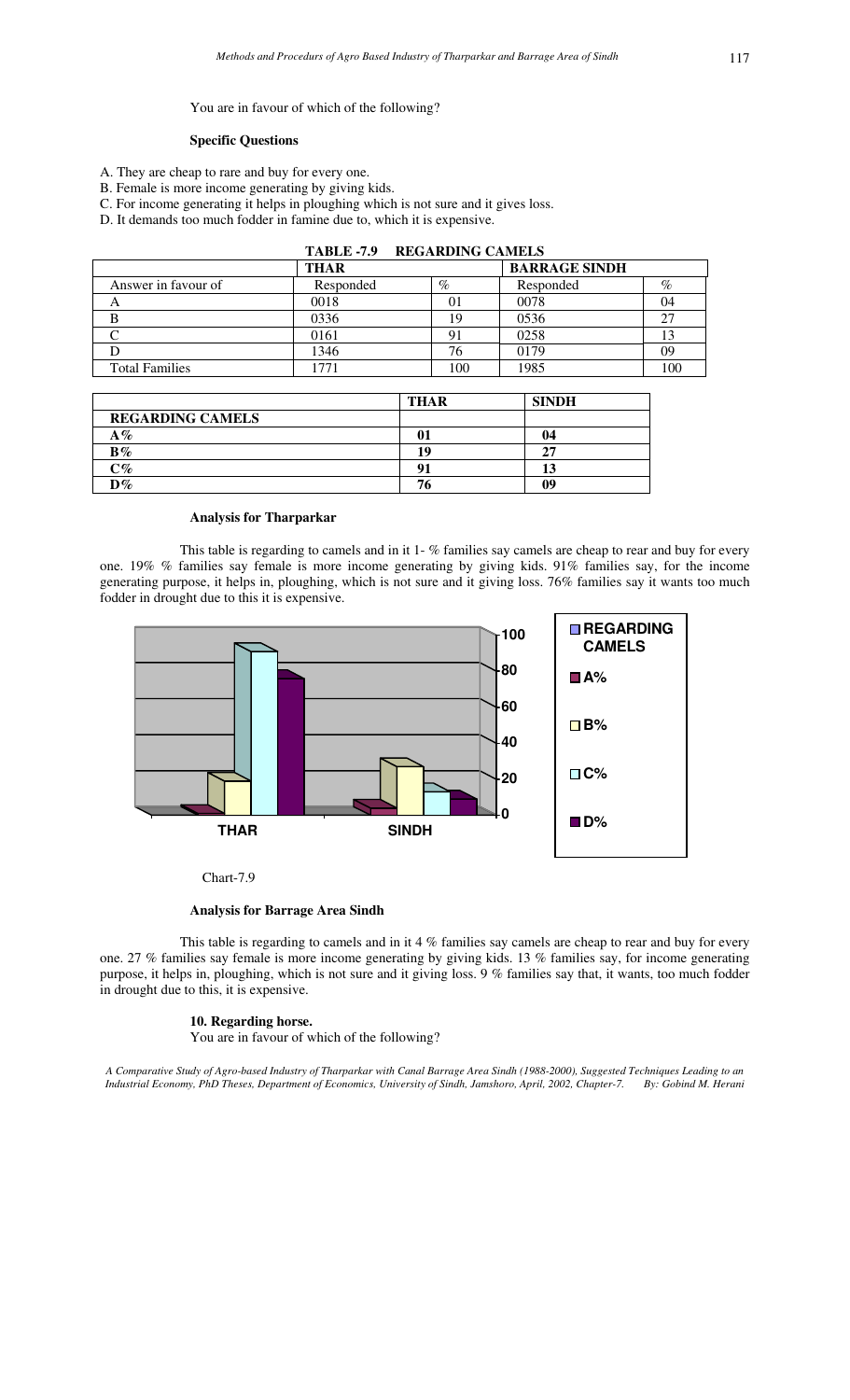### **Specific Questions**

- A. They are cheap to buy and rare.
- B. Female is more income generating by giving kids
- C. For income generating it helps in farming, which is not confirming job in the area.

D. They demand too much fodder and are very expensive to keep only for riding and transportation of goods only.

| <b>TABLE-7.10 REGARDING HORSE</b> |           |      |                      |      |  |
|-----------------------------------|-----------|------|----------------------|------|--|
| <b>THAR</b>                       |           |      | <b>BARRAGE SINDH</b> |      |  |
| Answer in favour of               | Responded | $\%$ | Responded            | $\%$ |  |
|                                   |           |      |                      |      |  |
| A                                 | 0000      | 00   | 0000                 | 00   |  |
| B                                 | 0000      | 00   | 0000                 | 00   |  |
|                                   | 1771      | 100  | 0000                 | 00   |  |
|                                   | 1771      | 100  | 1985                 | 100  |  |
| <b>Total Families</b>             | 1771      | 100  | 1985                 | 100  |  |

|                        | <b>THAR</b> | <b>SINDH</b> |
|------------------------|-------------|--------------|
| <b>REGARDING HORSE</b> |             |              |
| $A\%$                  | 00          | 00           |
| $B\%$                  | 00          | 00           |
| $C\%$                  | <b>100</b>  | 00           |
| $\mathbf{D}\%$         | 100         | 100          |



 **Chart-7.10** 

**Analysis for Tharparkar** 

This table is regarding horse. In it no body is in favour of that, the horses are cheap to buy and rear. No body is saying that female horse is more income generating by giving kids. 100% % families say it is good for income generating, it also helps in farming, which is not a confirm job/ activity in the Tharparkar area. 100 % families say they require too much fodder and are too much expensive to keep for riding, and carrying loads only.

### **Analysis for Barrage Area Sindh**

This table is regarding horse. In it no body is in favour of the horses are cheap to buy and rear. No body is saying that female is more income generating by giving kids. 0 % families say for income generating, it helps in farming which, which is not confirm job in the Barrage areas 100 % families say they want too much fodder and are too much expensive to keep for riding and carrying loads only.

### **11. Regarding donkeys.**

You are in favour of which of the following?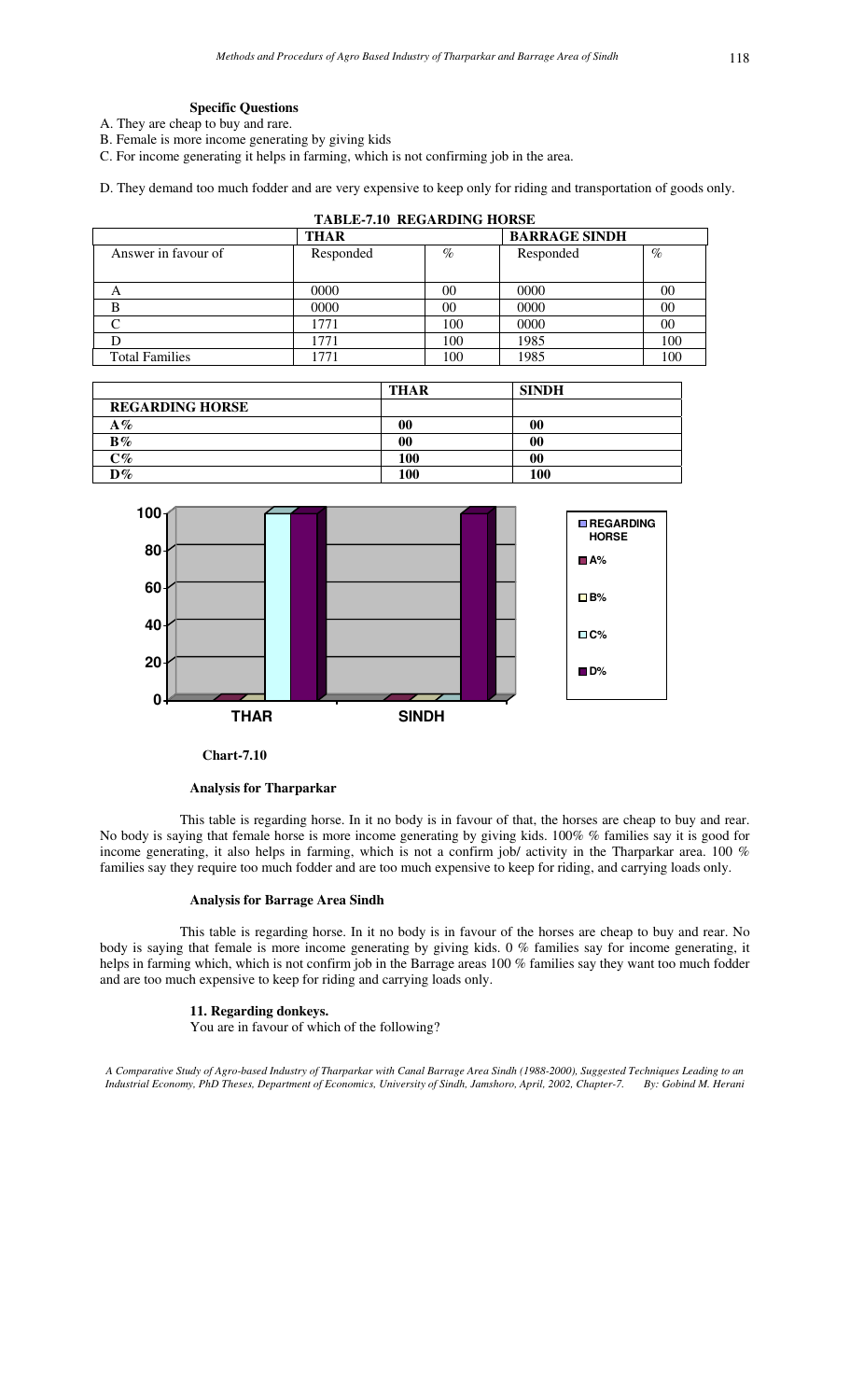### **Specific Questions**

A. They are cheap to buy and rare.

B. They are income generating for labour work, farming, carrying loads, and are too cheap to look after.

| <b>TABLE -7.11 REGARDING DONKEYS</b> |           |      |           |     |  |
|--------------------------------------|-----------|------|-----------|-----|--|
| <b>BARRAGE SINDH</b><br>THAR         |           |      |           |     |  |
| Answer in favour of                  | Responded | $\%$ | Responded | %   |  |
|                                      |           | 100  | 1925      |     |  |
|                                      | 1682      | 95   | 1985      | 100 |  |
| <b>Total Families</b>                | 77.       | 100  | 1985      | 100 |  |

|                          | <b>THAR</b> | <b>SINDH</b> |
|--------------------------|-------------|--------------|
| <b>REGARDING DONKEYS</b> |             |              |
| $A\%$                    | 100         | 07           |
| $B\%$                    | 95          | 100          |



 **Chart-7.11** 

### **Analysis for Tharparkar**

 This table is regarding donkeys. In it 100 % families say donkeys are cheap to buy and rear. 95% say donkeys are income generating as they are good for the labour work, such as transportation for goods and are too cheap to look after.

### **Analysis for Barrage Area Sindh**

This table is regarding donkeys. In it 97 % families say donkeys are cheap to buy and rear.100 % say donkeys are income generating as they are good for the labour work, such as transportation for goods and are too cheap to look after.

### **12. Regarding llivestock for better income generation.**

If there are enough trees and the shrubs in the area, then, which of the following livestock will be better for income generating?

### **Specific Questions**

A. Buffalos B. Cows C. Goats D. Sheep E. Camels F. Donkeys G. Horses

### **TABLE -7.12 REGARDING LLIVESTOCK FOR BETTER INCOME GENERATION**

|                     | <b>THAR</b> |      | <b>BARRAGE SINDH</b> |      |
|---------------------|-------------|------|----------------------|------|
| Answer in favour of | Responded   | $\%$ | Responded            | $\%$ |
| A. Buffalos         | 0089        | 05   | 0913                 | 46   |
| B. Cows             | 0159        | 09   | 0615                 | 31   |
| C. Goats            | 0153        | 99   | 1866                 | 94   |
| D. Sheep            | 1682        | 95   | 0774                 | 39   |
| E. Camels.          | 1700        | 96   | 1965                 | 99   |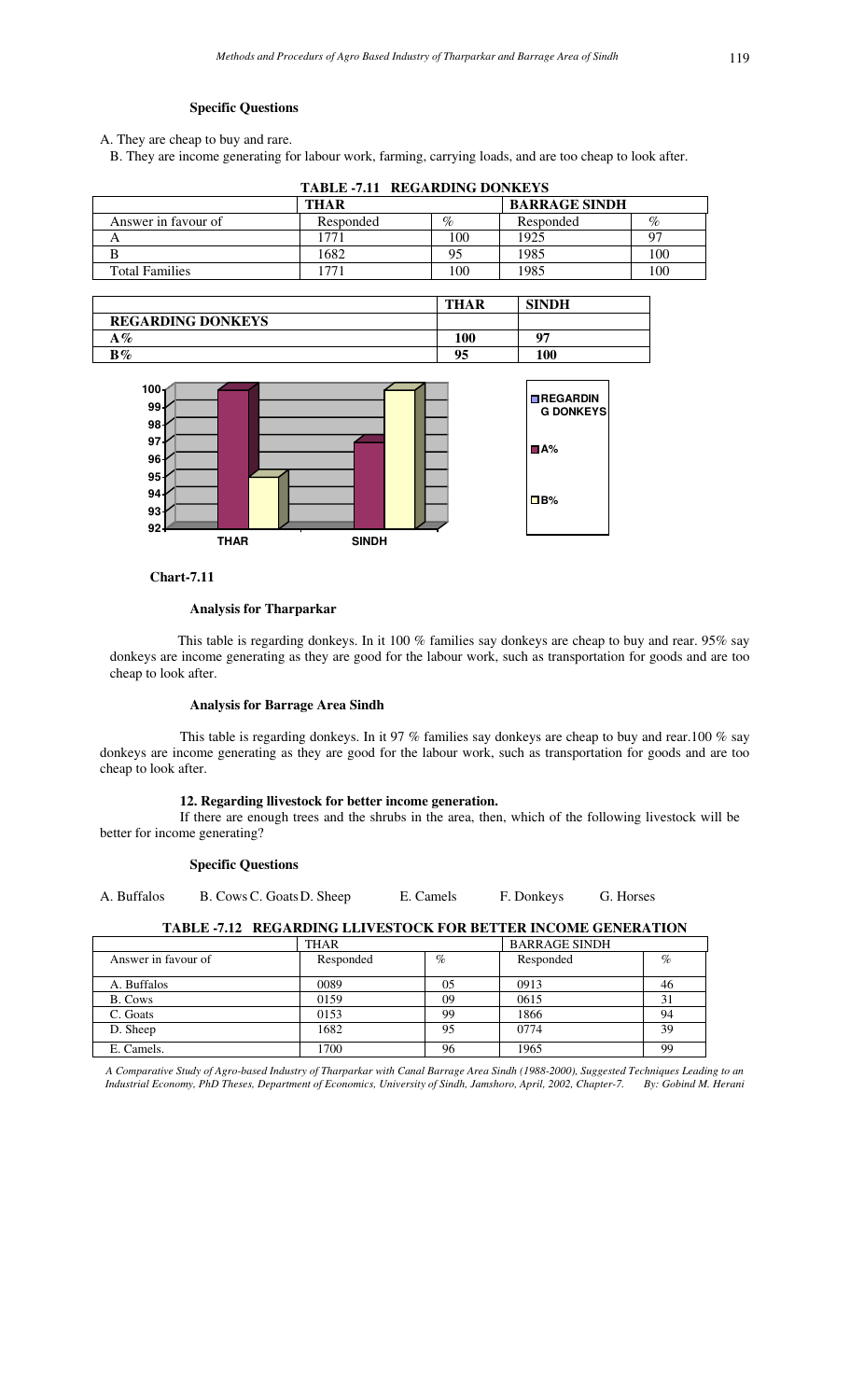| F. Donkeys            | 1771        | 100 | 0913         | 46     |
|-----------------------|-------------|-----|--------------|--------|
| G. Horse              | 0018        | 01  | 0000         | $00\,$ |
| <b>Total Families</b> | 1771        | 100 | 1985         | 100    |
|                       | <b>THAR</b> |     | <b>SINDH</b> |        |
| Livestock             |             |     |              |        |
| A. Buffalos           | 05          |     | 46           |        |
| $B. \text{Cows}\%$    | 09          |     | 31           |        |
| C. Goats $%$          | 99          |     | 94           |        |
| D. Sheep $%$          | 95          |     | 39           |        |
| E. Camels. %          | 96          |     | 99           |        |
| F. Donkeys%           | 100         |     | 46           |        |
| E. Horse%             | 01          |     | 00           |        |



Chart-7.12

This table is regarding livestock for better income generation. In it 5 % families are in favour of buffalos. 9 % are in favour of cows. 99 % are in favour of goats. 95 % are in favour of sheep. 96 % are in favour of camels. 100 are in favour of and 1 % is in favour of horse, on conditions that, if there are so many trees, and the shrubs in the area.

#### **Analysis for Barrage Area Sindh**

This table is regarding livestock for better income generation. In it 46 % families are in favour of buffalos. 31 % are in favour of cows. 94 % are in favour of goats. 39 % are in favour of sheep. 99 % are in favour of camels. 46% are in favor of and 0 % is in favour of horse, on conditions that, if there are so many trees, and the shrubs in the area.

### **13. Regarding loan for livestock farming.**

 If you are given livestock of better race at loan basis along with awareness, then which of the following livestock do you think will be better for you?

### **Specific Questions**

| A. Buffalos |
|-------------|
|-------------|

B. Cows C. Goats D. Sheep E. Camels F. Donkeys G. Horses

### **TABLE -7.13 REGARDING LOAN FOR LIVESTOCK**

|                     | THAR      |      | <b>BARRAGE SINDH</b> |      |
|---------------------|-----------|------|----------------------|------|
| Answer in favour of | Responded | $\%$ | Responded            | $\%$ |
|                     |           |      |                      |      |
| A. Buffalo          | 0161      | 09   | 0933                 |      |
| B. Cow              | 0266      |      | 0794                 | 40   |
| C. Goats            | 77        |      | 0715                 | 30   |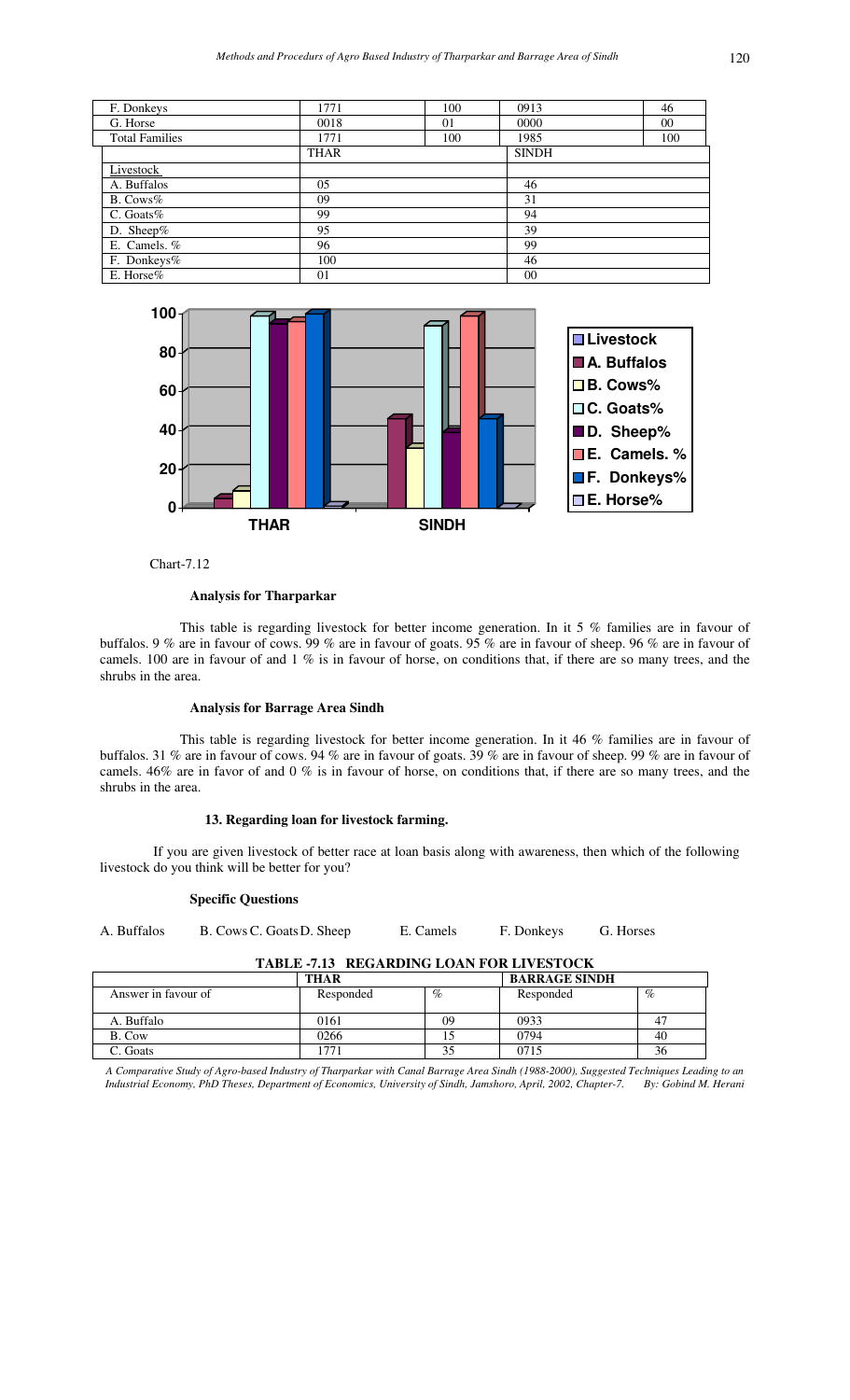| C. Sheep              | 0372 |     | 0099 | 05     |
|-----------------------|------|-----|------|--------|
| D. Camel              | 0195 |     | 0000 | 00     |
| F. Donkey             | 0159 | 09  | 0000 | 00     |
| G. Horse              | 0000 | 00  | 0000 | $00\,$ |
| <b>Total Families</b> | 77   | 100 | 1985 | 100    |

|                           | <b>THAR</b> | <b>SINDH</b> |
|---------------------------|-------------|--------------|
| <b>LOAN FOR LIVESTOCK</b> |             |              |
| A. Buffalo%               | 09          |              |
| $B. \text{Cow}\%$         | . 5         | 40           |
| C. Goats%                 | 35          | 36           |
| C. Sheep $%$              | 21          | 05           |
| D. Camel $%$              |             | 00           |
| F. Donkey%                | 09          | 00           |
| G. Horse $%$              |             |              |

This table is regarding loan facilities for livestock. Questions asked were conditional that, if livestock of better races are given to them with complete awareness

then, which livestock will be better for them? 9 % are in favour of buffalos, 15% are in favour of cows, 35 % are in favour of goats, 21 % are in favour of sheep, 11% are in favour of camels, 9 % are in favour of donkeys and no body is in favour of horses.



### **Chart-7.13**

#### **Analysis for Barrage Area Sindh**

This table is regarding loan facilities for livestock. Questions asked were conditional that, if livestock of better races are given to them with complete awareness than, which livestock will be better for them? 47 % are in favour of buffalos, 40% are in favour of cows, 36 % are in favour of goats, 5 % are in favour of sheep, and no body is in favour of camels, donkeys and horses.

### **14. Regarding loan for livestock purpose.**

 Suppose you are given a loan of Rs. three thousand and asked to select one of the following livestock, which one you will get for more benefit? (Tick mark)

### **Specific Questions**

A. Goat ( ) B. Sheep( )

#### **TABLE -7.14 REGARDING LOAN FOR LIVESTOCK PURPOSE**

|                     | <b>THAR</b> |      | <b>BARRAGE SINDH</b> |      |
|---------------------|-------------|------|----------------------|------|
| Answer in favour of | Responded   | $\%$ | Responded            | $\%$ |
| Goat<br>Α.          | 346         | ′б   | 1985                 | 100  |
| . Sheep             | 0425        | 24   | 0000                 | 00   |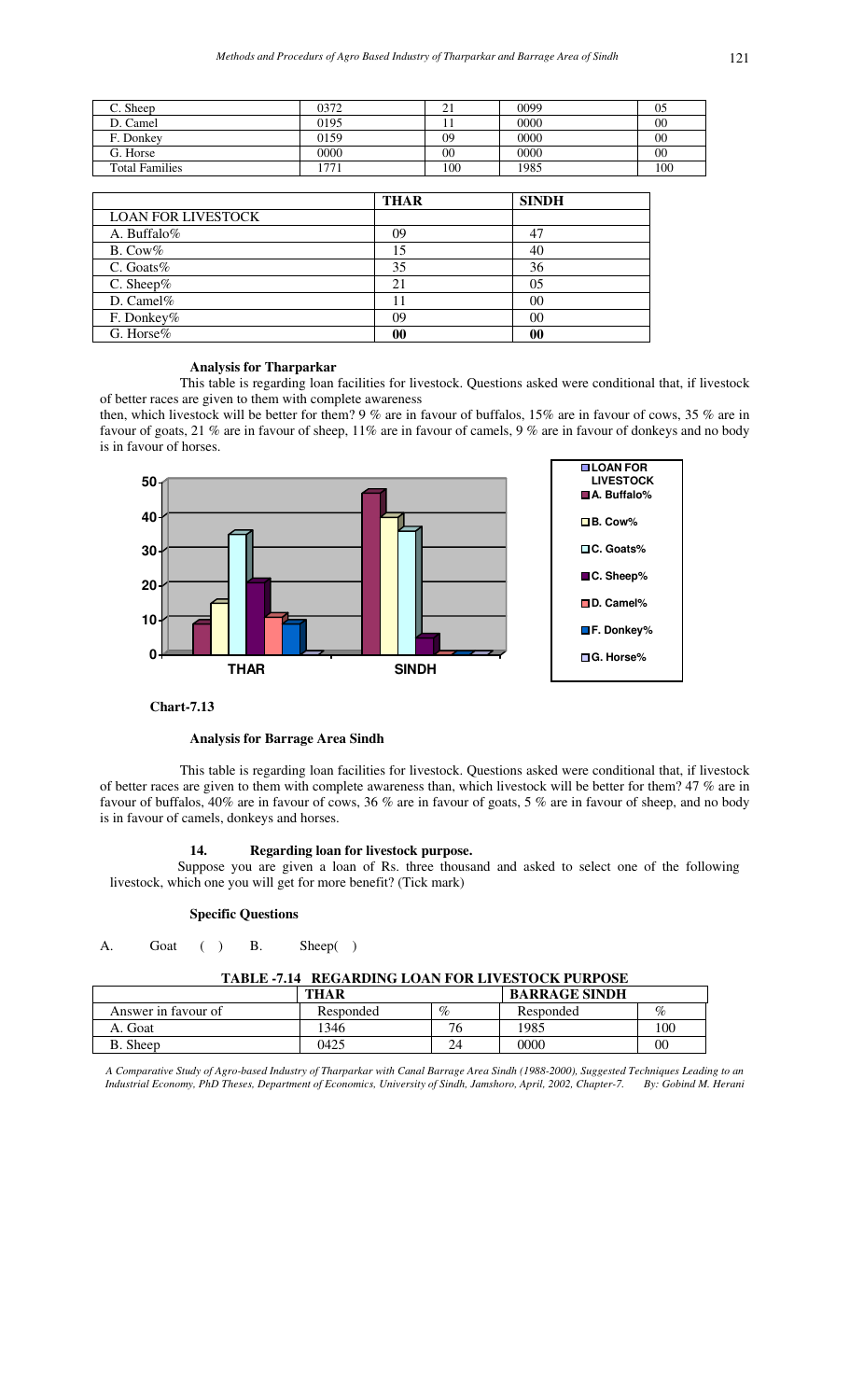

### **Analysis for Tharparkar**

This table is regarding loans for livestock farming. The condition was, suppose, if you are given only three thousand rupees (micro credit) as loan for goats and sheep and have to buy only one of two, then, which one you will get for the more benefit. Response is 76 % for goats and 24 % for sheep.

### **Analysis for Barrage Area Sindh**

This table is regarding loans for livestock farming. The condition was, suppose, if you are given only three thousand rupees (micro credit) as loan for goats and sheep and have to buy only one of two, then, which one you will get for the more benefit. Response is 100 % for goats and 0 % for sheep.

### **15. Regarding looking after livestock**

 If one family member gives the full times to his livestock and can properly look after, than you are in favour of which of the following?

### **Specific Questions**

- A. We can look after about 50-100 goats/ sheep.
- B. We can look after about 20-50 goats/ sheep.
- C. We can look after about 10-20 goats/ sheep.

| THAR      |     | <b>BARRAGE SINDH</b> |      |
|-----------|-----|----------------------|------|
| Responded | %   | Responded            | $\%$ |
| 0265      |     | 0755                 | 38   |
| 0744      |     | 191                  | 60   |
| 0762      |     | 0298                 |      |
|           | 100 | 1985                 | 100  |
|           |     |                      |      |

### **TABLE -7.15 REGARDING LIVESTOCK LOOKAFTER**.

|                     | <b>THAR</b> | <b>SINDH</b> |
|---------------------|-------------|--------------|
| LIVESTOCK LOOKAFTER |             |              |
| $A\%$               | ⊥ ~         | 38           |
| $B\%$               | т∠.         | 60           |
| $\mathbb{C}\%$      |             |              |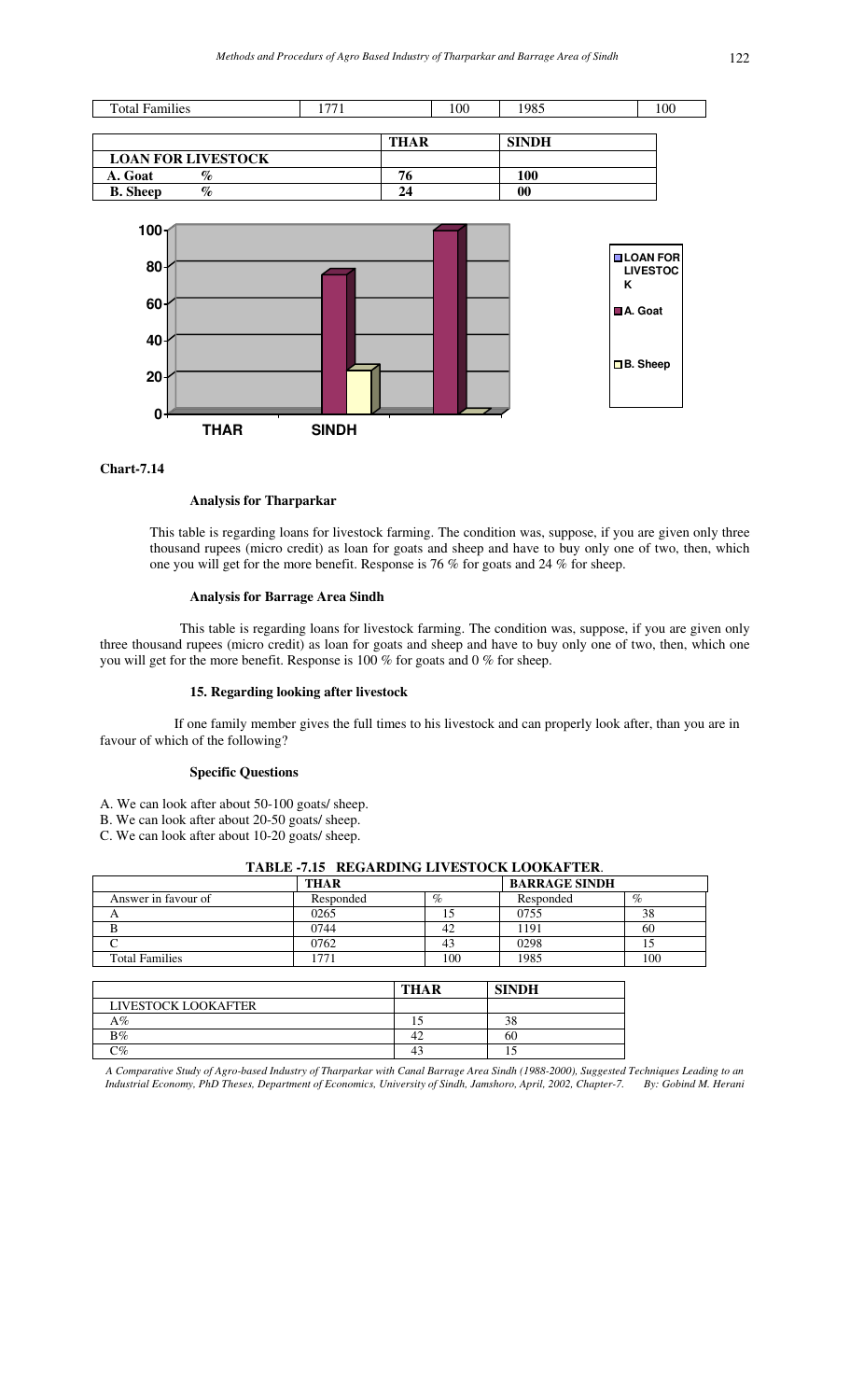

### **Analysis for Tharparkar**

This table is regarding caring of livestock. . The condition was that" if one family member gives full time to livestock to look after then, 15% say, can look after 50-100 goats/. Sheep, 42 % families say, they can look after 20-50 goats. / Sheep and 43 % families say they can look after 10-20 goats/. Sheep.

### **Analysis for Barrage Area Sindh**

This table is regarding caring livestock look after. Here is condition that if one family member gives full time to livestock to look after then, 38 % say, can look after 50-100 goats/. Sheep, 60 % families say, they can look after 20-50 goats. / Sheep and 15 % families say they can look after 10-20 goats/Sheep.

#### **16. Regarding livestock meeting family needs.**

If one family consist on 5 members and have got 20 goats/ sheep, then you are in favour of which of following?

A. You can meet the needs of the family 100%.

B. You can meet the needs of the family 75%

C. You can meet the needs of the family 50%

# **TABLE -7.16 REGARDING LIVESTOCK MEETING NEEDS**

|                       | <b>THAR</b>              |      | <b>BARRAGE SINDH</b> |      |
|-----------------------|--------------------------|------|----------------------|------|
| Answer in favour of   | Responded                | $\%$ | Responded            | $\%$ |
| A                     | ን177                     |      | 0238                 | 1 ງ  |
|                       | 0868                     | 49   | 0357                 | 18   |
|                       | )726                     |      | 1251                 | 63   |
| <b>Total Families</b> | $\overline{\phantom{a}}$ | 100  | 1985                 | 100  |

|                         | THAR | <b>SINDH</b> |
|-------------------------|------|--------------|
| LIVESTOCK MEETING NEEDS |      |              |
| $A\%$                   |      |              |
| $B\%$                   | 49   | C<br>۱O      |
| $\gamma_{\%}$           |      | 63           |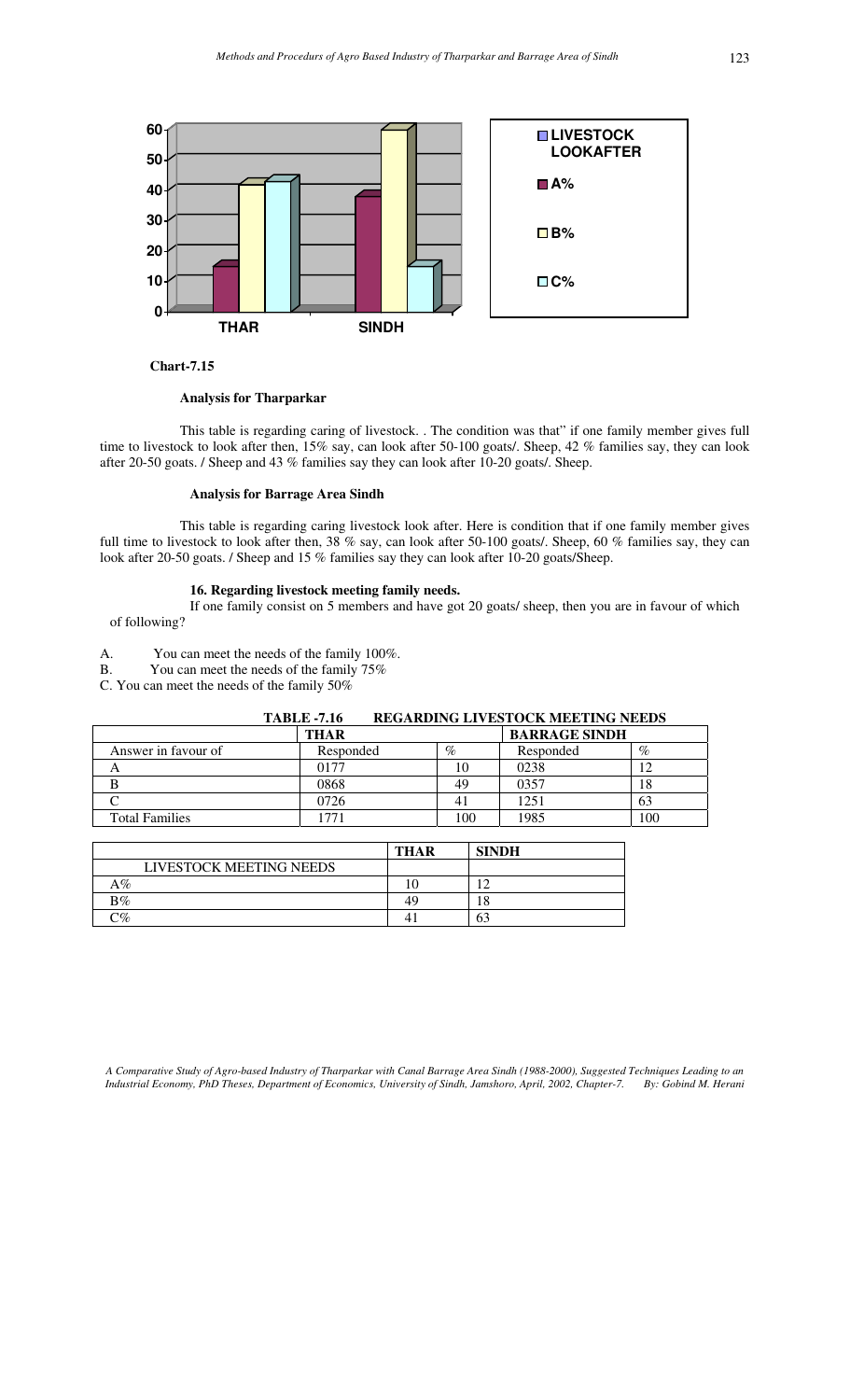

### **Analysis for Tharparkar**

This table is regarding to livestock meeting needs with the condition that, if one family consists on 5 members and has got 20 goats / sheep then 10 % families say that they can meet the needs of the family 100 %, 49 % families say 75 % and 41 % families say 50 %.

### **Analysis for Barrage Area Sindh**

This table is regarding to livestock meeting needs, with the condition that, if one family consists on 5 members and has got 20 goats / sheep then 12 % families say that they can met the needs of the family 100 %, 18 % families say 75 % and 63 % families say 50 %.

### **17. Regarding livestock keeping in drought conditions.**

If there is drought and fodder is available at cheaper rates in the area and you have enough livestock to meet needs then you are in favour of which of the following?

### **Specific Questions**

A. You can save your livestock by selling some of it to meet the needs of family.

- A. You will be able to save your livestock, if you are given some help of loan of livestock, meeting needs.
- B. Drought does not effect.

### **TABLE-7.17 REGARDING LIVESTOCK AND DROUGHT CONDITIONS**

|                       | <b>THAR</b> |     | <b>BARRAGE SINDH</b> |     |
|-----------------------|-------------|-----|----------------------|-----|
| Answer in favour of   | Responded   | %   | Responded            | %   |
|                       | 1558        | 88  | 1449                 |     |
|                       | 0213        |     | 0099                 | 05  |
|                       | 0000        | 00  | 1171                 | 59  |
| <b>Total Families</b> | 771         | 100 | 1985                 | 100 |

|                          | <b>THAR</b> | <b>SINDH</b> |
|--------------------------|-------------|--------------|
| LIVESTOCK AND DROUGHT    |             |              |
| <b>CONDITIONS</b>        |             |              |
| $\mathbf{A}\mathcal{\%}$ | 88          | 73           |
| $B\%$                    | I٥          | 05           |
| $\mathcal{C}$ %          | $\bf{00}$   | 59           |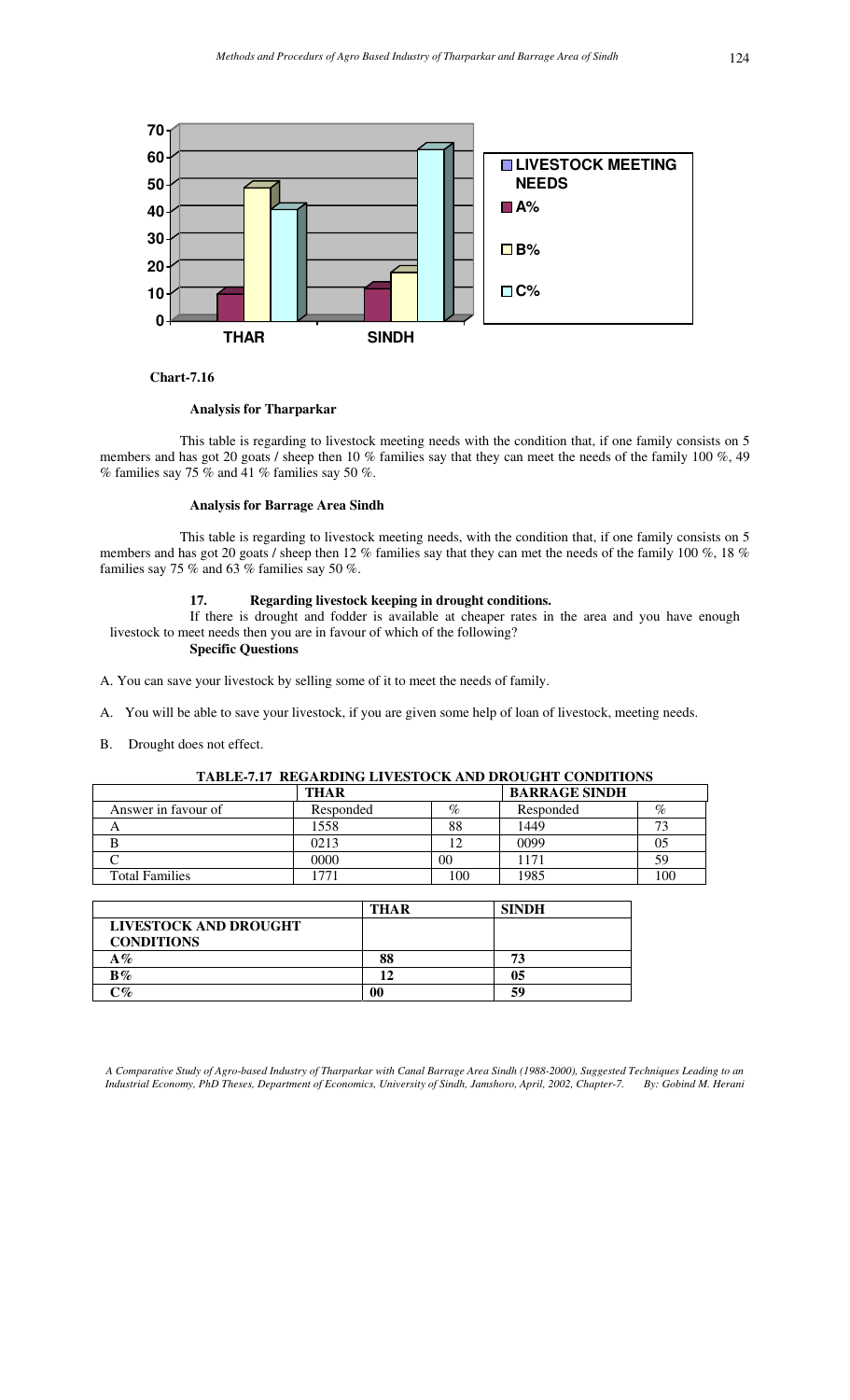

Chart-7.17

This table is regarding livestock in drought conditions. Here is one condition that " if there is drought and fodder is available at cheaper rates in the area and you have enough livestock to meet the needs of your family " In these conditions 88 % families say that they can save their livestock, by selling some number of it and can met the needs of the family, 12 % families say that, they will be able to save their livestock, if they are given some help of loan. And 0 % family says it does not effect.

### **Analysis for Barrage Area Sindh**

This table is regarding to livestock and drought conditions. Here is one condition that " if there is drought and fodder is available at cheaper rates in the area and you have enough livestock to meet the needs of your family." In these conditions 73 % families say that they can save their livestock by selling some number of it and can met the needs of the family, 5 % families say that they will be able to save their livestock if they are given some help of loan. And 59 % families say it does not effect.

### **18. Rregarding livestock and lively hood**

You are in favour of which of the following?

### **Specific Questions**

- A. How many of you have got livestock and you can meet the needs of your family by them?
- B. How many of you have got livestock, which is sufficient to meet the needs of the nutrition only?
- C. How many of you do not have livestock at all?
- D.. How many of you have got livestock, which meets the need, more than 50%?

|                       | THARPARKAR |             |           | <b>BARRAGE SINDH</b> |
|-----------------------|------------|-------------|-----------|----------------------|
| Answer in favour of   | Responded  | $\%$        | Responded | $\%$                 |
|                       |            |             |           |                      |
| А                     | 0407       | 23          | 0298      | 15                   |
| B                     | 0850       | 48          | 0556      | 28                   |
|                       | 0124       | 07          | 0377      | 19                   |
|                       | 0390       | 22          | 0754      | 38                   |
| <b>Total Families</b> | 1771       | 100         | 1985      | 100                  |
|                       |            |             |           |                      |
|                       |            | <b>THAR</b> |           | <b>SINDH</b>         |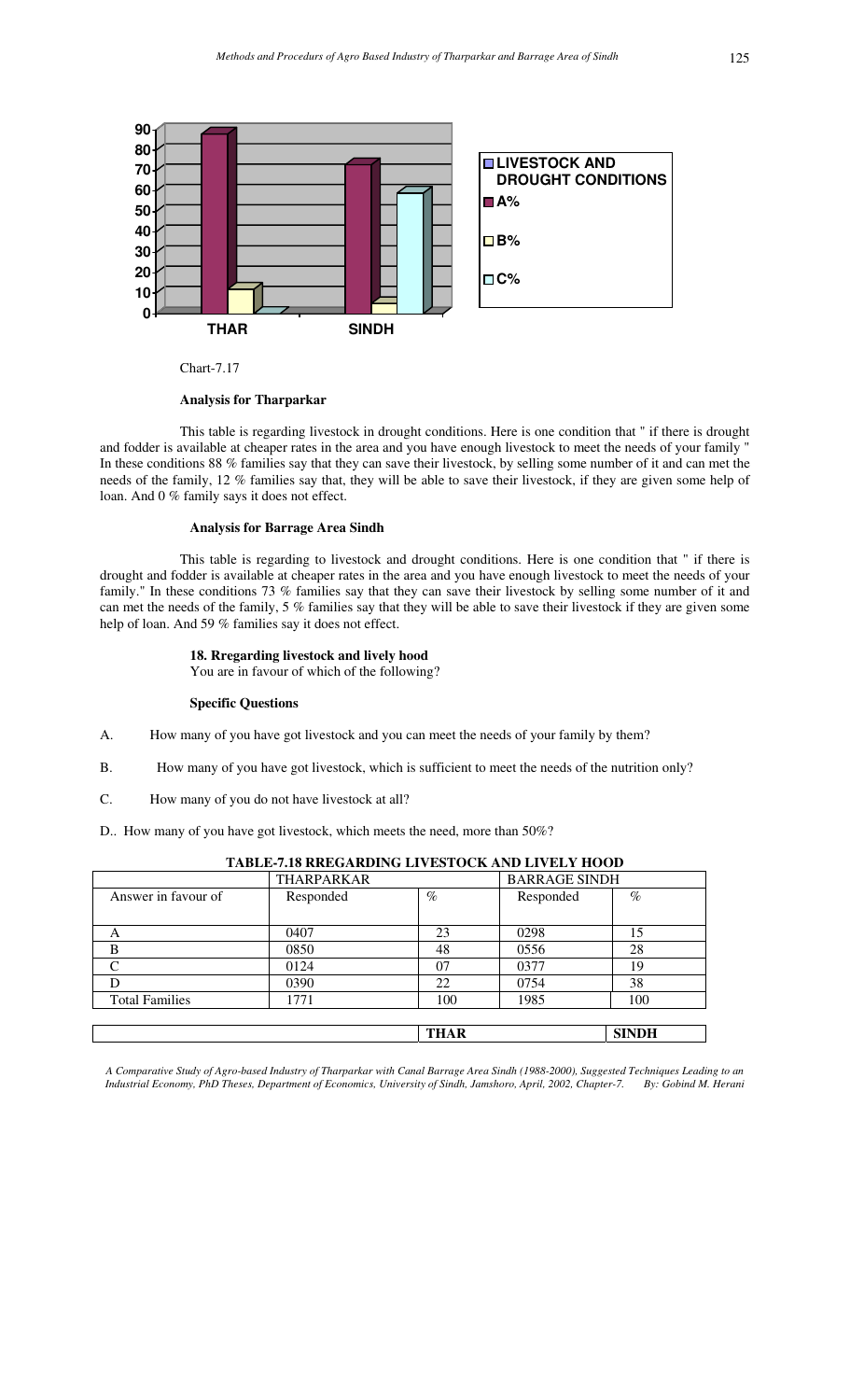



#### **Analysis for Tharparkar**

This table is regarding to livestock and their lively hood. In it 23 % families say that they have got livestock and they can meet the needs of their family by it. 48 % families say that they have got livestock enough for only meeting needs of the nutrition. 7 % families say that they doe not have any livestock and 22 % families say that they have got livestock, which needs more than 50 %.

### **Analysis for Barrage Area Sindh**

This table is regarding to livestock and their lively hood. In it 15 % families say that they have got livestock and they can meet the needs of their family by it. 28 % families say that they have got livestock enough for only meeting needs of the nutrition. 7 % families say that they do not have any livestock and 19 % families say that they have got livestock, which needs more than 38 %.

### **Dairy Products**

### **19. Regarding dairy Products.**

You are in favour of which of the following?

#### **Specific Questions**

- A. There is market of milk, ghee and butter but away from the village.
- B. There is no market for these things at all.
- C. There is market but dairy product are sold at cheaper prices

| TABLE -7.19 - REGARDING DAIRT PRODUCTS |                   |      |                      |      |  |
|----------------------------------------|-------------------|------|----------------------|------|--|
|                                        | <b>THARPARKAR</b> |      | <b>BARRAGE SINDH</b> |      |  |
| Answer in favour of                    | Responded         | $\%$ | Responded            | $\%$ |  |
| A                                      | 0513              | 29   | 0893                 | 45   |  |
| B                                      | 0868              | 49   | 0218                 |      |  |
|                                        | 0390              |      | 1072                 | 54   |  |
| <b>Total Families</b>                  | 771               | 100  | 1985                 | 100  |  |

### **TABLE -7.19 REGARDING DAIRY PRODUCTS**

*A Comparative Study of Agro-based Industry of Tharparkar with Canal Barrage Area Sindh (1988-2000), Suggested Techniques Leading to an I* Compartming Structures 2008, Department of Economics, University of Sindh, Jamshoro, April, 2002, Chapter-7.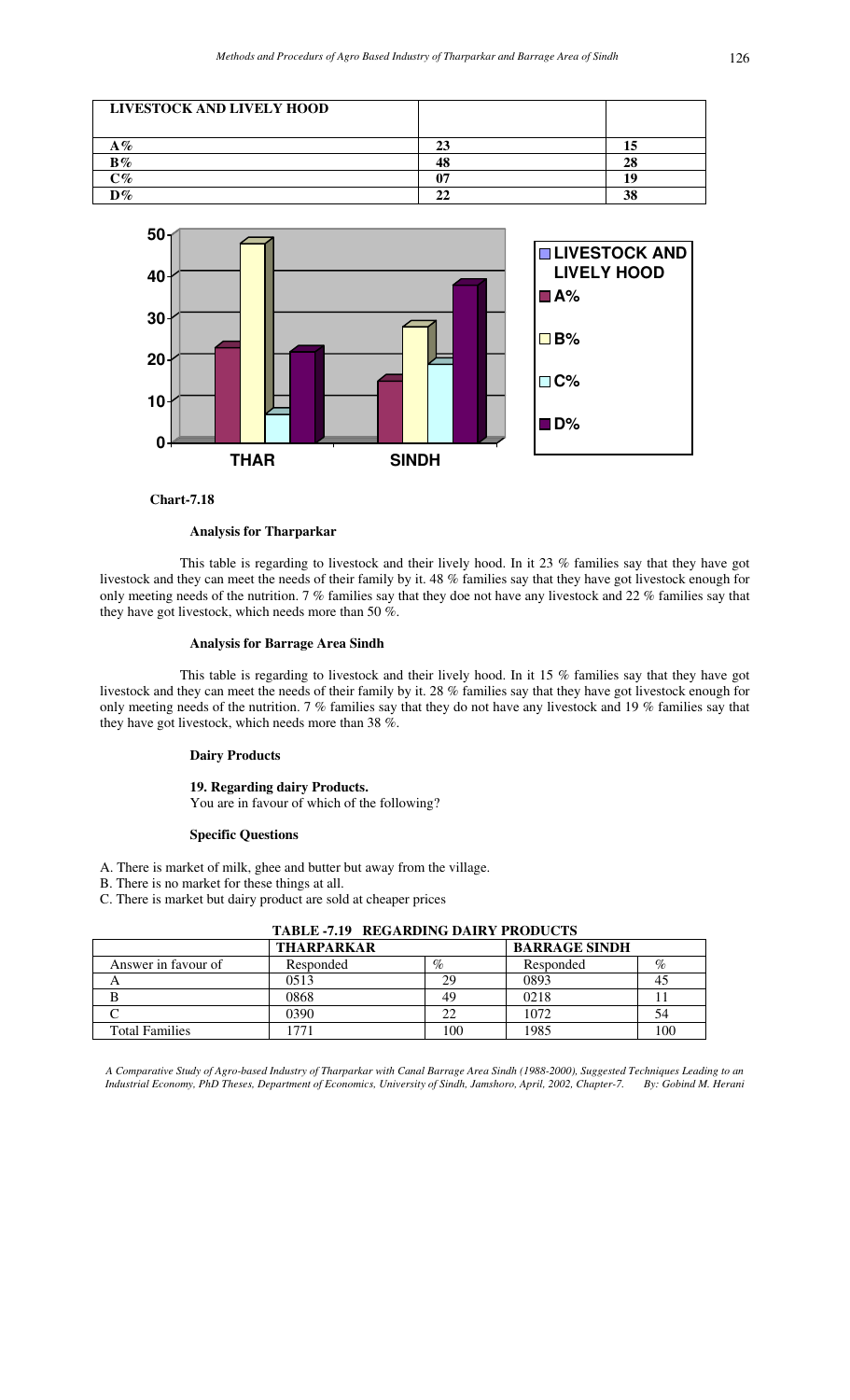|                                 | <b>THAR</b> | <b>SINDH</b> |
|---------------------------------|-------------|--------------|
| <b>REGARDING DAIRY PRODUCTS</b> |             |              |
| $\rm A$ %                       | 29          |              |
| $B\%$                           | 49          |              |
| $\gamma q_0$                    |             |              |
|                                 |             |              |



This table is regarding dairy products. In this 29 % families say that there is market for milk, ghee and butter but not in the village, 49 % say that there is no market for dairy products and 22 % say that there is market but at cheaper rates.

### **Analysis for Barrage Area Sindh**

This table is regarding dairy products. In this 45 % families say that there is market for milk, ghee and butter but not in the village, 11 % say that there is no market for dairy products and 54 % say that there is market but at cheaper rates.

### **Non-Crops / Rangeland**

### **20. Regarding rangeland / forest (Non-crops).**

If rangeland is saved by not cutting plants in proper manner by local villagers then you are in favour of which of following?

#### **Specific Questions**

A. It will fulfill the required fodder.

B. Other fodder still will be needed at home.

### **TABLE -7.20 REGARDING RANGELAND / FOREST (NON-CROPS**).

|                       | <b>THARPARKAR</b> |      | <b>BARRAGE SINDH</b> |      |
|-----------------------|-------------------|------|----------------------|------|
| Answer in favour of   | Responded         | $\%$ | Responded            | $\%$ |
|                       | 1435              |      | 0715                 | 36   |
|                       | 0336              | 19   | 1270                 | 64   |
| <b>Total Families</b> |                   | .00  | 1985                 | 100  |

|                  | <b>THAR</b> | <b>SINDH</b> |
|------------------|-------------|--------------|
| <b>NON-CROPS</b> |             |              |
| $A\%$            |             | 90           |
| $B\%$            | 19          | 64           |

*A Comparative Study of Agro-based Industry of Tharparkar with Canal Barrage Area Sindh (1988-2000), Suggested Techniques Leading to an Industrial Economy, PhD Theses, Department of Economics, University of Sindh, Jamshoro, April, 2002, Chapter-7. By: Gobind M. Herani* 

Chart-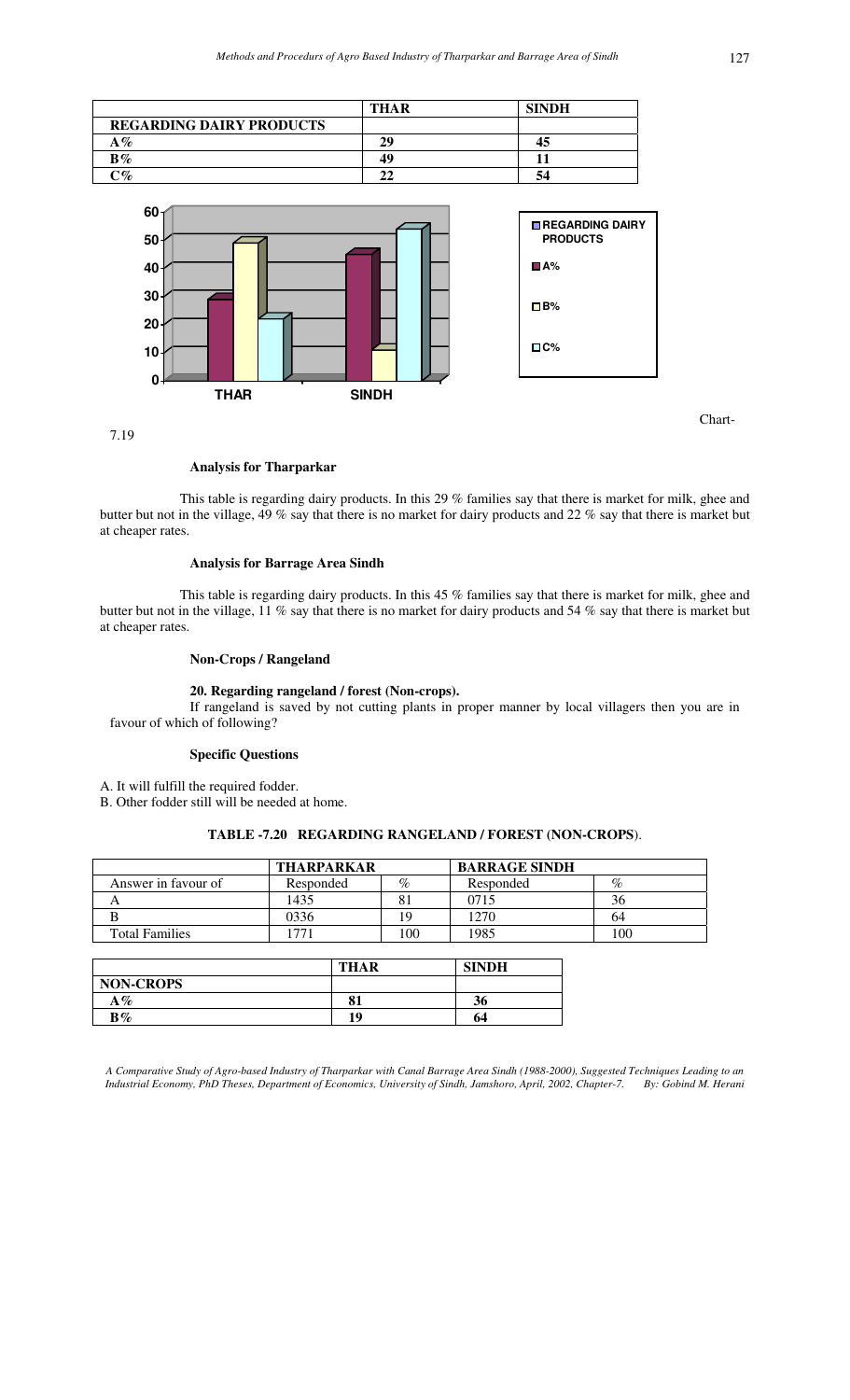

### **Analysis for Tharparkar**

This table is regarding rangeland / forest (non-crops). In it 81 % families say, that if not cutting plants save rangeland in proper manner by local villagers then, it will fulfill the required fodder needs and 19 % families say that other fodder still will be needed at home.

### **Analysis for Barrage Area Sindh**

This table is regarding rangeland / forest (non-crops). In it 36 % families say that if not cutting plants save rangeland in proper manner by local villagers then it will fulfill the required fodder needs and 64 % families say that other fodder still will be needed at home.

### **21. Regarding storing of fodder and cutting of vegetation.**

If you are given iron / cemented sheets for shadow, houses and for storing fodder at cheaper rates, then, you are in favour of which of the following?

### **Specific Questions**

- A. You still need to cut plants for fuel and houses construction.
- B. It will save 100 % fodder for future.
- C. More than 50% reduction in cutting will take place.

### **TABLE -7.21 REGARDING STORING OF FODDER AND CUTTING OF VEGETATION**

|                       | <b>THARPARKAR</b> |      | <b>BARRAGE SINDH</b> |     |
|-----------------------|-------------------|------|----------------------|-----|
| Answer in favour of   | Responded         | $\%$ | Responded            | %   |
|                       | 0018              | O I  | 0457                 | 23  |
|                       | 1611              |      | 0238                 |     |
|                       | 0142s             | 08   | 1290                 | OD. |
| <b>Total Families</b> | $77^{\circ}$      | 100  | 1985                 | 100 |

|                                  | <b>THAR</b> | <b>SINDH</b> |
|----------------------------------|-------------|--------------|
| STORING OF FODDER AND CUTTING OF |             |              |
| <b>VEGETATION.</b>               |             |              |
| $A\%$                            |             | 23           |
| $B\%$                            | Q.          |              |
| $\mathbb{C}\%$                   | 08          | 65           |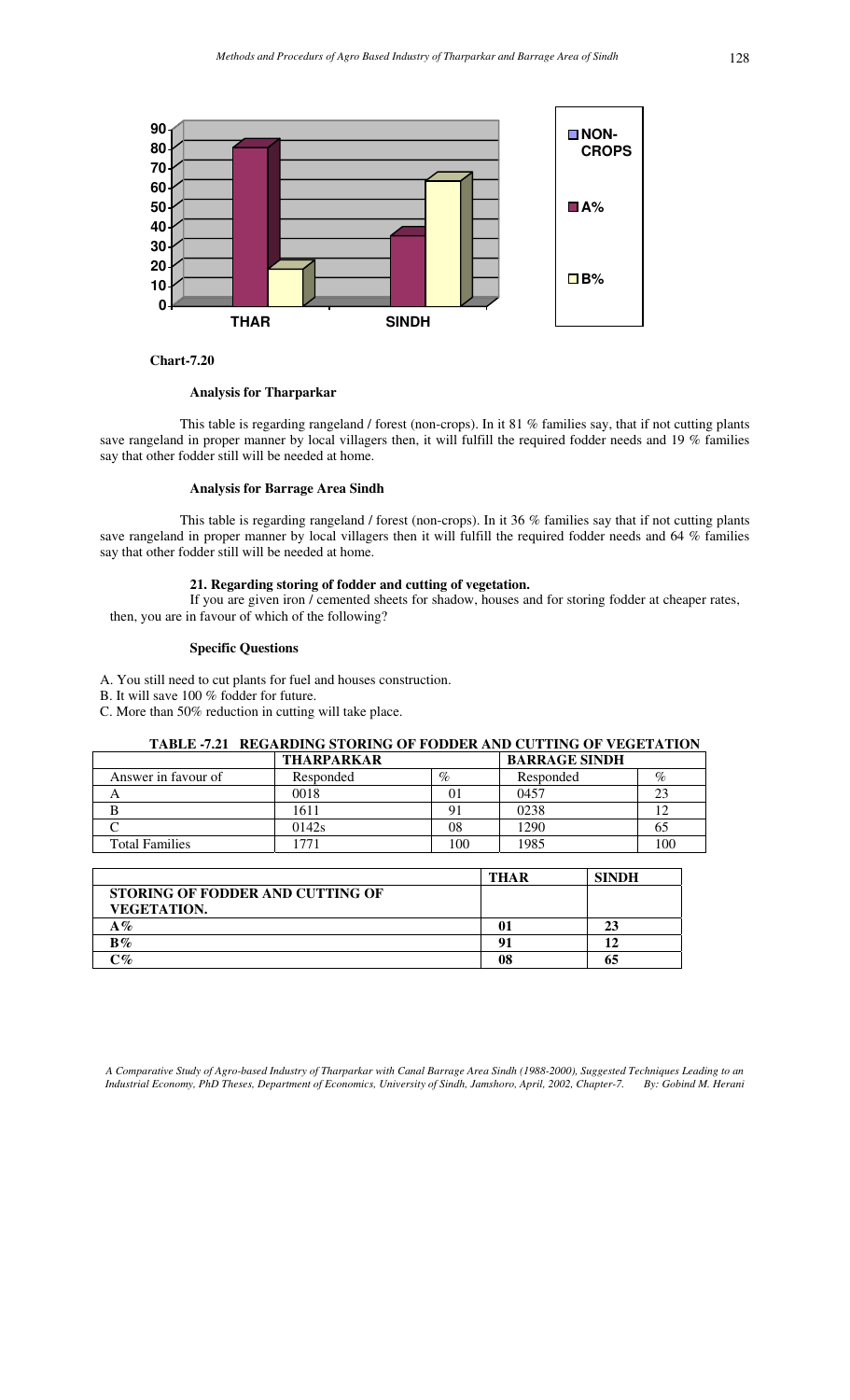

**Chart-7.21**

This table is regarding storing and cutting of vegetation; They are given iron/ cemented sheets for shadow, houses and for storing fodder at cheaper rates, then in response one % say that they still need to cut plants for fuel and house building. 91 % families say that it will save 100 % fodder for future and 8 % families say that more than 50 % reduction will take place in cutting plants.

### **Analysis for Barrage Area Sindh**

This table is regarding storing and cutting of vegetation; They are given iron/ cemented sheets for shadow, houses and for storing fodder purpose at cheaper rates, then in response  $23\%$  say that they still need to cut plants for fuel and house building. 12 % families say that it will save 100 % fodder for future and 65 % families say that more than 50 % reduction will take place in cutting plants.

#### **22. Regarding plant stallation.**

 If fencing shelters your field, at least two acres, and you leave it for natural vegetable then which one is better from the following?

### **Specific Questions**

A. Natural vegetation will be enough for the next one year after rain for at least ten livestock except, horse and buffalos, even in drought.

B Natural vegetation will be enough for the next six months after rain for at least ten livestock except, horse and buffalos, even in drought.

C. Fencing is not applicable.

| TABLE -7.22 REGARDING PLANT STALLATION. |                   |     |                      |     |
|-----------------------------------------|-------------------|-----|----------------------|-----|
|                                         | <b>THARPARKAR</b> |     | <b>BARRAGE SINDH</b> |     |
| Answer in favour of                     | Responded         | %   | Responded            | %   |
| A                                       | 1452              | 82  | 0020                 |     |
|                                         | 0319              | 18  | 0000                 | 00  |
|                                         | 00                | 00  | 1965                 | 99  |
| <b>Total Families</b>                   |                   | 100 | 1985                 | 100 |

|                  | <b>THAR</b>    | <b>SINDH</b> |
|------------------|----------------|--------------|
| PLANT STALLATION |                |              |
| $A\%$            | 82             |              |
| $B\%$            | 18             | 00           |
| $\mathbb{C}$ %   | 0 <sup>0</sup> | 99           |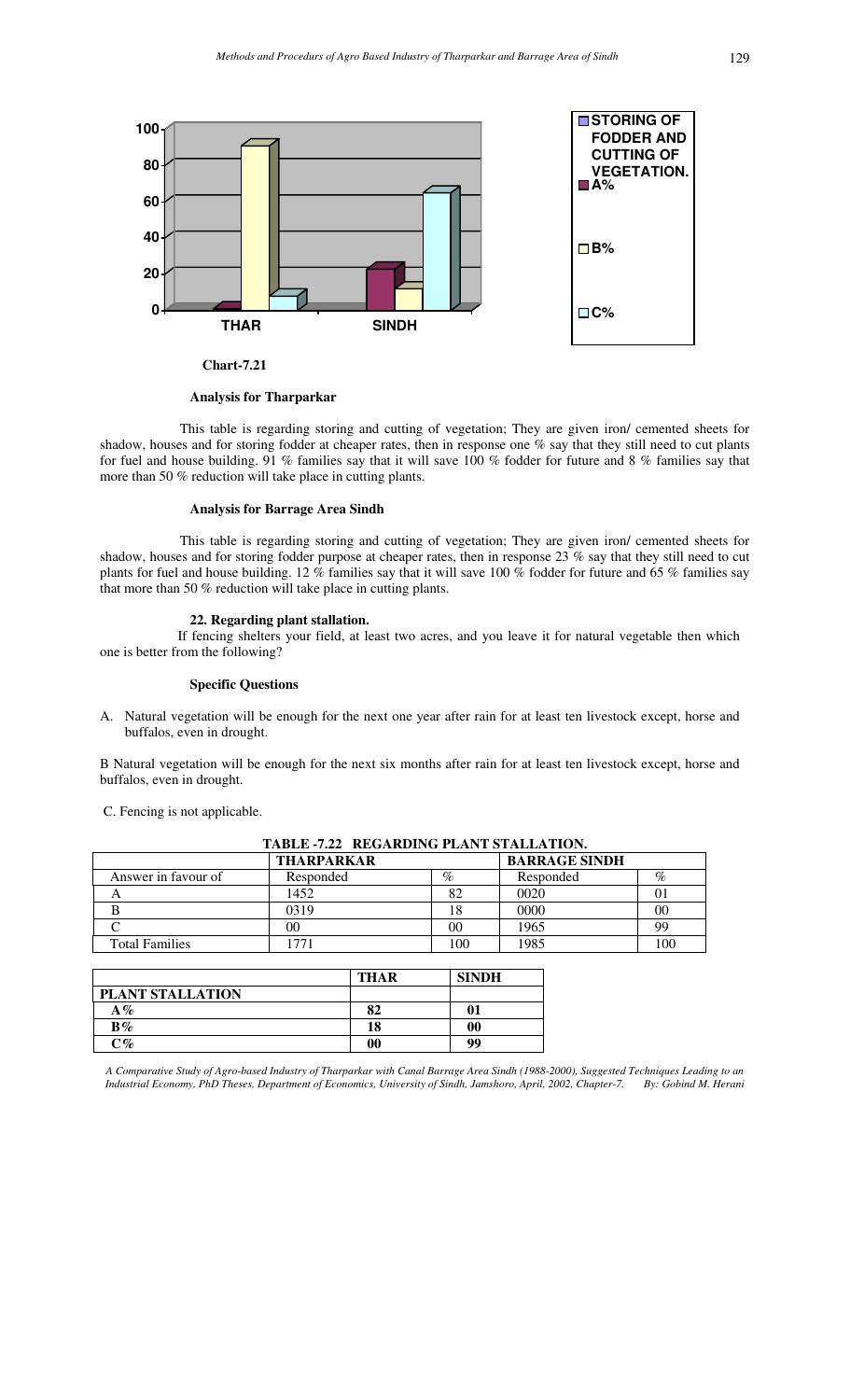

 **Chart-7.22** 

This table is regarding plant items of stallation. The condition was that, if their field is sheltered by fencing at least two acres and they leave it for natural vegetation then 82 % families say that natural vegetation will be enough for the next one year for at least ten livestock except horse and buffalos and 18 % say that natural vegetation will be enough for the next six months, after rain, for at least ten livestock except horses and buffalos. 0 % families say fencing is not applicable.

### **Analysis for Barrage Area Sindh**

This table is regarding plant items of stallation. The condition was that, if their field is sheltered by fencing, at least two acres and they leave it for natural vegetation; then 1 % families say that natural vegetation will be enough for the next one year for at least ten livestock except horse and buffalos and 0 % say that natural vegetation will be enough for the next six months after rain, for at least ten livestock except horses and buffalos. 99 % families say fencing is not applicable.

### **23. Regarding safety of plants.**

If you are given iron / cemented sheets along with timber just like bamboo/ eucalyptus at cheaper rates then you are in favour of which of the following?

### **Specific Questions**

A. Plants will be saved round about 100%

B. Still plants will be cut for fuel at about 2%.

| TABLE -7.23 REGARDING SAFETY OF PLANTS.   |           |                |           |      |
|-------------------------------------------|-----------|----------------|-----------|------|
| <b>BARRAGE SINDH</b><br><b>THARPARKAR</b> |           |                |           |      |
| Answer in favour of                       | Responded | %              | Responded | $\%$ |
|                                           | 1523      | 86             | 0973      | 49   |
|                                           | 248       |                | 1012      |      |
| <b>Total Families</b>                     |           | 0 <sup>0</sup> | 1985      | 100  |

|                          | <b>THAR</b> | <b>SINDH</b> |
|--------------------------|-------------|--------------|
| <b>SAFETY OF PLANTS.</b> |             |              |
| $\mathbf{A}\,\%$         | 86          | 49           |
| $\mathbf{B}\%$           | 14          |              |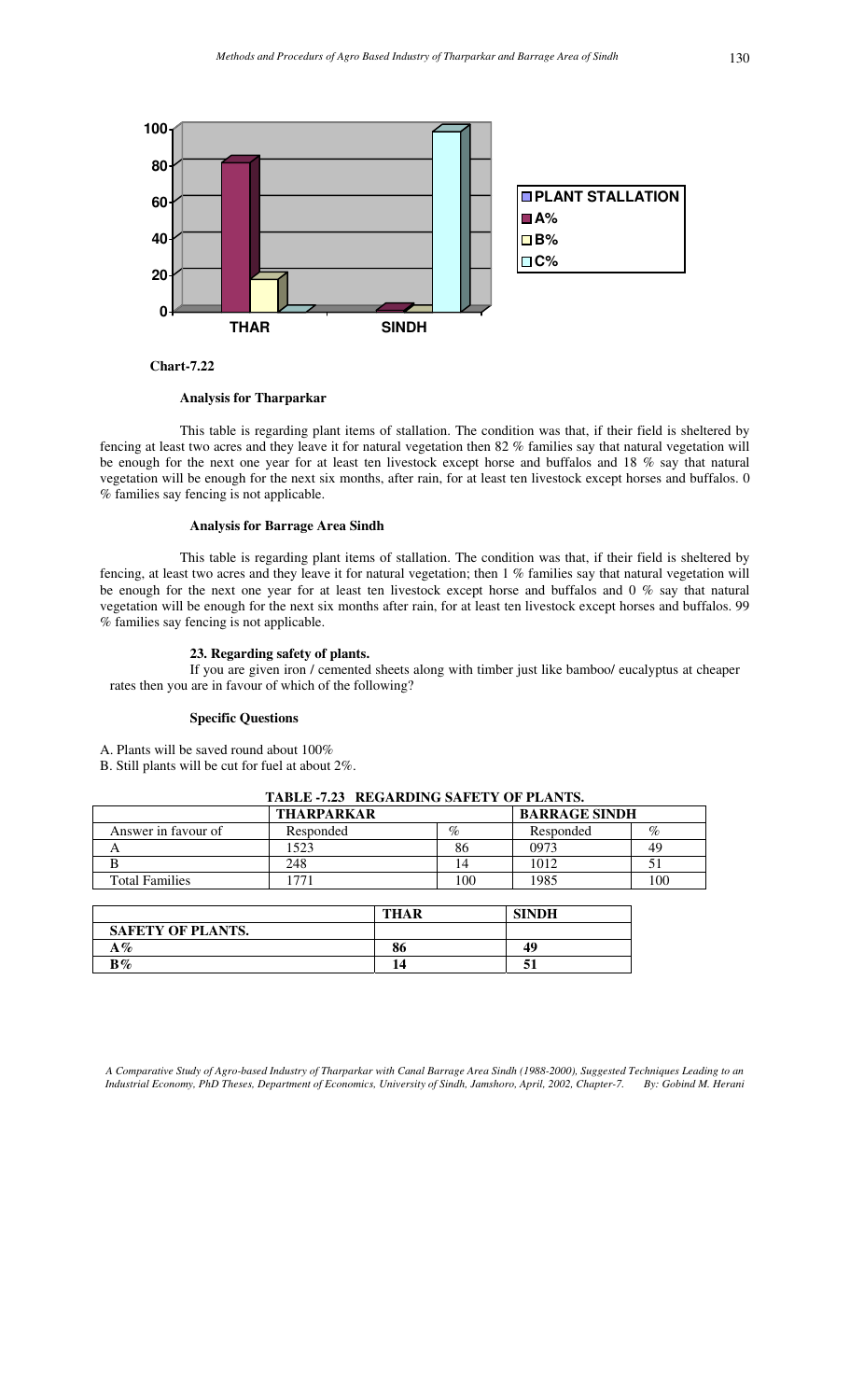

Chart-7.23

This table is regarding safety of plants. The condition was that, if they are given iron/cemented sheets along with timber just like bamboo/ eucalyptus at cheaper rates. In the response 86 % families say that plants will be saved about 100  $\tilde{\%}$  and 14 % families say that still plants will be cut for fuel at about 2 %.

### **Analysis for Barrage Area Sindh**

This table is regarding safety of plants. The condition was that, if they are given iron/cemented sheets along with timber just like bamboo/ eucalyptus at cheaper rates. In the response 49 % families say that plants will be saved about 100 % and 51 % families say that still plants will be cut for fuel at about 2 %.

#### **Agriculture**

### **24. Regarding agriculture and loans.**

If you are given loans for digging wells at your farm then you are in favour of which of the following at loan?

#### **Specific Questions**

A. You can produce fodder for the survival of livestock meeting your needs satisfactorily and in addition you can produce some crops for saving.

B. You can produce only fodder for the survival of livestock and meeting your own needs satisfactorily.

C. It will not benefit you, at all.

| <b>TABLE -7.24 REGARDING AGRICULTURE AND LOANS</b> |                                           |      |           |      |
|----------------------------------------------------|-------------------------------------------|------|-----------|------|
|                                                    | <b>BARRAGE SINDH</b><br><b>THARPARKAR</b> |      |           |      |
| Answer in favour of                                | Responded                                 | $\%$ | Responded | $\%$ |
| A                                                  | 0212                                      |      | 1886      | 95   |
|                                                    | 1470                                      | 83   | 0099      | 05   |
|                                                    | 0089                                      |      | 0000      | 00   |
| <b>Total Families</b>                              |                                           | 100  | 1985      | 100  |

|                                                                    | <b>THAR</b> | <b>SINDH</b> |
|--------------------------------------------------------------------|-------------|--------------|
| <b>AGRICULTURE AND LOANS</b>                                       |             |              |
| $A\%$                                                              |             | 95           |
| $B\%$                                                              | 83          | 05           |
| $\mathbb{C}^{g_{\!\scriptscriptstyle\!{\scriptscriptstyle\circ}}}$ | 05          | 00           |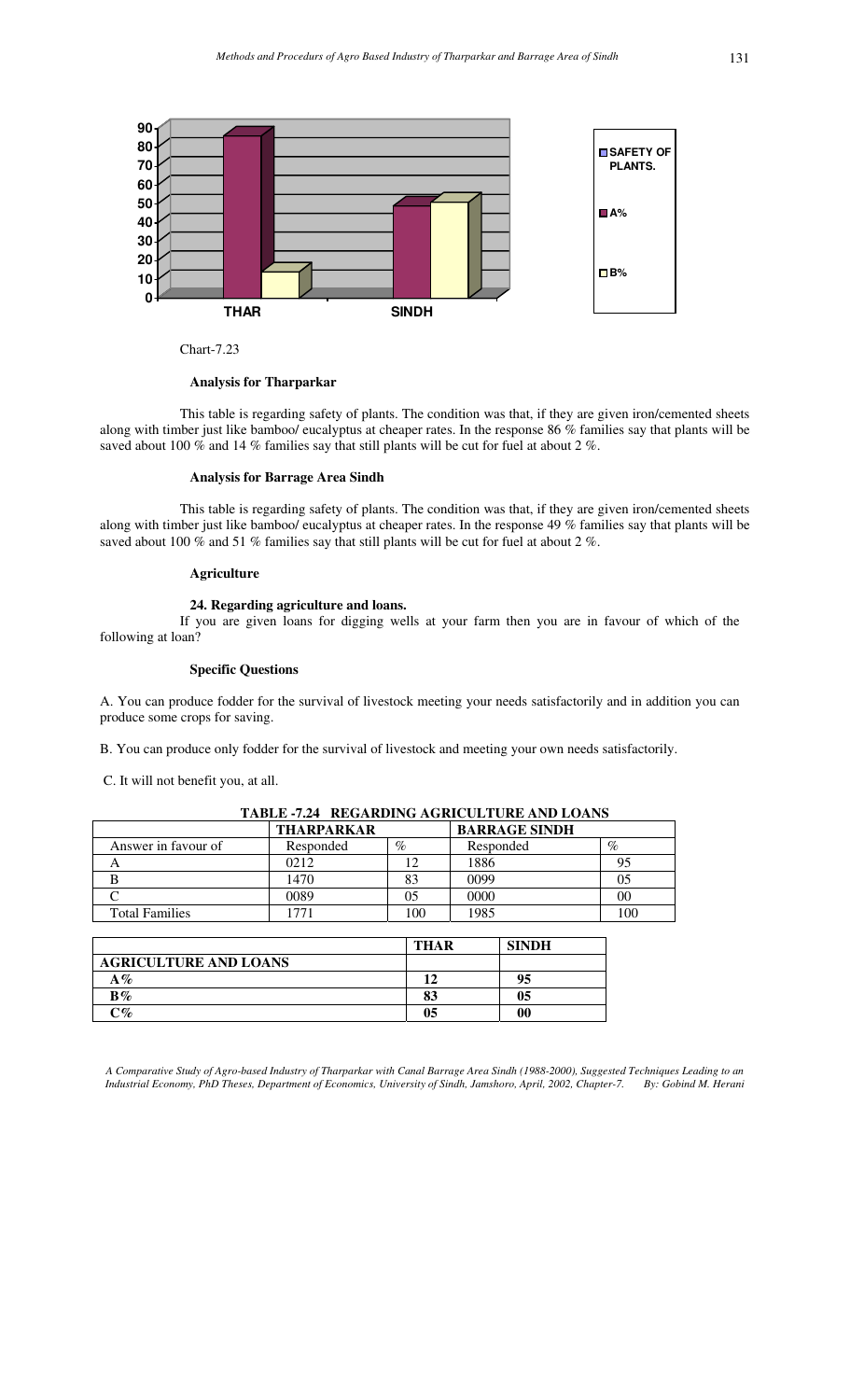

Chart-7.24

This table is regarding agriculture and loans on conditions that if they are given loans for digging wells at their farms then 12 % say that they can produce fodder for the survival of livestock meeting their needs satisfactorily and in addition they can produce some crops for saving. 83 % say that they can produce only fodder for the survival of livestock meeting their needs satisfactorily and 5 % families say that it will not benefit.

### **Analysis for Barrage Area Sindh**

 This table is regarding agriculture and loans on conditions that if they are given loans for digging wells at their farms then 95 % say that they can produce fodder for the survival of livestock meeting their needs satisfactorily and in addition they can produce some crops for saving. 05 % say that they can produce only fodder for the survival of livestock meeting their needs satisfactorily and 0 % families say that it will not benefit.

### **Ownership of Land and Agriculture**

### **25. Regarding partnership in land and agriculture on yield share basis**

You are in favour of which of the following?

### **Specific Questions**

- A. How many of you do agriculture on the basis of share of  $1/4<sup>th</sup>$
- B. How many of you do agriculture on the share of  $1/2^{th}$ .
- C. How many of you do not do agriculture?

### **TABLE -7.25 REGARDING LAND AND AGRICULTURE, DOING ON SHARE.**

|                       | <b>THARPARKAR</b> |      | <b>BARRAGE SINDH</b> |      |
|-----------------------|-------------------|------|----------------------|------|
| Answer in favour of   | Responded         | $\%$ | Responded            | $\%$ |
|                       | 0336              | 19   | 0397                 | 20   |
|                       | 0549              |      | 0953                 | 48   |
|                       | 0195              |      | 0635                 |      |
| <b>Total Families</b> |                   | 100  | 1985                 | 100  |

|                                       | THAR | <b>SINDH</b> |
|---------------------------------------|------|--------------|
| LAND AND AGRICULTURE, DOING ON SHARE. |      |              |
| $A\%$                                 | 19   | 20           |
|                                       |      |              |
| $B\%$                                 |      | 48           |
| $\gamma_{\mathcal{O}}$                |      | 32           |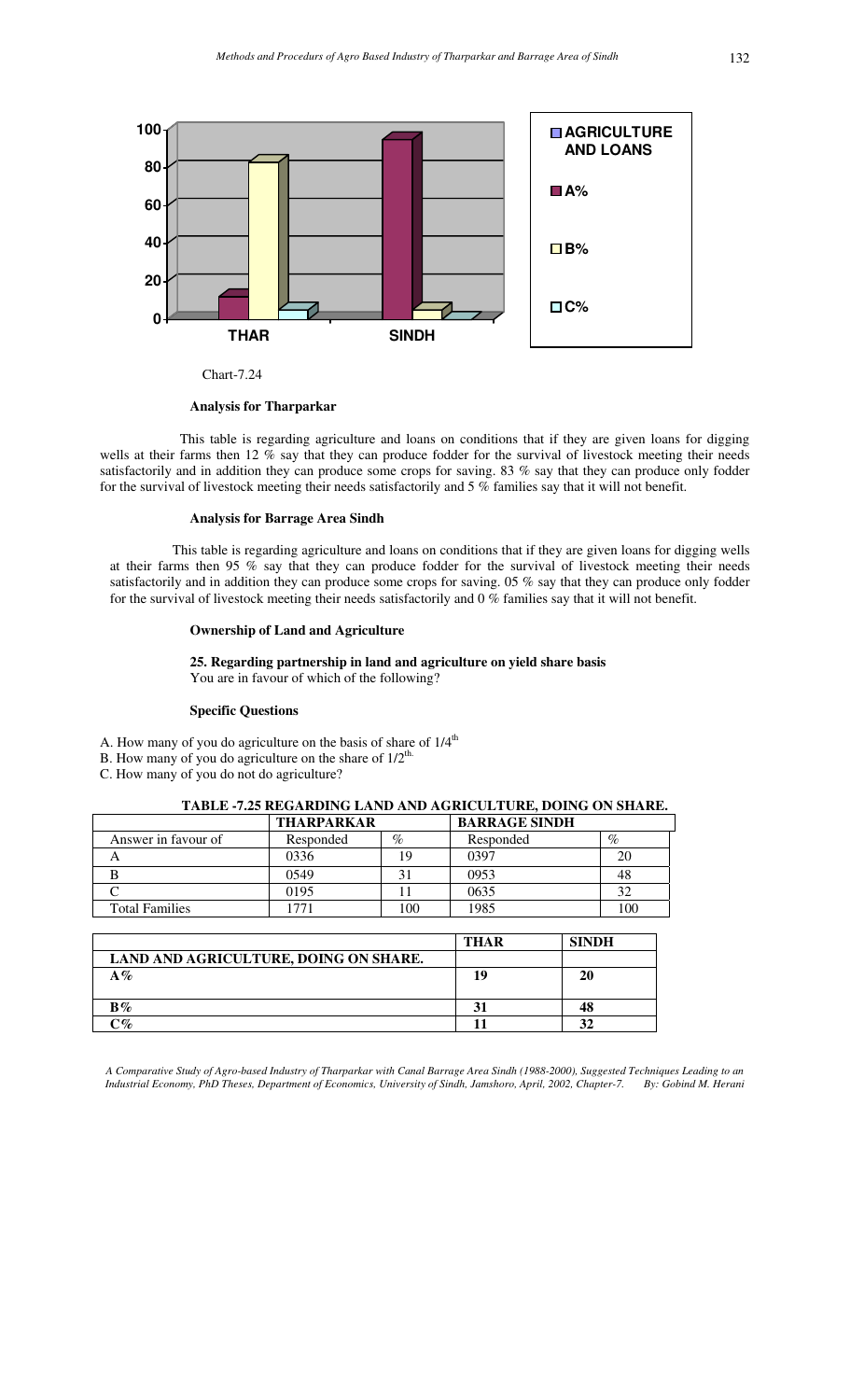

### **Analysis for Tharparkar**

This table is regarding land and agriculture. In this 19 % say they do agriculture on the  $1/4<sup>th</sup>$  share of crop produce. 31 % say that they do agriculture on the share of 1/2 and 11 % families say that they do not do agriculture.

### **Analysis for Barrage Area Sindh**

This table is regarding land and agriculture. In this 20 % say they do agriculture on the  $1/4<sup>th</sup>$  share of crop produce. 48 % say that they do agriculture on the share of 1/2 and 32 % families say that they do not do agriculture.

### **26. Regarding ownership of farmland.**

You are in favour of, which of the following?

A. How many of you have got your own farmlands of more than 4 acres? B. How many of you have not got owns land of more than 4 acres?

### TABLE -7.26 REGARDING OWNERSHIP OF FARMLAND.

|                       | <b>THARPARKAR</b> |      | <b>BARRAGE SINDH</b> |      |
|-----------------------|-------------------|------|----------------------|------|
| Answer in favour of   | Responded         | $\%$ | Responded            | $\%$ |
|                       | 1027              | 58   | 0655                 |      |
|                       | 0744              |      | 0124                 |      |
| <b>Total Families</b> | 77                | 100  | 1985                 | 100  |

### **Analysis for Tharparkar**

This table is regarding ownership of farmlands. In this 58 % families say that they have got their own farmlands and 42 % say that they have not got any farmlands.

### **Analysis for Barrage Area Sindh**

This table is regarding ownership of farmlands. In this 33 % families say that they have got their own farmlands and 67 % say that they have not got any farmlands

|                              | <b>THAR</b> | <b>SINDH</b> |
|------------------------------|-------------|--------------|
| <b>OWNERSHIP OF FARMLAND</b> |             |              |
| $\Delta\,\%$                 | 58          | IJ           |
| $B\%$                        |             |              |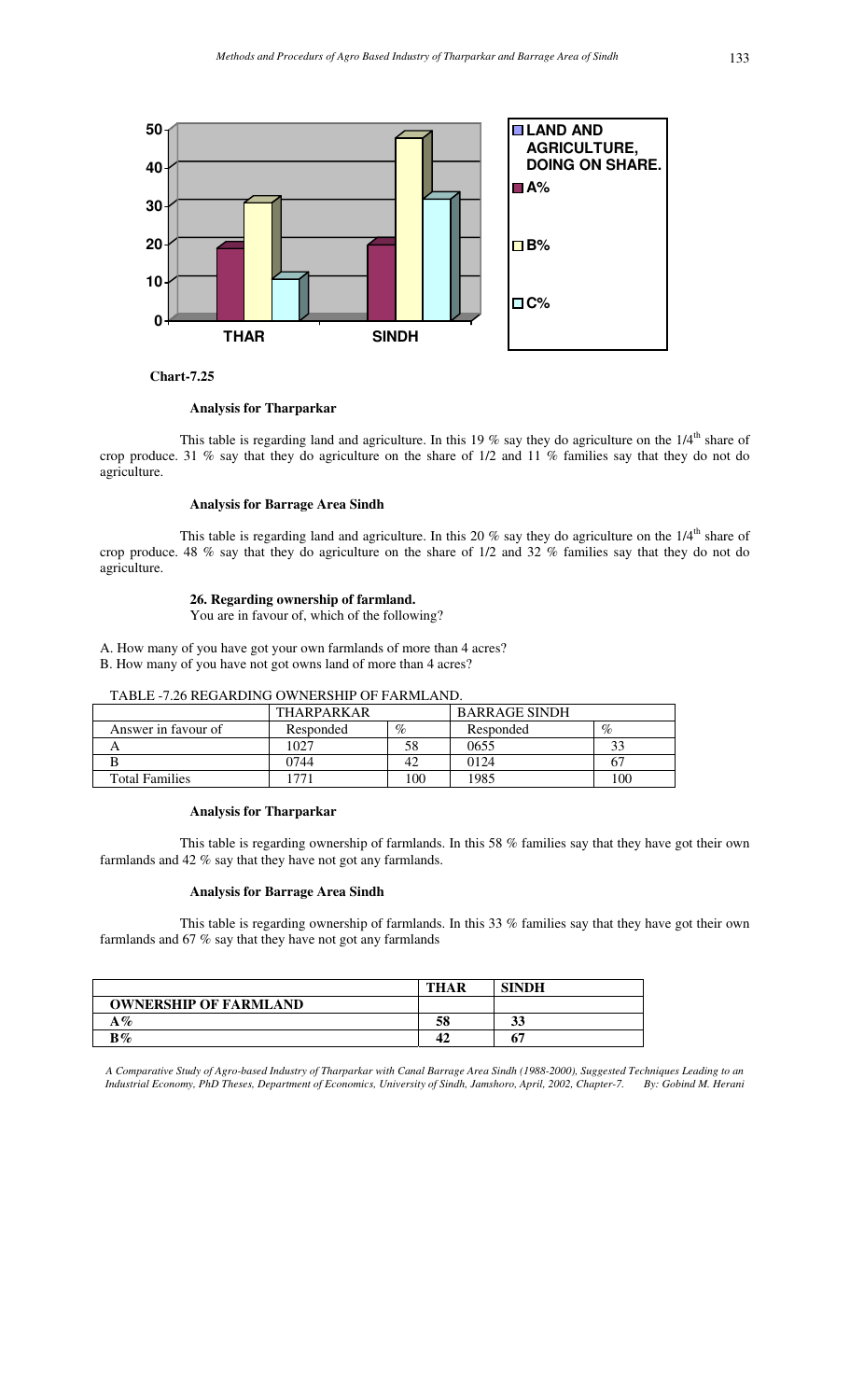

**27. Regarding landowner and farming**  You are in favour of which of the following?

### **Specific Questions**

- A. How many of you have got your owns' lands and do not do agriculture?
- B. How many of you do not have your own lands and do agriculture?
- C. How many of you do not have your own lands and do not do agriculture?
- D. How many of you have got your own lands and do agriculture?

### **TABLE -7.27 REGARDING LANDOWNER AND FARMING**

|                       | <b>THARPARKAR</b> |      | <b>BARRAGE SINDH</b> |      |
|-----------------------|-------------------|------|----------------------|------|
| Answer in favour of   | Responded         | $\%$ | Responded            | $\%$ |
|                       |                   |      |                      |      |
| $\bigwedge$           | 0318              | 18   | 0119                 | 06   |
|                       | 0620              | 35   | 0496                 |      |
|                       | 0142              | 08   | 0655                 | 33   |
|                       | 0691              | 39   | 0437                 |      |
| <b>Total Families</b> | 1771              | 100  | 1985                 | 100  |

|                              | <b>THAR</b> | <b>SINDH</b> |
|------------------------------|-------------|--------------|
| <b>LANDOWNER AND FARMING</b> |             |              |
| A%                           | 18          | U6           |
| $B\%$                        | 35          | 25           |
| $\circ$ %                    | 08          | 33           |
| $\mathbf{D}\%$               | 39          |              |

### **Analysis for Tharparkar**

This table is regarding landowner and farming. In this 18 % families say that they have own farmland and do not do agriculture. 35 % of families have not their own farmlands and do agriculture. 8 % families have not own farmlands and do not do agriculture. 39 % families have own farmlands and do agriculture.

### **Analysis for Barrage Area Sindh**

This table is regarding to landowner and farming. In this 6 % families say that they have own farmland and do not do agriculture. 25 % of families have not their own farmlands and do agriculture. 33 % families have not own farmlands and do not do agriculture 22 % families have own farmlands and do agriculture.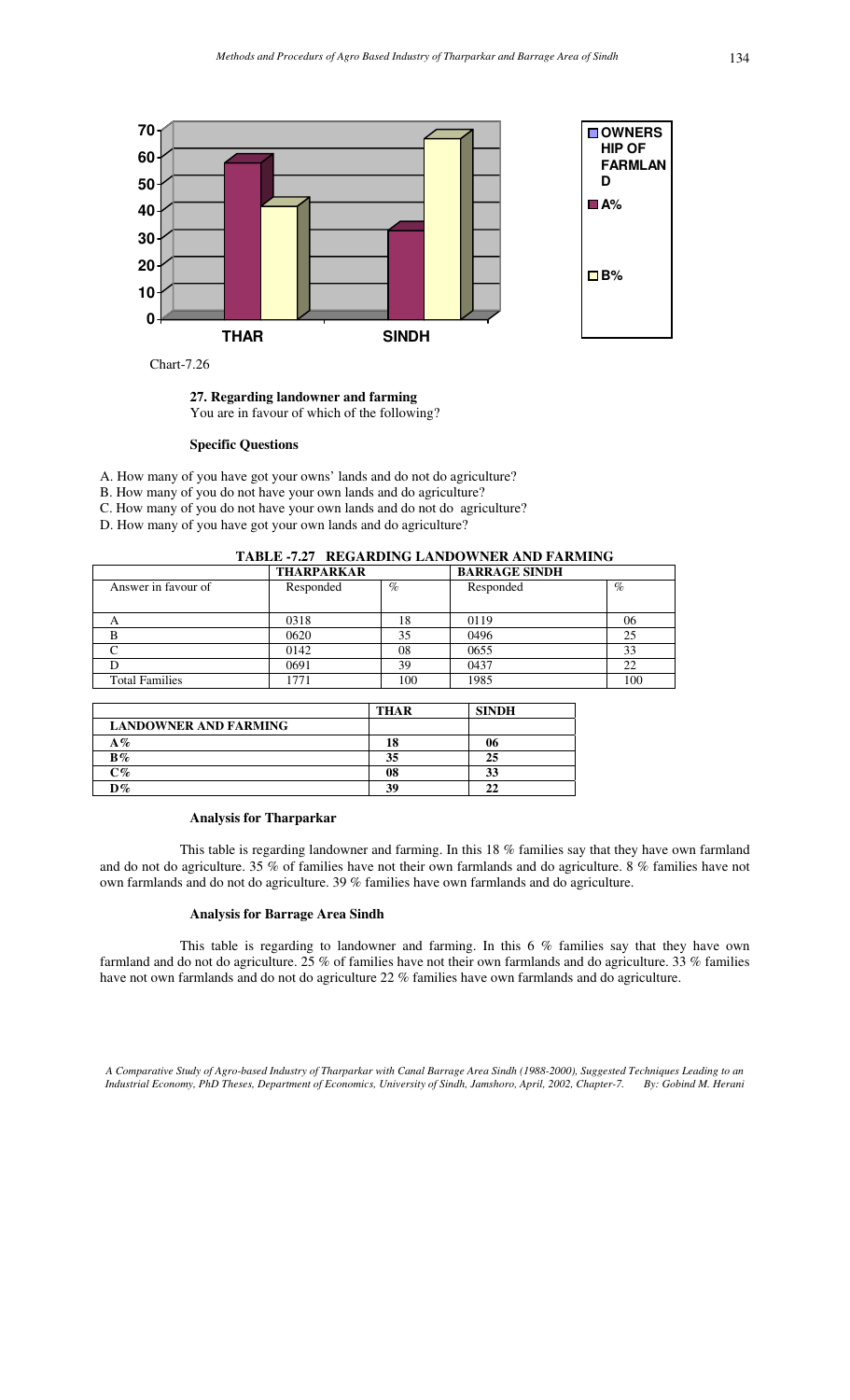

### **Choice of Work**

#### **28. Regarding choice of doing work.**

If in the area labour work is available, enough for meeting needs of the family, and there is rain enough for ploughing then you are in favour of which of the following?

#### **Specific Questions**

A. You will leave the labour works and will be prepared for farming and ready to take risk.

B. For few days some family members will do farming and others will do labour work.

|                       | <b>THARPARKAR</b> |      | <b>BARRAGE SINDH</b> |     |
|-----------------------|-------------------|------|----------------------|-----|
| Answer in favour of   | Responded         | $\%$ | Responded            | %   |
|                       | 1346              |      | 1330                 |     |
|                       | 0425              |      | 0655                 | 33  |
| <b>Total Families</b> | 77                | 00   | '985                 | 100 |

### **TABLE -7.28 REGARDING CHOICE OF DOING WORK.**

### **Analysis for Tharparkar**

This table is regarding choice of doing work on conditions, such that, if in their area labour work is available enough for meeting needs of family and there is rain/ enough water for ploughing. Then for the choice the response is that, 76 % families say that they will leave the labour work and will be prepared for farming taking risk. And 24 % families say that for few days some family members will do farming and other will do labour work.

### **Analysis for Barrage Area Sindh**

This table is regarding choice of doing work on conditions, such a that, if in their area labour work is available enough for meeting needs of family and there is rain/ enough water for ploughing. Then for the choice the response is that, 67 % families say that they will leave the labour work and will be prepared for farming taking risk. And 33 % families say that for few days some family members will do farming and other will do labour work.

|                              | <b>THAR</b> | <b>SINDH</b> |
|------------------------------|-------------|--------------|
| <b>CHOICE OF DOING WORK.</b> |             |              |
| $A\%$                        |             |              |
| $B\%$                        | 24          | IJ           |
|                              |             |              |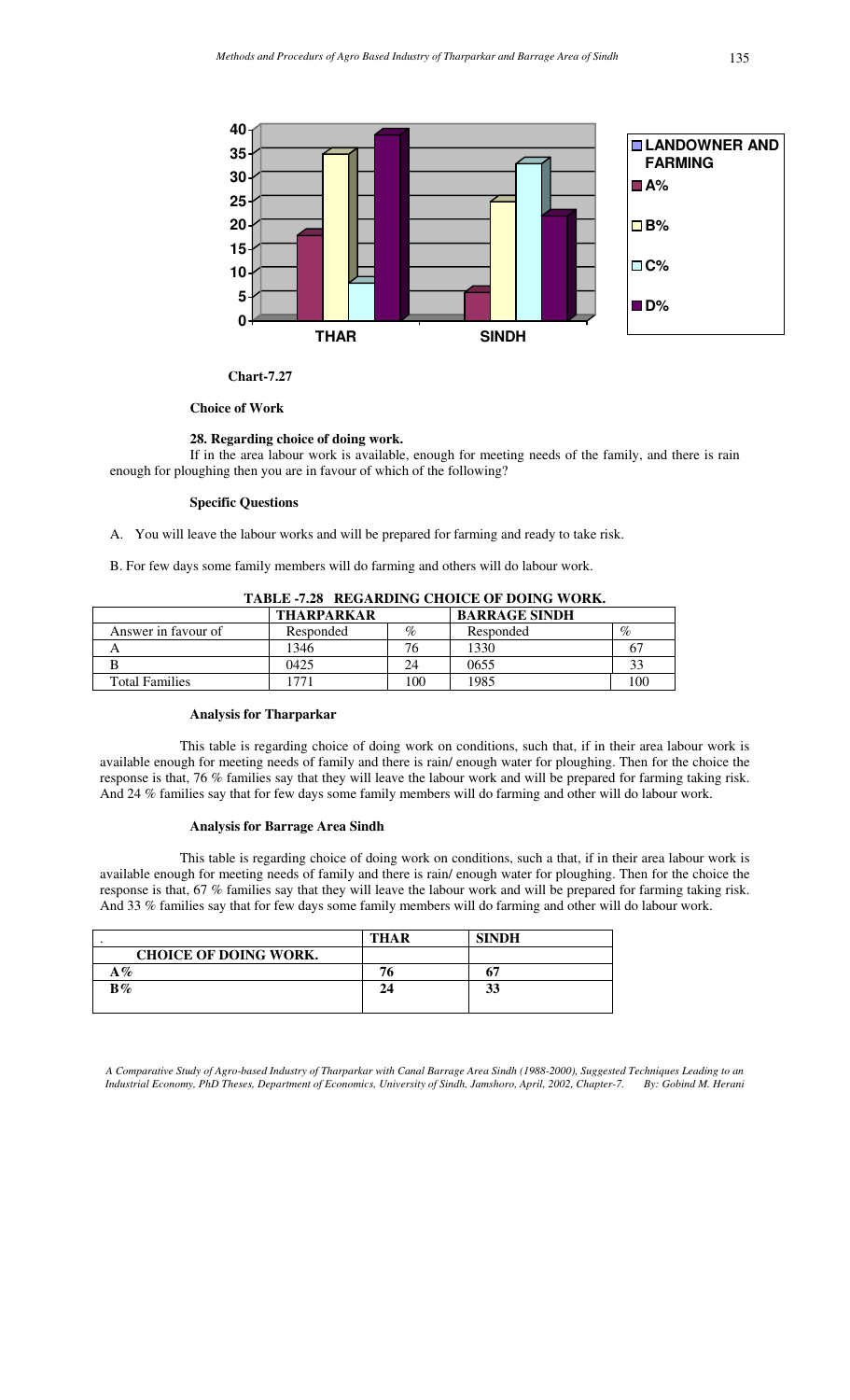

Chart-7.28

### **29. Regarding interest for farm bonded farming for those who are doing farming.**

If you are doing farming under landlord and in your area labour work is made available to meet the needs then you will be in favour of which of the following?

### **Specific Questions**

- A. You will prefer working as a labour.
- B. You will do farming helplessly by the fear of landlord but not heartily.

C. No such a farming is there.

**TABLE -29 REGARDING INTEREST FOR FARM BONDED FARMING FOR THOSE WHO DO FARMING.** 

|                       | <b>THARPARKAR</b> |      | <b>BARRAGE SINDH</b> |      |
|-----------------------|-------------------|------|----------------------|------|
| Answer in favour of   | Responded         | $\%$ | Responded            | $\%$ |
|                       | 1098              | 62   | 0873                 | 44   |
|                       | 0407              | 23   | 0357                 |      |
|                       | 0266              |      | 0755                 | 38   |
| <b>Total Families</b> |                   | 100  | 1985                 |      |

|                            | <b>THAR</b> | <b>SINDH</b> |
|----------------------------|-------------|--------------|
| <b>FARM BONDED FARMING</b> |             |              |
| $A\%$                      | 02          | 44           |
| $B\%$                      | 23          |              |
| $\circ \%$                 | 12          | 38           |



Chart-7.29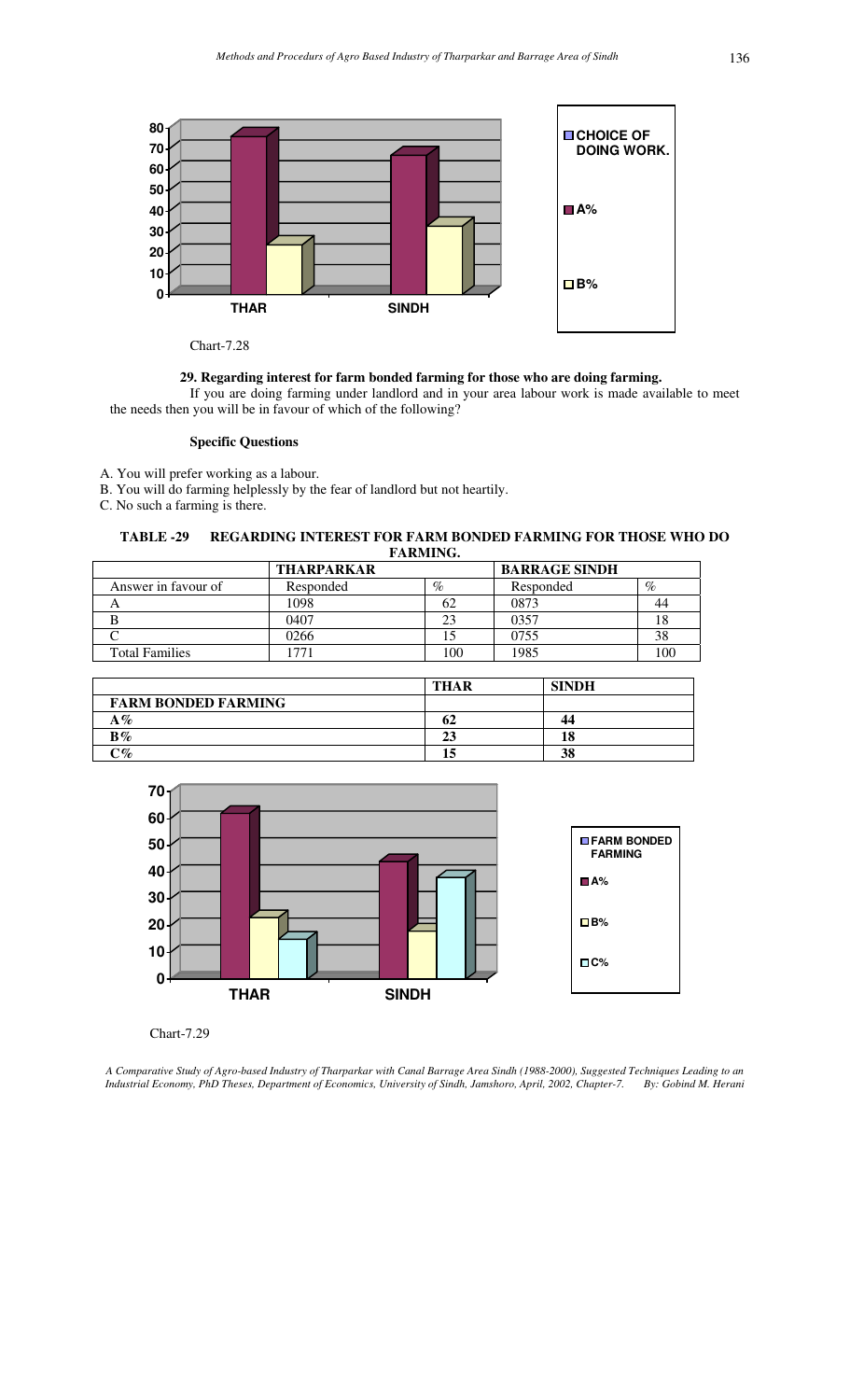This table is regarding interest for farming with conditions for those who do farming. They are asked questions on the conditions that if, they are doing farming under landlord and in the area labour work is made available to meet the needs then asked interest for work. The response in that is 62 % say that they will perform working as a labour and 23 % families say that they will do farming helplessly by the fear of landlord but not heartily. 15 % say that, no such farming is there.

### **Analysis for Barrage Area Sindh**

This table is regarding interest for farming with conditions for those who do farming. They are asked questions on the conditions that if, they are doing faring under landlord and in the area labour work is available to meet the need then asked interest for work. The response in that is 44 % say that they will perform working as a labour and 18 % families say that they will do farming helplessly by the fear of landlord but not heartily. 38 % say that, no such farming is there.

### **30. Regarding main source of income.**

You are in favour of which of the following?

#### **Specific Questions**

- A. At present in drought condition you wait for the next year for agriculture crops but do not search other permanent profession.
- B. You are not aware of other suitable profession.
- C. Drought does not effect.

| $\cdots$              |                          |      |                      |     |
|-----------------------|--------------------------|------|----------------------|-----|
|                       | <b>THARPARKAR</b>        |      | <b>BARRAGE SINDH</b> |     |
| Answer in favour of   | Responded                | $\%$ | Responded            | %   |
|                       | 1381                     | 78   | 0417                 | 21  |
|                       | 0390                     | 22   | 00615                | 31  |
|                       | 00                       | 00   | 1906                 | 96  |
| <b>Total Families</b> | $\overline{\phantom{a}}$ | 100  | 1985                 | 100 |

### **TABLE -7.30 REGARDING MAIN SOURCE OF INCOME**

### **Analysis for Tharparkar**

This table is regarding the main source of income. In this 78 % families say that at present in drought conditions they wait for the next season for crops but do not search other permanent profession. 22 % families say that they are aware of other suitable professions and 0 % says drought does not effect.

#### **Analysis for Barrage Area Sindh**

This table is regarding main source of income. In this 21 % families say that at present in drought condition they wait for the next season for crops but do not search other permanent profession. 31 % families say that they are aware of other suitable professions and 96 % say it does not effect.

|                              | <b>THAR</b> | <b>SINDH</b> |
|------------------------------|-------------|--------------|
| <b>MAIN SOURCE OF INCOME</b> |             |              |
|                              | 78          |              |
|                              | 22          |              |
|                              |             |              |
|                              |             |              |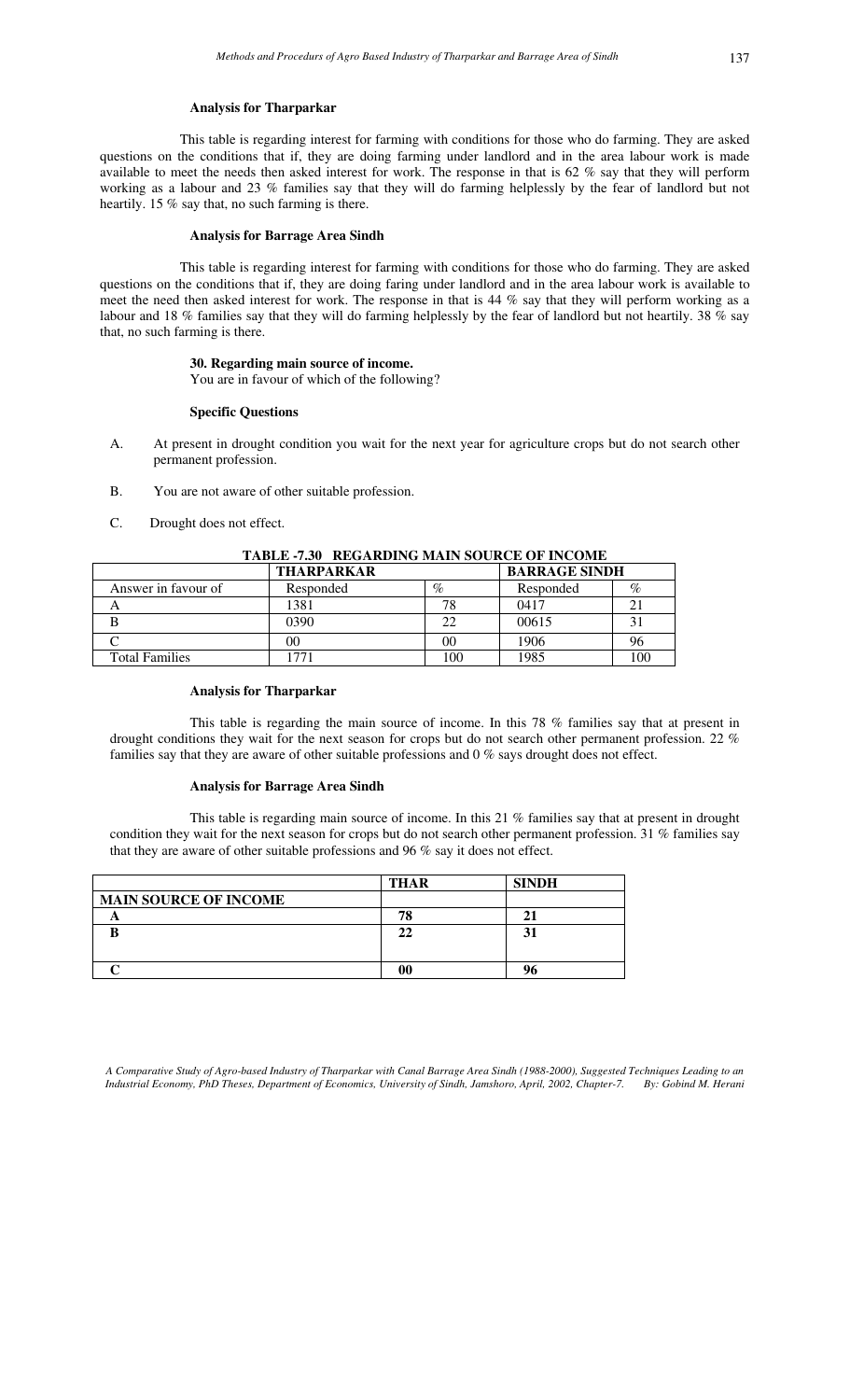

Chart-7.30

### **Remittance Economy**

**31. Regarding remittance economy.**  You are in favour of which of the following?

### **Specific Questions**

- A. Only remittance economy received from out of area is enough for meeting needs.
- B. Along with remittance livestock and crops manufacturing is necessary for meeting needs in present conditions.
- C. Only livestock will be better to meet the needs if fodder is available in any way.

| 1. IDD 701 ROUMDING ROULD HUNGHEOUTGILE |                   |      |                      |      |
|-----------------------------------------|-------------------|------|----------------------|------|
|                                         | <b>THARPARKAR</b> |      | <b>BARRAGE SINDH</b> |      |
| Answer in favour of                     | Responded         | $\%$ | Responded            | $\%$ |
|                                         | 195               |      | 0675                 |      |
|                                         | 673               | 38   | 0595                 | 30   |
|                                         | 903               |      | 0715                 | 50   |
| <b>Total Families</b>                   |                   | 100  | 1985                 | 100  |

**TABLE -7.31 REGARDING REMITTANCE ECONOMY.** 

|                    | <b>THAR</b> | <b>SINDH</b> |  |
|--------------------|-------------|--------------|--|
| REMITTANCE ECONOMY |             |              |  |
| ላ%                 |             |              |  |
| $B\%$              | 38          | $\sim$       |  |
| $\gamma_{\sigma}$  |             |              |  |



Chart-7.31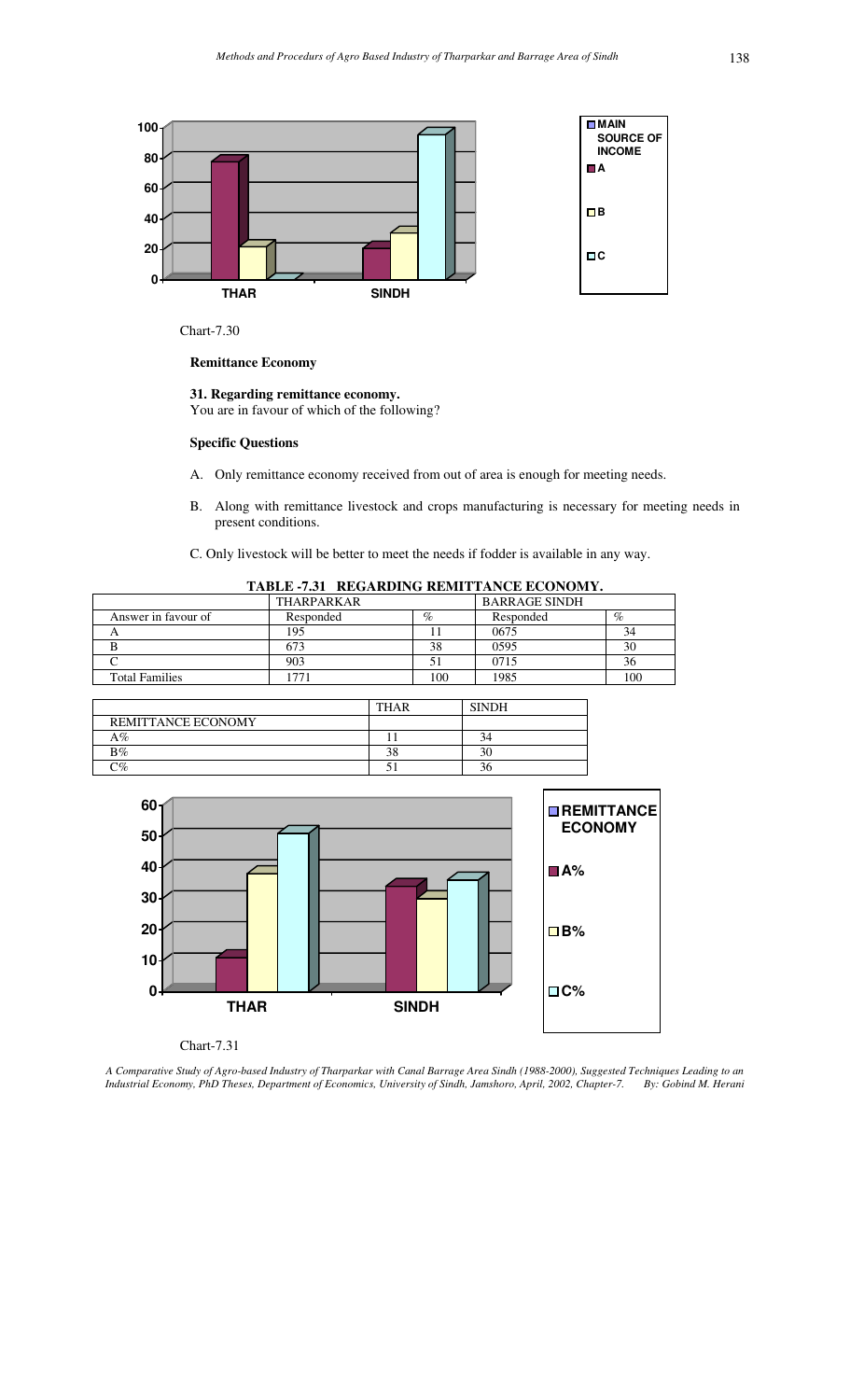This table is regarding remittance economy. In the response  $11\%$  say that any remittance economy received from outside of the area is enough for meeting needs. 38 % say along with remittance livestock and crops are necessary for meeting the needs in present conditions and 51 % say that only livestock will be better to meet the needs if fodder is available in any way.

### **Analysis for Barrage Area Sindh**

This table is regarding remittance economy. In the response  $34\%$  say that any remittance economy received from outside of the area is enough for meeting needs. 30 % say along with remittance livestock and crops are necessary for meeting the needs in present conditions and 38 % say that only livestock will be better to meet the needs if fodder is available in any way.

### **Debt Status**

### **32. Regarding debt situation**

You are in favour of which of the following?

#### **Specific Questions**

- A. How many of you are farm-bonded loaners?
- B. How many of you are loaners on interest payments from moneylenders?
- C. How many of you are not loaners in any way?
- D. How many of you are loaners for shopkeepers?
- E. How many of you are loaner for friends / relatives?

### **TABLE -7.32 REGARDING DEBT SITUATION.**

|                       | <b>THARPARKAR</b> |      | <b>BARRAGE SINDH</b> |      |
|-----------------------|-------------------|------|----------------------|------|
| Answer in favour of   | Responded         | $\%$ | Responded            | $\%$ |
|                       | 0159              | 09   | 0238                 | 12   |
|                       | 0407              | 23   | 0199                 | 10   |
|                       | 0354              | 20   | 0417                 |      |
|                       | 0460              | 26   | 1052                 | 53   |
|                       | 0389              | 22   | 0079                 | 04   |
| <b>Total Families</b> |                   | 100  | 1985                 | 100  |

#### **Analysis for Tharparkar**

This table shows that 9 % families are farm-bonded loaners. 23% families are loaners to moneylenders. 20% families are not loaners in any way. 26% families say they are loaners to shopkeepers. 22% families say that they are loaners to friends/relatives.

#### **Analysis for Barrage Area Sindh**

This table shows that 12 % families are farm-bonded loaners. 10% families are loaners to moneylenders. 21% families are not loaners in any way. 53% families say they are loaners to shopkeepers.4% family's say that they are loaners to friends/relatives.

|                 | <b>THAR</b> | <b>SINDH</b> |
|-----------------|-------------|--------------|
| DEBT SITUATION. |             |              |
| $A\%$           | 09          | 12           |
| $B\%$           | 23          | 10           |
| $C\%$           | 20          | 21           |
| $D\%$           | 26          | 53           |
| $E\%$           | 22          | 04           |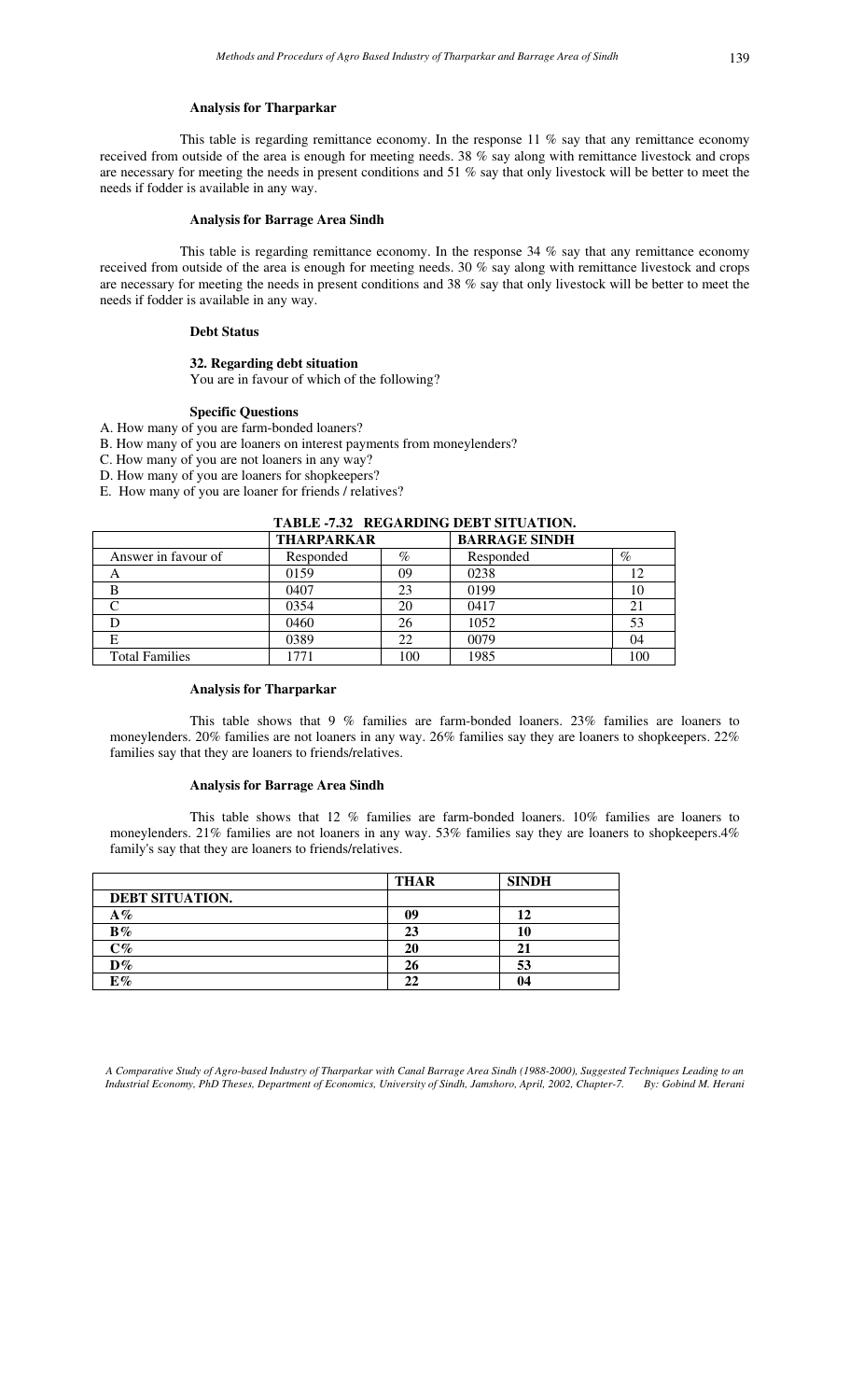

**33. Regarding recovery of debt.** You are in favour of which of following?

### **Specific Questions**

A. If labour is available then you are able to pay with in two years.

B. If labour is available but you will be able to pay it after 4 years.

C. Will not be able to pay loan and wages will be enough far only meeting needs of the family and pay the interest.

| TABLE-33. REGARDING RECOVERY OF DEBT. |                   |      |                      |      |  |
|---------------------------------------|-------------------|------|----------------------|------|--|
|                                       | <b>THARPARKAR</b> |      | <b>BARRAGE SINDH</b> |      |  |
| Answer in favour of                   | Responded         | $\%$ | Responded            | $\%$ |  |
|                                       | 1275              | 72   | 1230                 | 62   |  |
|                                       | 0301              |      | 0357                 | 18   |  |
|                                       | 0195              |      | 0397                 | 20   |  |
| <b>Total Families</b>                 |                   | 100  | 1985                 | 100  |  |

|                                      | THAR | <b>SINDH</b> |
|--------------------------------------|------|--------------|
| <b>RECOVERY OF DEBT.</b>             |      |              |
| A %                                  | 72   | 62           |
| $B\%$                                | 17   |              |
| $\gamma_{\mathcal{O}_{\mathcal{O}}}$ |      | 20           |



Chart-7.33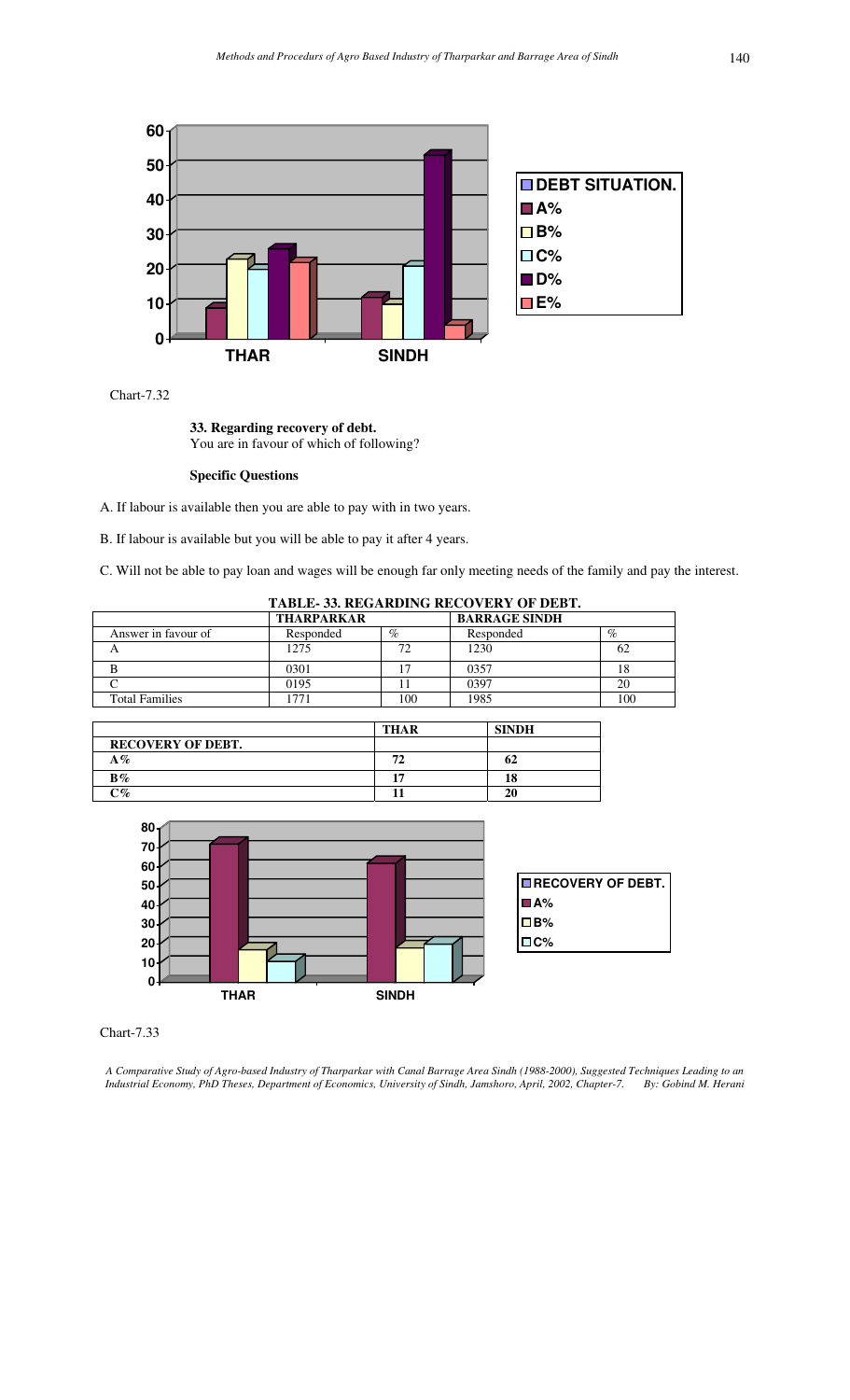This table shows the recovery of debt. It shows 72 % families say that if labour is available then they are able to pay within two years. 17 % families say that, if labour is available but they will be able to recover it after 4 years and 11 % families say that they will not be able to recover loan and wages will be enough for only meeting needs of the family and pay the interest.

#### **Analysis for Barrage Area Sindh**

This table shows the recovery of debt. It shows 62 % families say that if labour is available then they are able to pay within two years. 18 % families say that, if labour is available but they will be able to recover it after 4 years and 20 % families say that they will not be able to recover loan and wages will be enough for only meeting needs of the family and payment of interest.

### **34. Regarding loan recovery in installments.**

If you are given chance to pay your loan by any support with very small installments basis for recovery and any kind of labour work is available then you are in favour of which of the following?

#### **Specific Questions**

A. You will be able, with in next three years to recover and meet needs of the family.

B. You will be able to meet the needs of the family only but not able to pay loan with .in next three years.

C. You will be able to pay back the loan and meet the needs and make the saving for the future too, with in next three years.

|                     | <b>THAR</b>     |      | <b>BARRAGE SINDH</b> |      |
|---------------------|-----------------|------|----------------------|------|
| Answer in favour of | Responded       | $\%$ | Responded            | $\%$ |
|                     | 1222            | 69   | 0655                 | 33   |
|                     | 0372            |      | 0417                 | ∠⊥   |
|                     | 0177            | 10   | 0913                 | 46   |
| Total               | 77 <sup>1</sup> | 100  | 1985                 | 100  |

TABLE -7.34 REGARDING DEBT RECOVERY IN INSTALLMENTS.

### **Analysis for Tharparkar**

This table is regarding debt recovery in small installments basis. The condition is that, if they are given chance to pay their loans on very small installation basis and labour work is available in any kind. Then 69 % families say that they will be able to next three years to recover loan and can meet the nutritional needs of the family; 21% families say that they will be able to meet the needs of the family only but not able for recovery of debt in next three years; and 10 % say that they will be able to recover debt, can make saving, can meet the nutritional needs too in next three years.

### **Analysis for Barrage Area Sindh**

.

. This table is regarding debt recovery in small installments basis. The condition is that, if they are given chance to pay their loans on very small installation basis and labour work is available in any kind. Then 33 % families say that they will be able to next three years to recover loan and can meet the nutritional needs of the family; 21% families say that they will be able to meet the needs of the family only but not able for recovery of debt in next three years; and 46 % say that they will be able to recover debt, can make saving, can meet the nutritional needs too in next three years.

| <b>THAR</b>                   | <b>SINDH</b> |    |
|-------------------------------|--------------|----|
| DEBT RECOVERY IN INSTALLMENTS |              |    |
| A %                           | 69           |    |
| $B\%$                         |              |    |
| $\gamma_{0}$                  |              | 40 |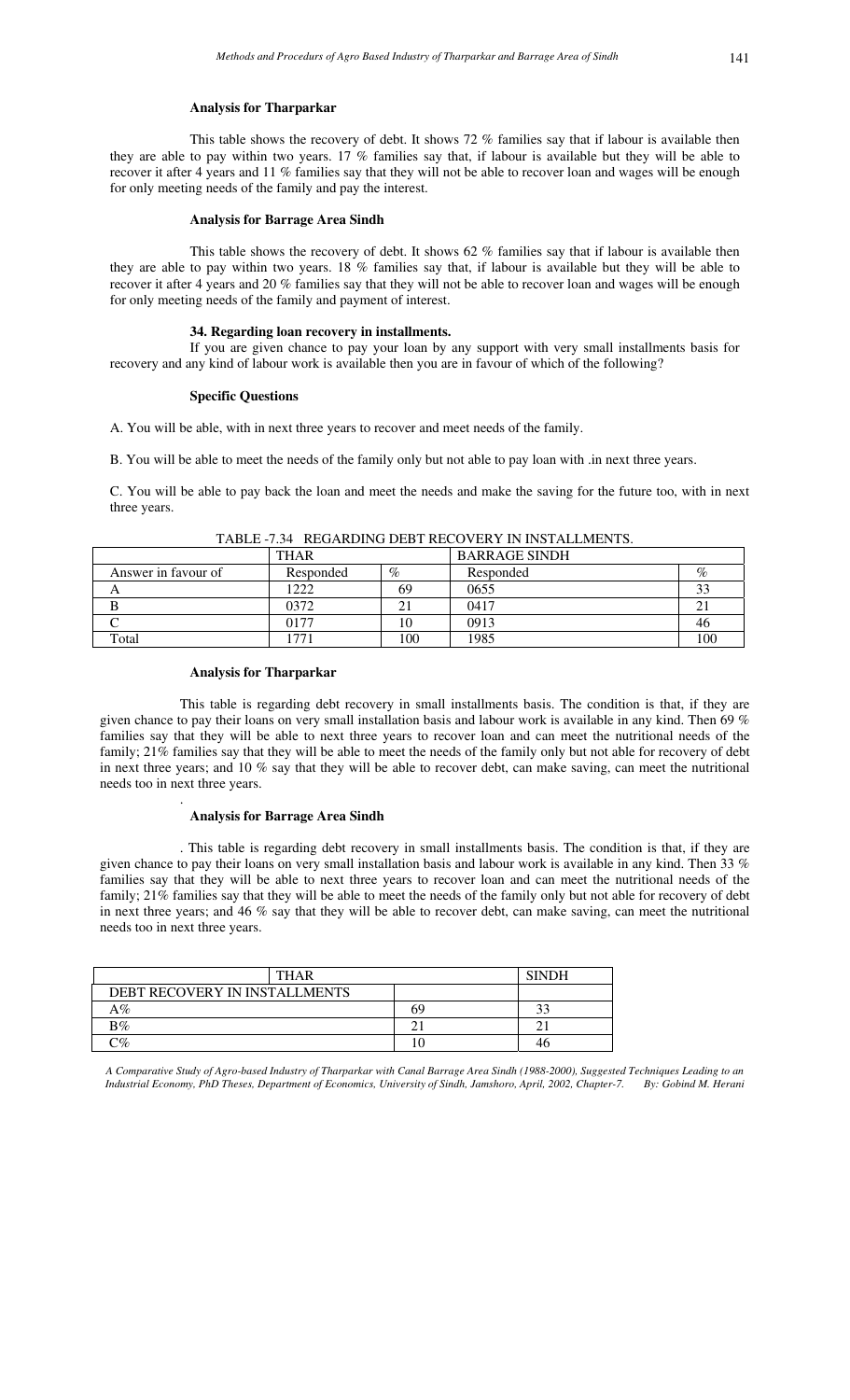

**DEBT RECOVERY IN INSTALLMENT S A% B% C%**

Chart-7.34

### **35. Regarding poultry farming.** You are in favour of which of the following?

### **Specific Questions**

- A. Have you got poultry farm for income generation?
- B. Have you got poultry farm for personal nutritional purpose?

C. Have you got informal poultry farm?

D. Have you got formal poultry farm?

| <b>REGARDING POULTRY FARMING</b><br><b>TABLE-7.35</b> |                   |       |                      |      |
|-------------------------------------------------------|-------------------|-------|----------------------|------|
|                                                       | <b>THARPARKAR</b> |       | <b>BARRAGE SINDH</b> |      |
| Answer in favour of                                   | Responded         | $\%$  | Responded            | $\%$ |
| А                                                     | 00                | $0\%$ | 0575                 | 29   |
| В                                                     | 18                | 1%    | 1012                 | 51   |
|                                                       |                   | 1%    | 1588                 | 80   |
|                                                       | 00                | $0\%$ | 0000                 | 00   |
| <b>Total Families</b>                                 | 771،              | 100   | 1985                 | 100  |
|                                                       |                   |       |                      |      |

|                        | <b>THAR</b> | <b>SINDH</b> |
|------------------------|-------------|--------------|
| <b>POULTRY FARMING</b> |             |              |
| $A\%$                  | $0\%$       | 29           |
| $B\%$                  | $1\%$       | 51           |
| $C\%$                  | $1\%$       | 80           |
| $D\%$                  | $0\%$       | 00           |



### Chart-7.35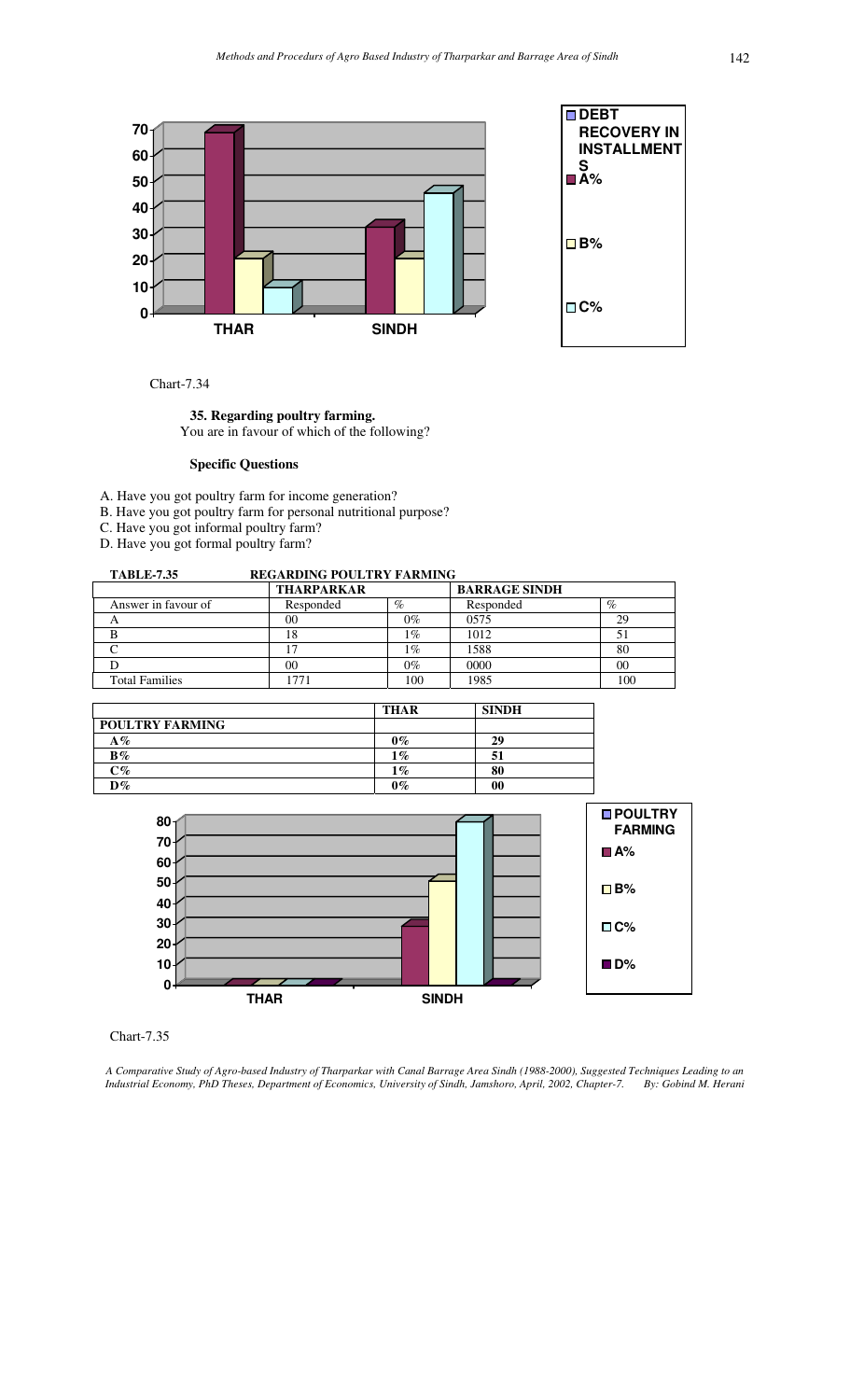This table is regarding poultry farming. It shows no body has got poultry farm for income generating purpose. 1 % says that they have got it for personal nutrition purpose. 1 % says that they have got informal poultry farm and no body has got formal poultry.

#### **Analysis for Barrage Area Sindh**

This table is regarding poultry farming. It shows 29 families have got poultry for income generating purpose. 51 % say that they have got it for personal nutrition purpose. 80 % say that they have got informal poultry farm and no body has got formal poultry.

### **36. Regarding suitability of poultry farming.**

If there is market for poultry at profitable rates, then you are in favour of, which of the following?

### **Specific Questions**

- A. Climate is not suitable for poultry farming.
- B. If light is available, then, we will do it.
- C. We need awareness and training.

D. We have no interest in keeping poultry farms.

E. Instead of poultry farming, livestock is better.

| TABLE-7.36 REGARDING SUITABILITY OF POULTRY FARMING |                   |      |                      |          |
|-----------------------------------------------------|-------------------|------|----------------------|----------|
|                                                     | <b>THARPARKAR</b> |      | <b>BARRAGE SINDH</b> |          |
| Answer in favour of                                 | Responded         | $\%$ | Responded            | $\%$     |
| A                                                   | 230               |      | 0198                 |          |
|                                                     | 337               | 19   | 0020                 | $\Omega$ |
|                                                     | 514               | 29%  | 0040                 | 02       |
|                                                     | 159               | 09%  | 0119                 | 06       |
|                                                     | 531               | 30%  | 1608                 | 81       |
| <b>Total Families</b>                               |                   | 100  | 1985                 |          |

|                                | <b>THAR</b> | <b>SINDH</b> |
|--------------------------------|-------------|--------------|
| SUITABILITY OF POULTRY FARMING |             |              |
| $A\%$                          | 13          | 10           |
| $B\%$                          | 19          | 01           |
| $C\%$                          | 29          | 02           |
| $\mathbf{D}\%$                 | 09          | 06           |
| E%                             | 30          | о1           |



Chart-7.36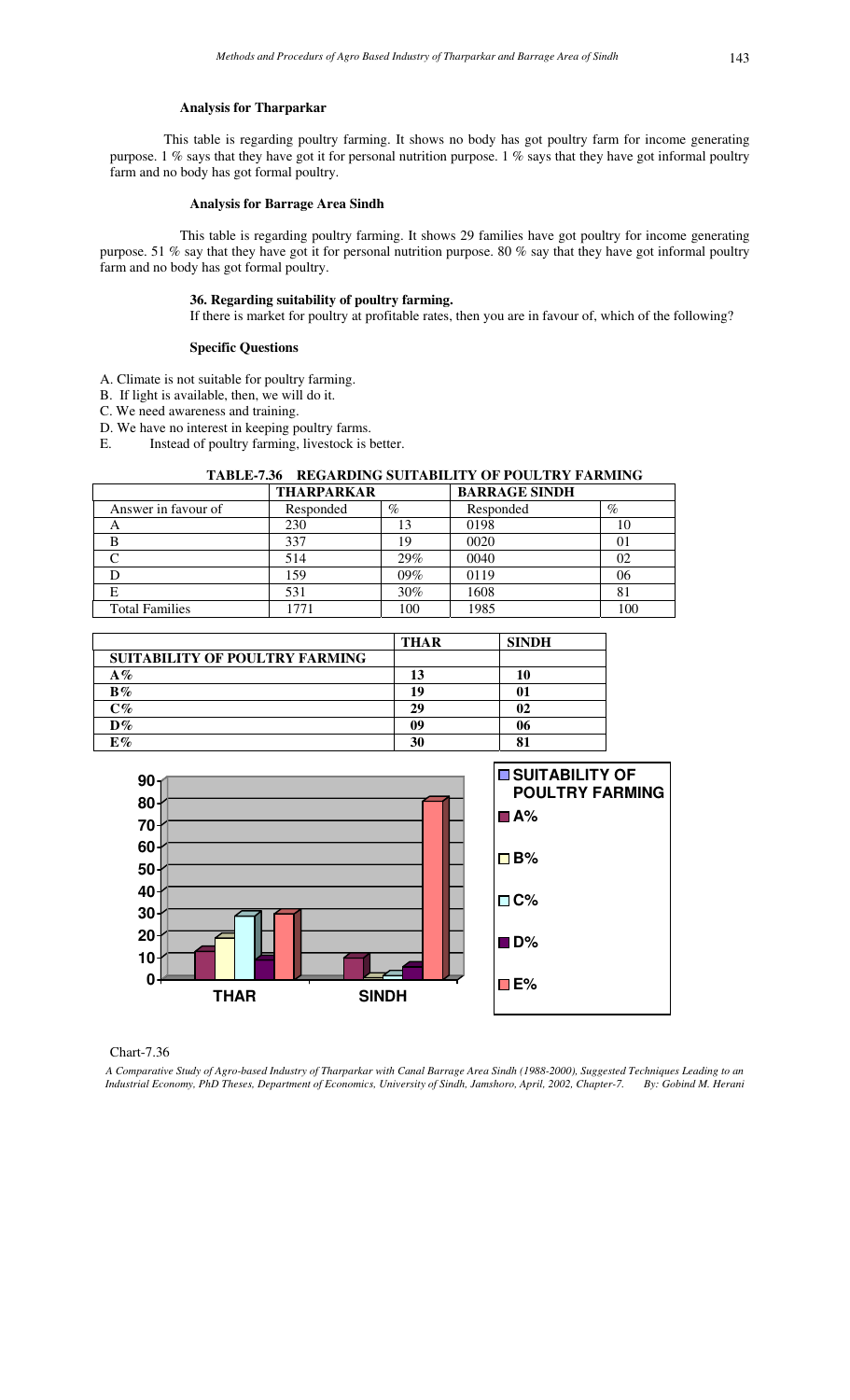This table is regarding the suitability of poultry on conditions that if there is market for poultry at profitable rates, then 13 % say that climate is not suitable for poultry farming. 19 % families say that if light is available then they will do it. 29 % families say that they need awareness and training and 9 % say that they do not interest to keep poultry and 30 % say instead of poultry, livestock is better.

### **Analysis for Barrage Area Sindh**

This table is regarding the suitability of poultry on conditions that if there is market for poultry at profitable rates, then 10 % say that climate is not suitable for poultry farming. 01- % families say that if light is available then they will do it. 02 % families say that they need awareness and training and 06 % say that they do not interest of to keep poultry and 81 % say instead of poultry, livestock is better.

#### **37. Regarding fish farming.**

You are in favour of which of the following?

#### **Specific Questions**

- A. Water is not available for it.<br>B. It is very difficult to look after
- It is very difficult to look after.
- C. It is good, but for big landlords only.
- D. Water makes salinity.

### **TABLE-7.37 REGARDING FISH FARMING.**

|                       | <b>THARPARKAR</b> |      | <b>BARRAGE SINDH</b> |      |
|-----------------------|-------------------|------|----------------------|------|
| Answer in favour of   | Responded         | $\%$ | Responded            | $\%$ |
|                       | NA                |      | 0933                 | 47   |
|                       | NA                |      | 0000                 | 00   |
|                       | NA                |      | 0814                 |      |
|                       | NA                |      | 0238                 |      |
| <b>Total Families</b> | 77                | 100  | 1985                 | 100  |

|                     | <b>THAR</b> | <b>SINDH</b> |
|---------------------|-------------|--------------|
| <b>FISH FARMING</b> |             |              |
| $A\%$               | 00          |              |
| $B\%$               | 00          | 00           |
| $C\%$               | 00          |              |
| $D\%$               | 00          | 12           |



-7.37

### **Analysis for Tharparkar**

This table is regarding fish farming. It shows that fish is not available in Thar due to lack of water.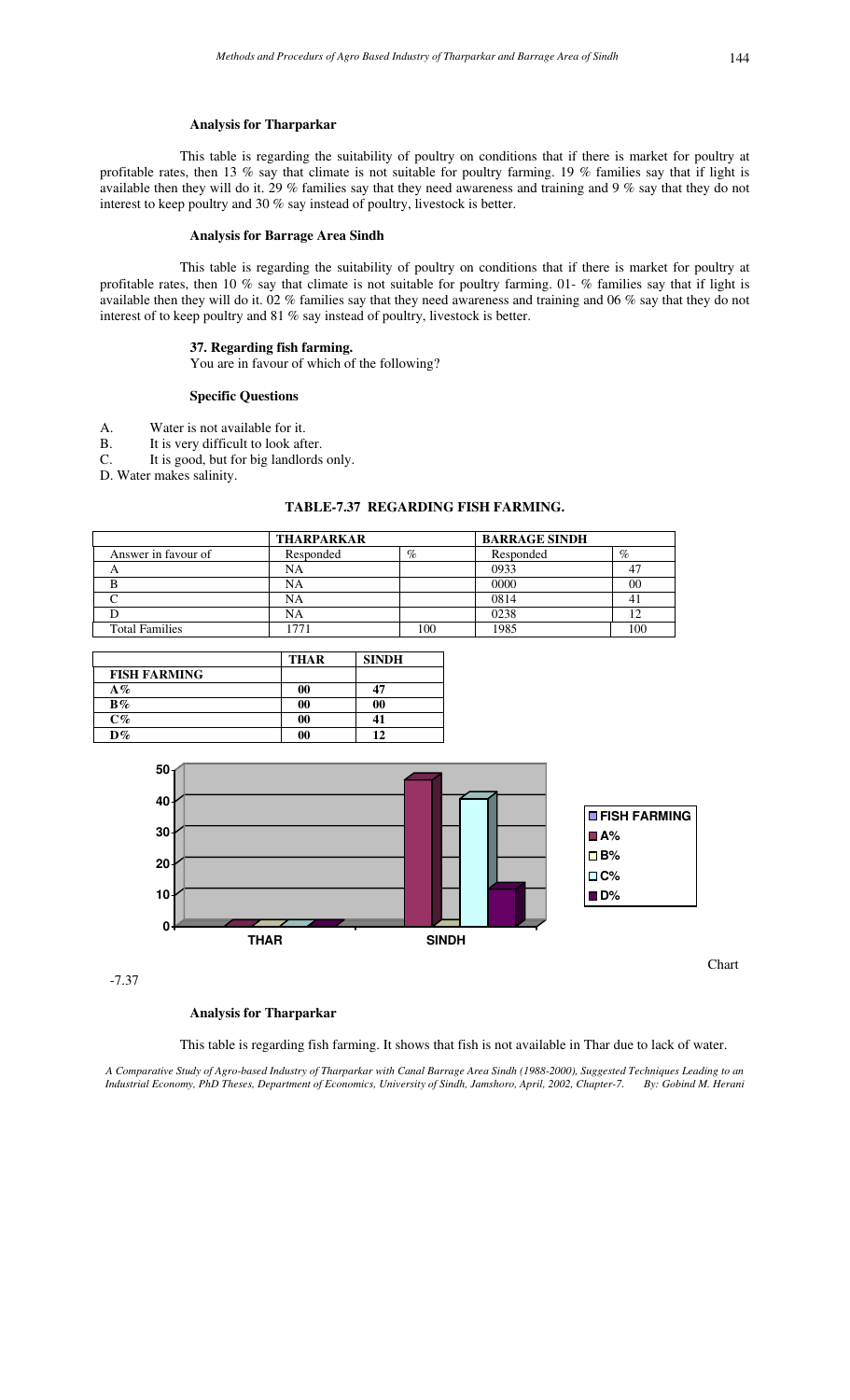### **Analysis for Barrage Area Sindh**

This table is regarding fish farming. It shows that 47 % families say that, water is not available. 0 % says that, it is difficult to look after. 41% families say that, it is good but for only big landlords. 12 % families say that water makes the soil saline.

### **Mills**

### **38. Regarding mills.**

You are in favour of, which of the following?

### **Specific Questions**

A. If crops are not produced then mills may get affected

- B. Mills are always running even in droughts conditions.
- C. Mills fully depend upon crops.
- D. Mills are seasonal and don't provide employment for the whole year
- E. How many of you do work in mills

|                       | <b>TABLE-7.38</b> |      | <b>REGARDING MILLS</b> |      |
|-----------------------|-------------------|------|------------------------|------|
|                       | <b>THARPARKAR</b> |      | <b>BARRAGE SINDH</b>   |      |
| Answer in favour of   | Responded         | $\%$ | Responded              | $\%$ |
| A                     | N.A               |      | 1707                   | 86   |
| в                     | N.A               |      | 0337                   | 17   |
|                       | N.A               |      | 1925                   | 97   |
|                       | N.A               |      | 1985                   | 100  |
| E                     | N.A               |      | 0060                   | 03   |
| <b>Total Families</b> | 1771              | 100  | 1985                   | 100  |

|                        | <b>THAR</b> | <b>SINDH</b> |  |
|------------------------|-------------|--------------|--|
| <b>REGARDING MILLS</b> |             |              |  |
| $A\%$                  |             | 86           |  |
| $B\%$                  |             | 17           |  |
| $C\%$ %                |             | 97           |  |
| $D\%$                  |             | <b>100</b>   |  |
| $E\%$                  |             | 03           |  |



### **Chart-7.38**

### **Analysis for Tharparkar**

Mills are not available in Thar. Only small flourmills are available.

### **Analysis for Barrage Area Sindh**